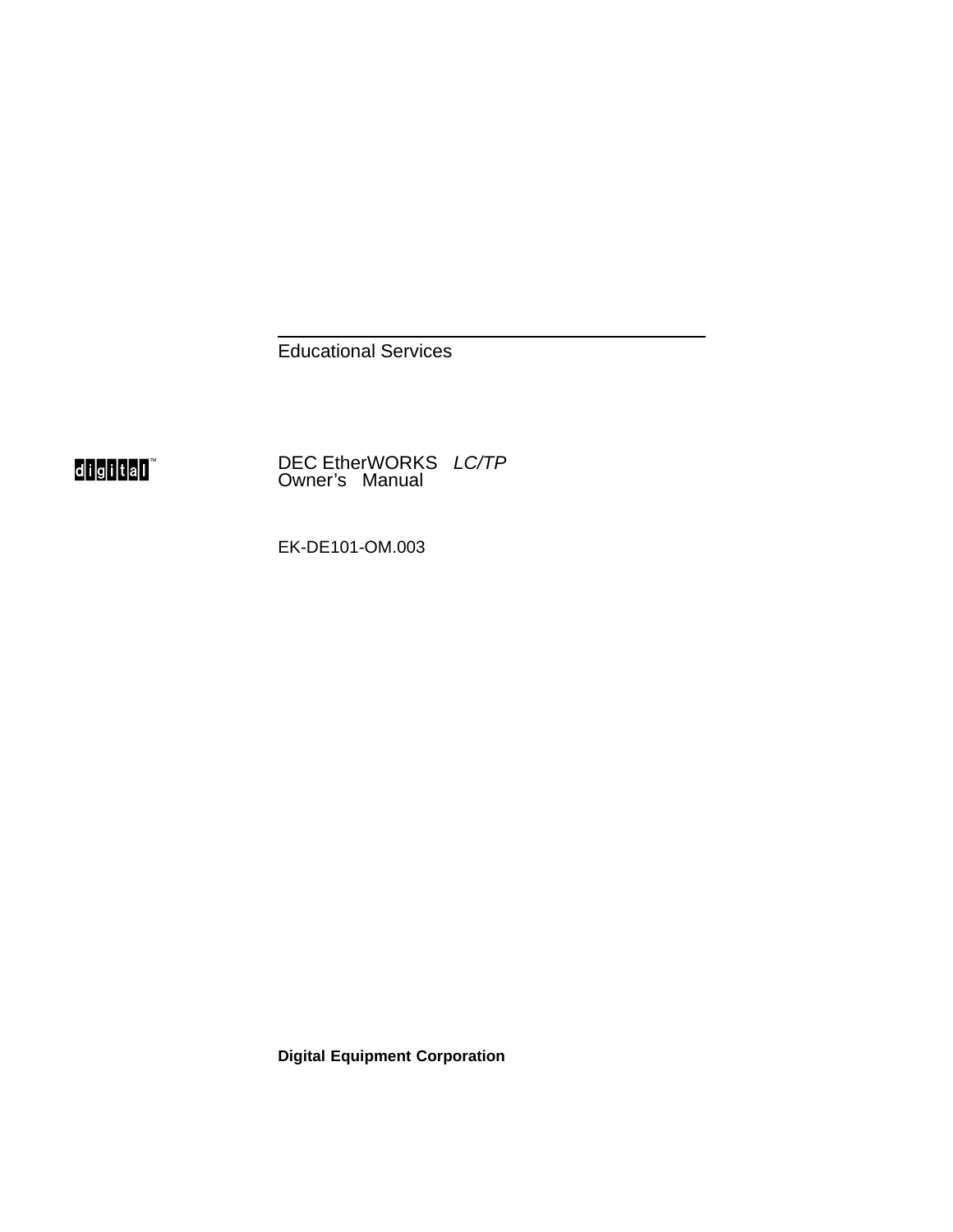**FCC NOTICE:** The equipment described in this manual has been certified to comply with the limits for a Class A computing device, pursuant to Subpart J of Part 15 of FCC Rules. Only peripherals (computer input/output devices, terminals, printers, etcetera) certified to comply with the Class A limits may be attached to this computer. Operation with noncertified peripherals may result in interference to radio and television reception. This equipment generates and uses radio frequency energy and if not installed and used properly, that is, in strict accordance with the manufacturer's instructions, may cause interference to radio and television reception. It has been type tested and found to comply with the limits for a Class A computing device in accordance with the specifications in Subpart J of Part 15 of FCC Rules, which are designed to provide reasonable protection against such interference in a residential installation. However, there is no guarantee that interference will not occur in a particular installation. If this equipment does cause interference to radio or television reception, which can be determined by turning the equipment off and on, the user is encouraged to try to correct the interference by one or more of the following measures:

- Reorient the receiving antenna.
- Move the computer away from the receiver.
- Plug the computer into a different outlet so that computer and receiver are on different branch circuits.

If necessary, the user should consult the dealer or an experienced radio/television technician for additional suggestions. The user may find the following booklet prepared by the Federal Communications Commission helpful: *How to Identify and Resolve Radio-TV Interference Problems*. This booklet is available from the US Government Printing Office, Washington, DC 20402, Stock No. 004–000– 00398–5

The use of unshielded Ethernet cables for the AUI port connection to this equipment is prohibited due to noncompliance with FCC regulations for a class A computing device pursuant to Subpart J of Part 15 of FCC Rules.

This device complies with Part 15 of FCC rules. Operation is subject to the following two conditions:

- 1. This device may not cause harmful interference.
- 2. This device must accept any interference received, including interference that may cause undesired operation.

BENUTZERHINWEIS: Das DEC EtherWORKS LC TP-Modul in Verbindung mit IBM PS/2 Personalcomputersystemem entsprechen den Funkentstöranforderungen der DBP-Verfugung 523/69 und VDE0871 Grenzwertklasse B.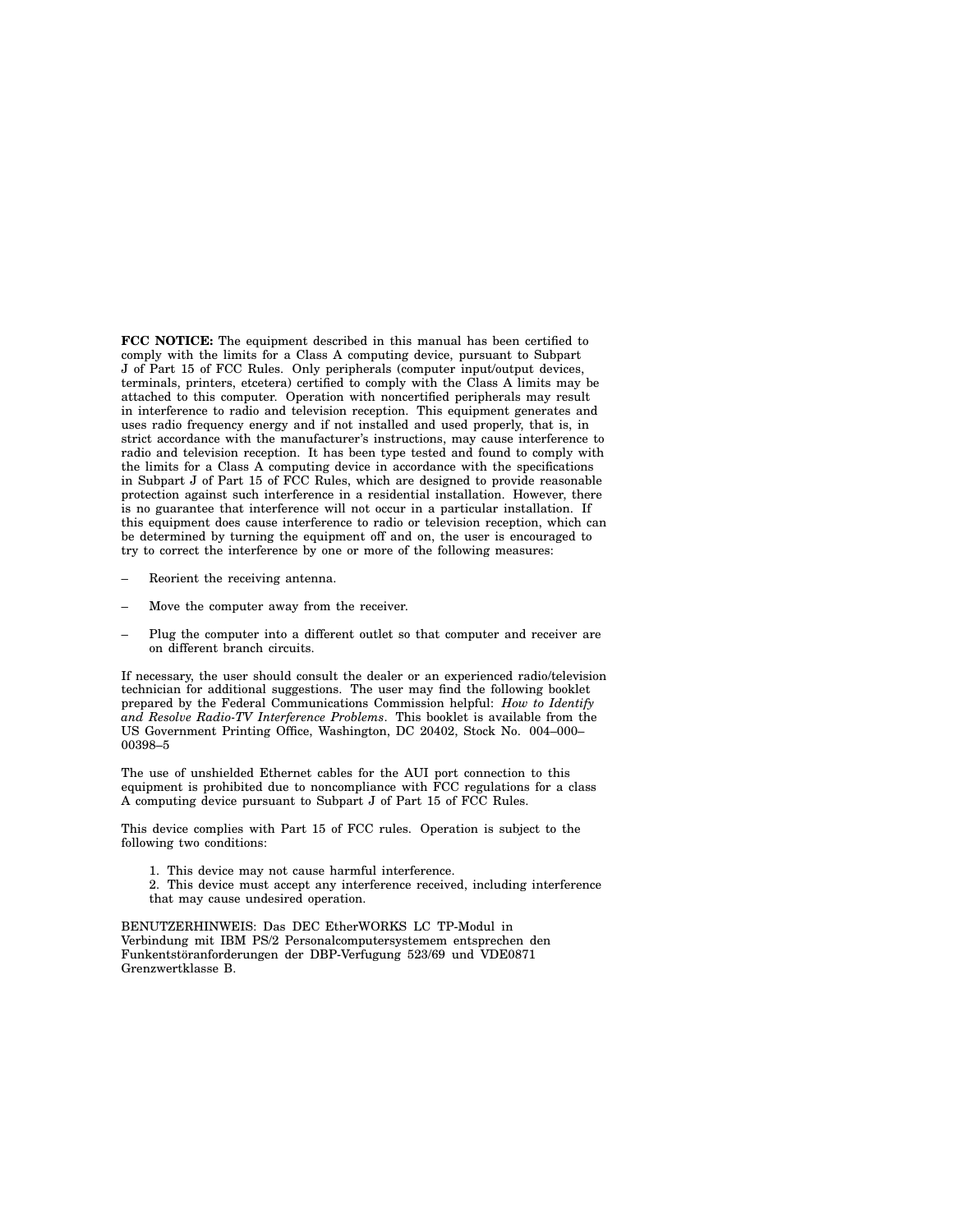#### **February, 1992**

The information in this document is subject to change without notice and should not be construed as a commitment by Digital Equipment Corporation. Digital Equipment Corporation assumes no responsibility for any erros that may appear in this Document.

The software described in this document is furnished under a license and may be used or copied only in accordance with the terms of such license.

No responsibility is assumed for the use or reliability of software on equipment tht is not supplied by Digital Equipment Corporation or its affiliated companies.

Restricted Rights: Use, duplication, or disclosure by the U.S. Government is subject to restrictions as set forth in subparagraph  $(c)(1)(ii)$  if the Rights in Technical Data and Computer Software clause at DFARS 252.227-7013.

Copyright ©1992 Digital Equipment Corporation

Printed in U.S.A.

DEC EtherWORKS and the Digital logo are trademarks of Digital Equipment Corporation.

IBM and Personal Computer AT are registered trademarks of International Business Machines, Inc.

AT&T is a registered trademark of American Telephone and Telegraph Company.

This document was prepared and published by Educational Services Development and Publishing, Digital Equipment Corporation.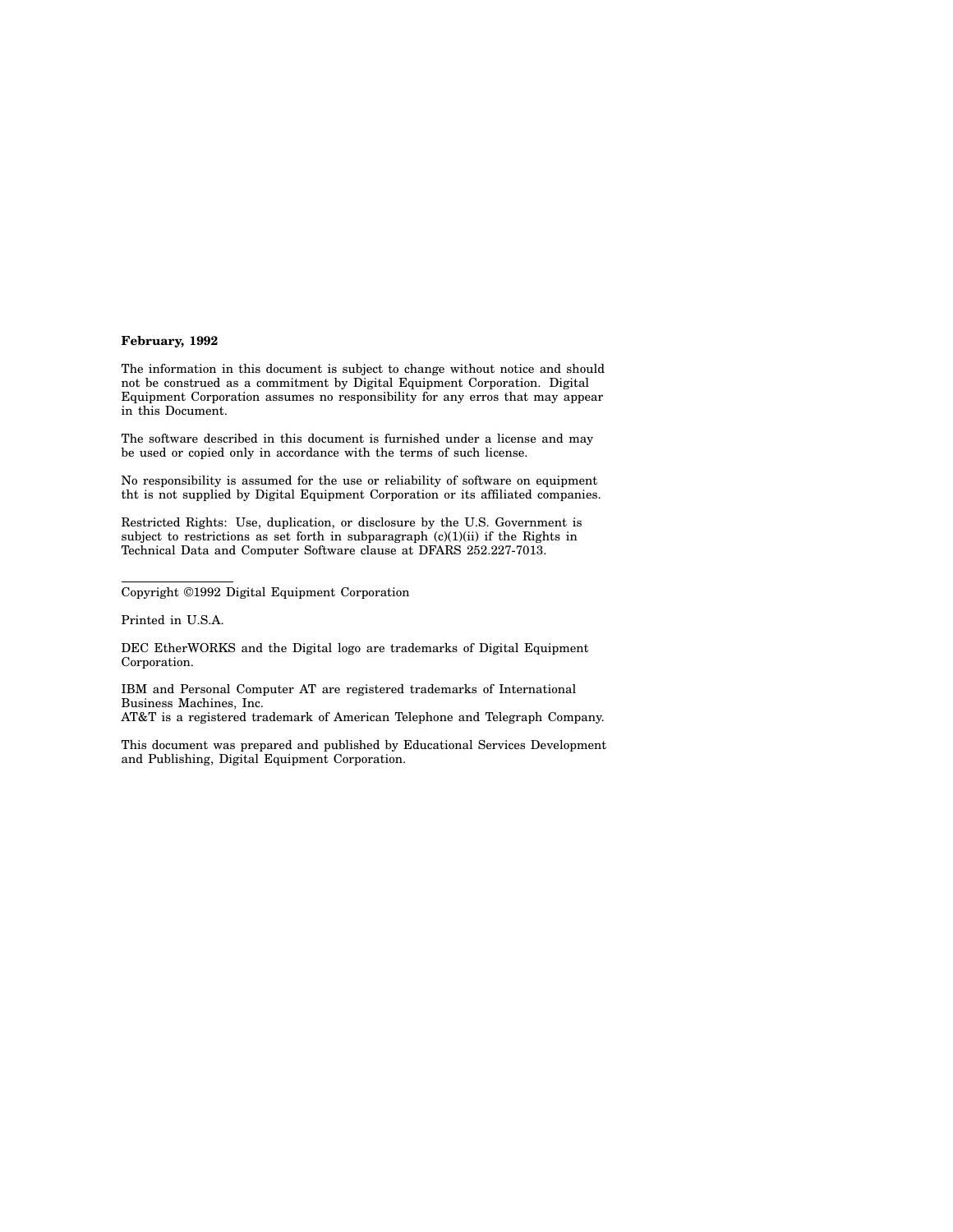## **Contents**

## **Preface** vii

|       | Installing the DEC EtherWORKS LC/TP Board                                                     |          |
|-------|-----------------------------------------------------------------------------------------------|----------|
| 1.1   |                                                                                               | $1 - 1$  |
| 1.2   | Preparing Your Computer System                                                                | $1 - 3$  |
| 1.3   | Selecting the Network Interface                                                               | $1 - 5$  |
| 1.4   | Installing the DEC EtherWORKS $LC/TP$ Board                                                   | $1 - 7$  |
| 1.5   | Running the Power Up Self-Test                                                                | $1 - 11$ |
| 1.6   | Connecting to a Network                                                                       | $1 - 11$ |
| 1.6.1 | Connecting the DEC EtherWORKS $LC/TP$ board to                                                |          |
| 1.6.2 | Connecting the DEC EtherWORKS $LC/TP$ board to                                                |          |
| 17    | Installing the Software $\ldots \ldots \ldots \ldots \ldots \ldots \ldots \ldots \ldots 1-13$ |          |

#### **2 Configuring the DEC EtherWORKS LC/TP Board**

| 2.1              |                                                             |  |
|------------------|-------------------------------------------------------------|--|
| $2.2\phantom{0}$ |                                                             |  |
| 2.3              |                                                             |  |
| 2.4              | Memory Addressing Range and Size Selection (SW1 - SW4). 2-4 |  |
| $2.5\,$          |                                                             |  |
| 2.6              |                                                             |  |
| 2.7              |                                                             |  |
| 2.8              | Interrupt Request Line Selection (SW8 - SW12)  2–12         |  |
|                  |                                                             |  |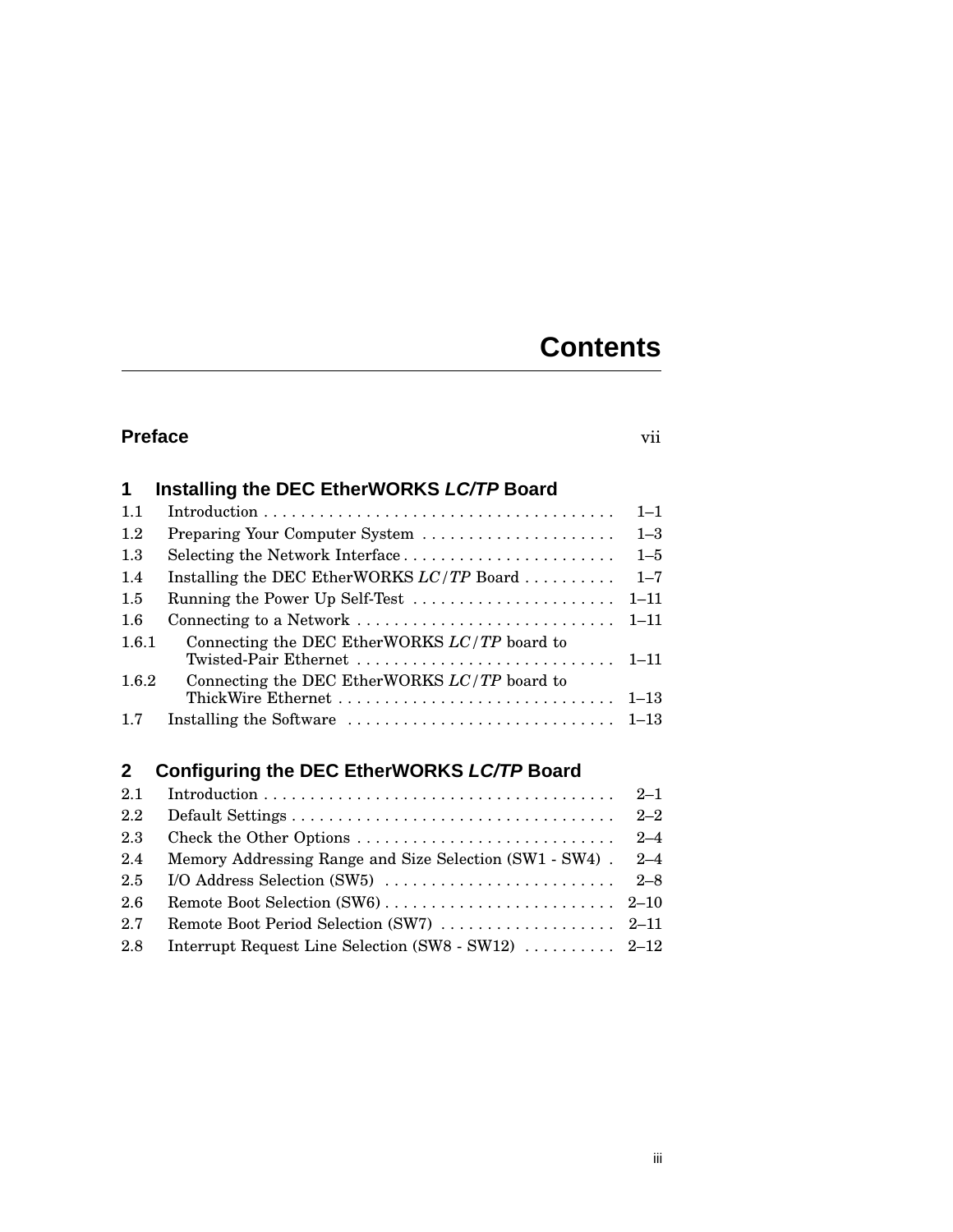| IV | Contents |
|----|----------|
|----|----------|

## **3 Problem Solving**

| 3.2 DEC EtherWORKS LC/TP Board LED Activity  3–6 |  |
|--------------------------------------------------|--|
|                                                  |  |

## **A General Information**

| A.2.3 Environmental Requirements  A-2 |
|---------------------------------------|
|                                       |
|                                       |

## **B Installing an Option ROM**

## **C Cable Specifications**

| C.1.1 Unshielded Cable Environmental Constraints  C-2 |  |
|-------------------------------------------------------|--|
| C.1.2 Shielded Twisted-Pair Cable Constraints C-3     |  |
| C.1.3 Unshielded Twisted-Pair Cable Requirements C-3  |  |
|                                                       |  |
|                                                       |  |

## **D Building Wiring Considerations**

| D.1   | Connecting a DEC repeater 350 to a Workstation D-2      |       |
|-------|---------------------------------------------------------|-------|
| D.1.1 |                                                         | $D-4$ |
| D.1.2 |                                                         |       |
| D.2   | DETPR to Workstation without Embedded Cross-over Wiring |       |
|       | $D-5$                                                   |       |
| D.2.1 | $D-5$<br>External Cross-Over Wiring Schematic           |       |
| D.2.2 |                                                         | $D-7$ |
| D.3   | DETPR to a Workstation with Embedded Cross-Over Wiring  |       |
|       |                                                         | $D-8$ |
| D.3.1 |                                                         |       |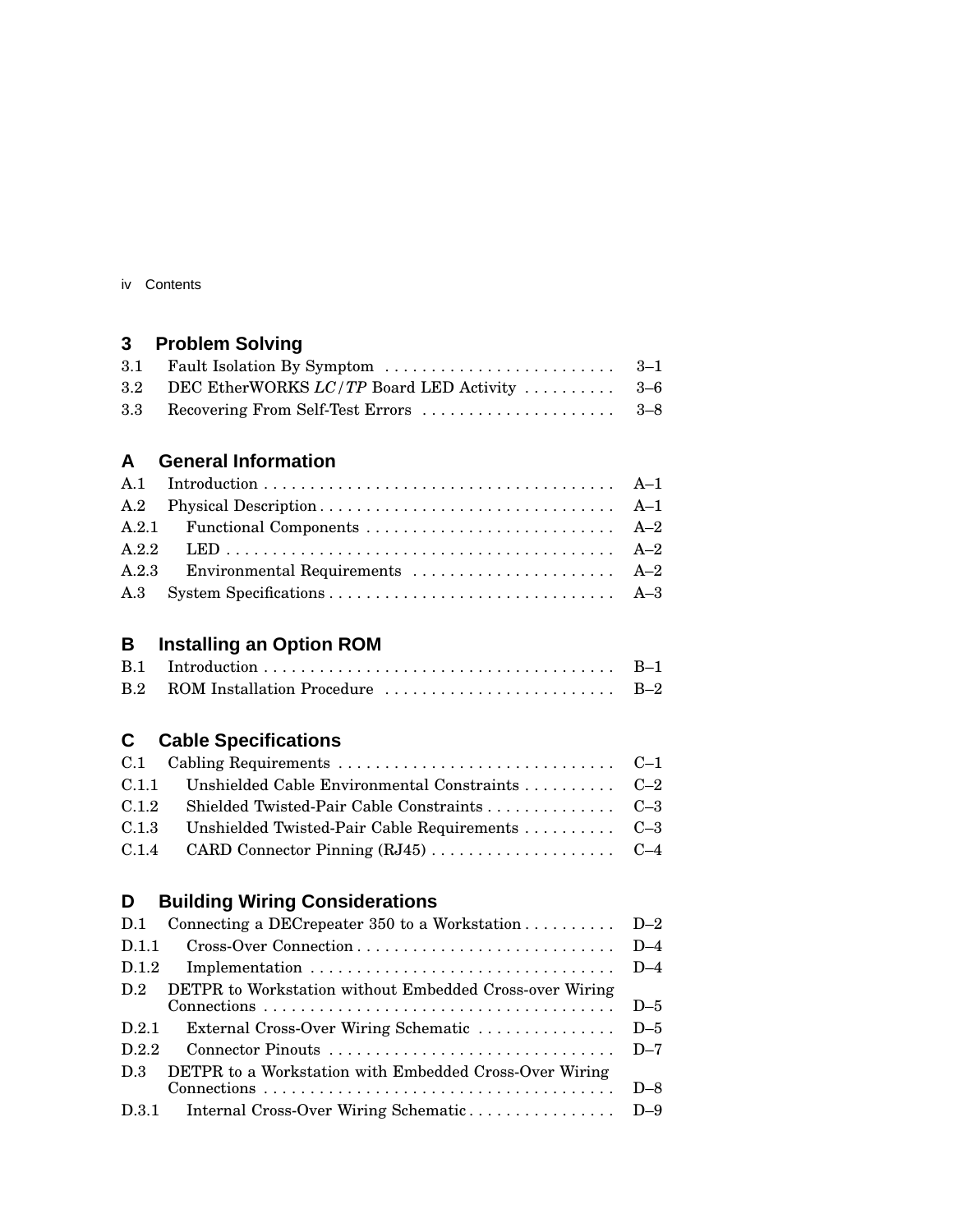#### Contents v

## **Figures**

| $\mathbf{1}$ | DEC EtherWORKS LC/TP Product Kit (PN DE101-AB)            | ix       |
|--------------|-----------------------------------------------------------|----------|
| $1 - 1$      | Product Kit Diskettes                                     | $1 - 2$  |
| $1 - 2$      | Removing the System Unit Cover                            | $1 - 4$  |
| $1 - 3$      | Selecting the Network Interface                           | $1 - 6$  |
| $1 - 4$      | Removing the Slot Cover                                   | $1 - 8$  |
| $1 - 5$      | Installing the DEC EtherWORKS $LC/TP$ board               | $1 - 9$  |
| $1 - 6$      |                                                           | $1 - 10$ |
| $1 - 7$      | Connecting To Twisted-Pair Ethernet                       | $1 - 12$ |
| $1 - 8$      | Connecting To ThickWire Ethernet                          | $1 - 13$ |
| $2 - 1$      | DEC EtherWORKS LC/TP Board Switch Pack                    | $2 - 3$  |
| $2 - 2$      | Setting Memory Range C8000 to CFFFF for 32 KB             | $2 - 7$  |
| $2 - 3$      | Switch Selecting 200 - 20F (hex) I/O Memory               | $2 - 9$  |
| $2 - 4$      | Switch Enabling Remote Boot                               | $2 - 10$ |
| $2 - 5$      | Switch Selecting 150 Seconds for Remote Boot              | $2 - 11$ |
| $2 - 6$      |                                                           | $2 - 13$ |
| $B-1$        | Installing the DEC EtherWORKS $LC/TP$ ROM $\ldots \ldots$ | $B-3$    |
| $C-1$        | RJ45 Connector (Front View)                               | $C-4$    |
| $D-1$        | Connecting a DECrepeater 350 to a Workstation             | $D-3$    |
| $D-2$        | DETPR-Digital-Only Wiring                                 | $D-4$    |
| $D-3$        | DETPR-Digital-Only Wiring Cross-Over Wiring Schematic.    | $D-6$    |
| $D-4$        | 8-Pin Modular Jack Pin Locations (Front View)             | $D-8$    |
| $D-5$        | Repeater or Other Twisted-Pair MAU Embedded Cross-Over    |          |
|              |                                                           | $D-8$    |
| $D-6$        | Wiring Schematic in an Embedded Cross-Over Repeater       | $D-9$    |

## **Tables**

| 2-1 Default Settings on DEC EtherWORKS LC/TP Board  2-2   |  |
|-----------------------------------------------------------|--|
| 2-2 Switch Settings and Memory Address Ranges  2-5        |  |
|                                                           |  |
|                                                           |  |
|                                                           |  |
| 3-3 DEC EtherWORKS LC/TP Board Self-Test Error Codes  3-8 |  |
| A-1 DEC EtherWORKS LC/TP System Specifications A-3        |  |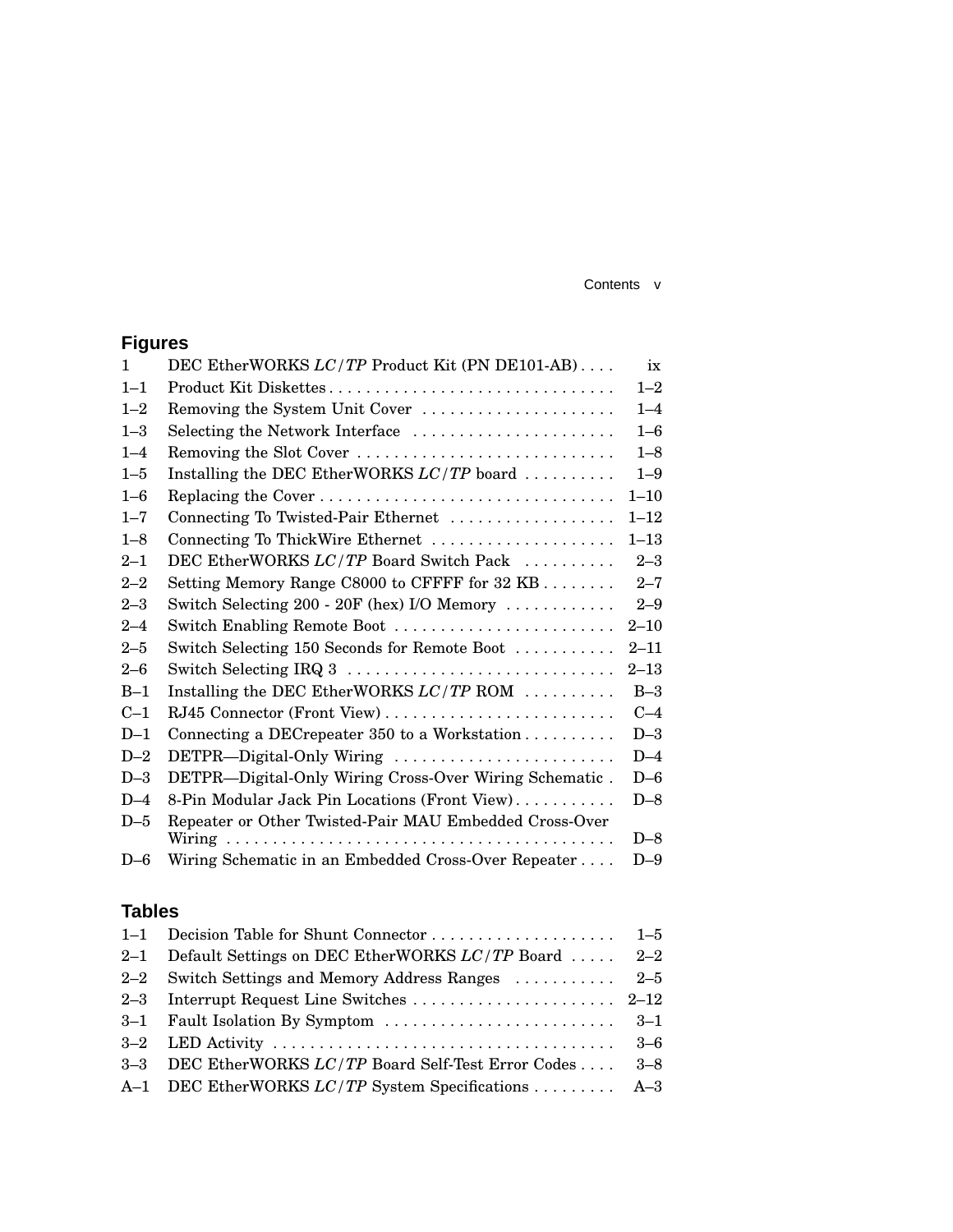vi Contents

| D-1 8-Pin Modular Jack Connector on Station (DETPR Ports 1 to |  |
|---------------------------------------------------------------|--|
|                                                               |  |
| D-2 Wiring Assignments for a System with Embedded Cross-Over  |  |
|                                                               |  |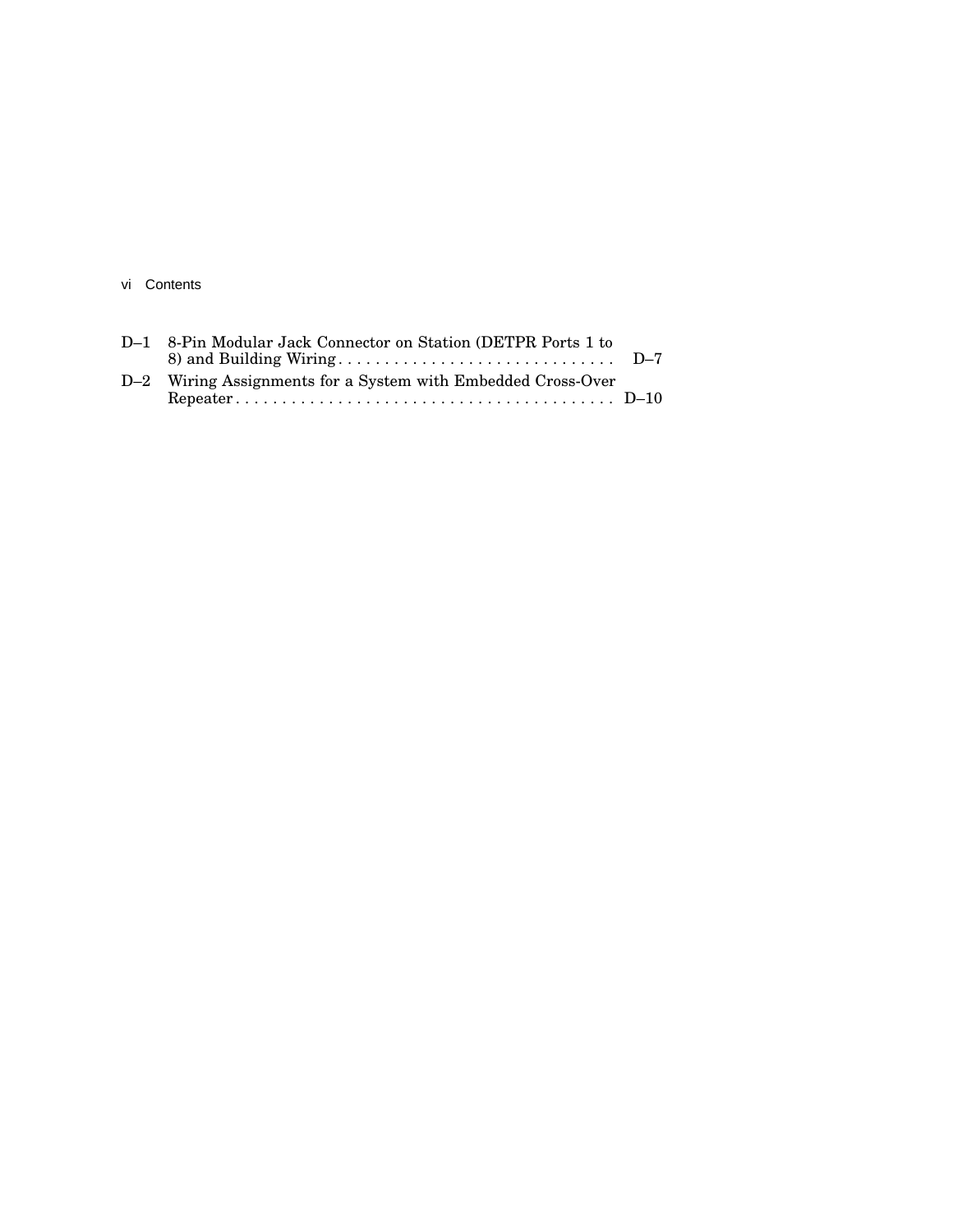## **Preface**

The Digital EtherWORKS *LC/TP* board is a personal computer bus adapter that enables you to integrate various IBM/PC/XT/AT or compatible personal computers into a network, using either ThickWire Ethernet cables or Twisted-Pair wiring.

You do not have to know a lot about computers to install the *LC /TP* board. This manual assumes that you already understand the basic concepts and uses of Ethernet networks, and that you are familiar with personal computers. For more information on compatibility of the *LC/TP* board with your computer, see your system administrator.

This manual is organized as follows:

- Chapter 1 contains installation instructions.
- Chapter 2 contains information about board configuration.
- Chapter 3 contains problem solving information.
- Appendix A provides information about hardware and software features.
- Appendix B provides a ROM installation procedure.
- Appendix C provides cabling requirements.
- Appendix D provides information on building wiring considerations.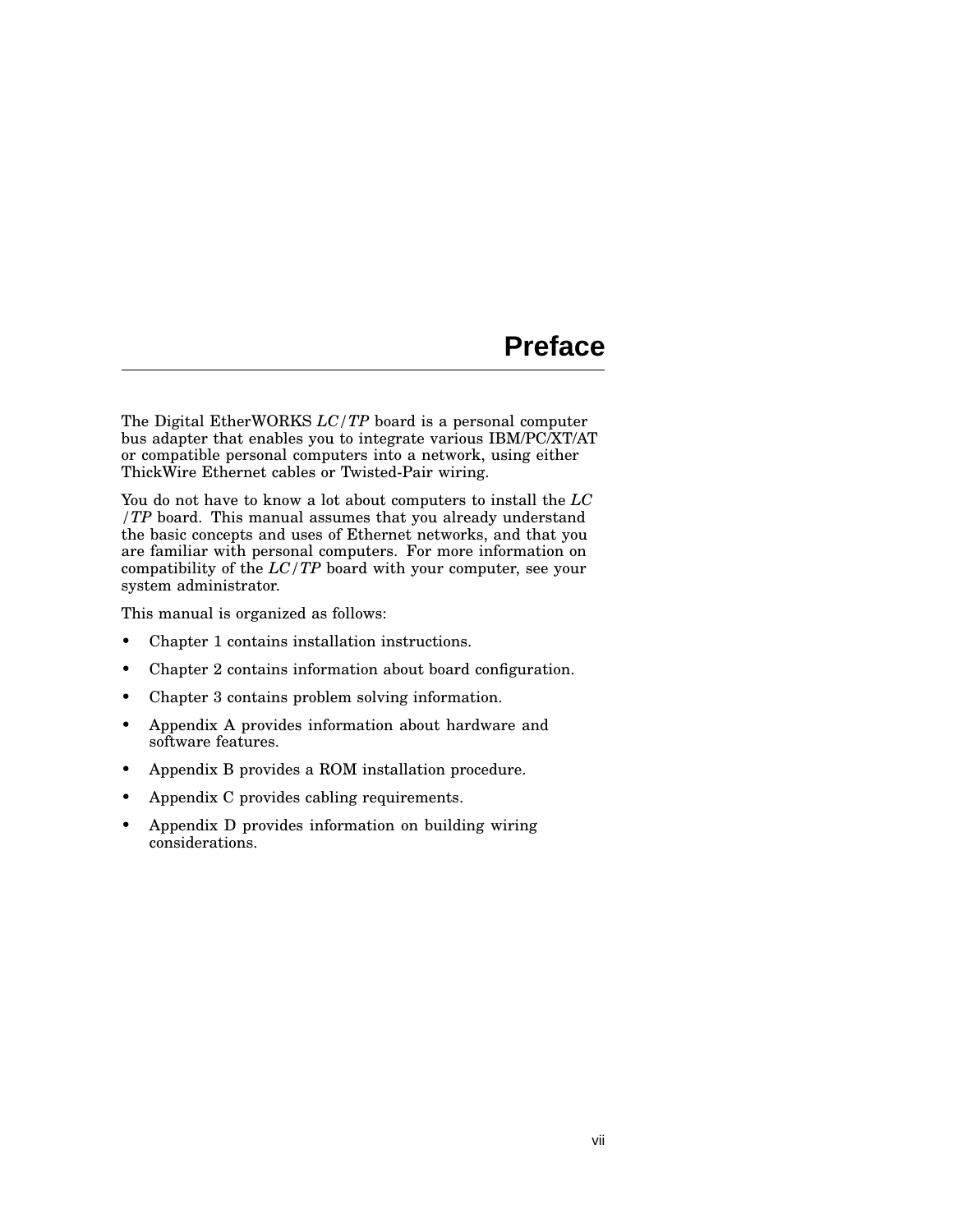#### viii Preface

This document uses the following conventions:

| Convention     | <b>Meaning</b>                                                                                               |
|----------------|--------------------------------------------------------------------------------------------------------------|
| <b>CAUTION</b> | Provides information to prevent damage to<br>equipment.                                                      |
| <b>NOTE</b>    | Provides general information.                                                                                |
| <b>PN</b>      | Part Number.                                                                                                 |
| 0              | A number in a black circle in text refers to<br>the corresponding number in an accompanying<br>illustration. |

Before you install the *LC/TP* board, be sure you have the following components, shown in Figure 1.

- The DEC EtherWORKS *LC/TP* Board **0**, packaged in an anti-static bag
- Owner's manual  $\Theta$
- Installation diskette  $(5\frac{1}{4} \text{ inch})$  8
- Installation micro-diskette  $(3\frac{1}{2} \text{ inch})$   $\bullet$

#### **NOTE**

#### **If your** *LC/TP* **board does not have a ROM in the location shown in Figure 1, refer to Appendix B.**

This manual shows you how to install and configure the *LC/TP* board. You use the installation diskette to test the system.

Using this manual, you should be able to prepare an IBM/PC/XT/AT, or compatible personal computer and a DEC EtherWORKS *LC/TP* board for use on a network. This manual describes how to change the *LC/TP* board configuration for use with Twisted-Pair or ThickWire Ethernet networks.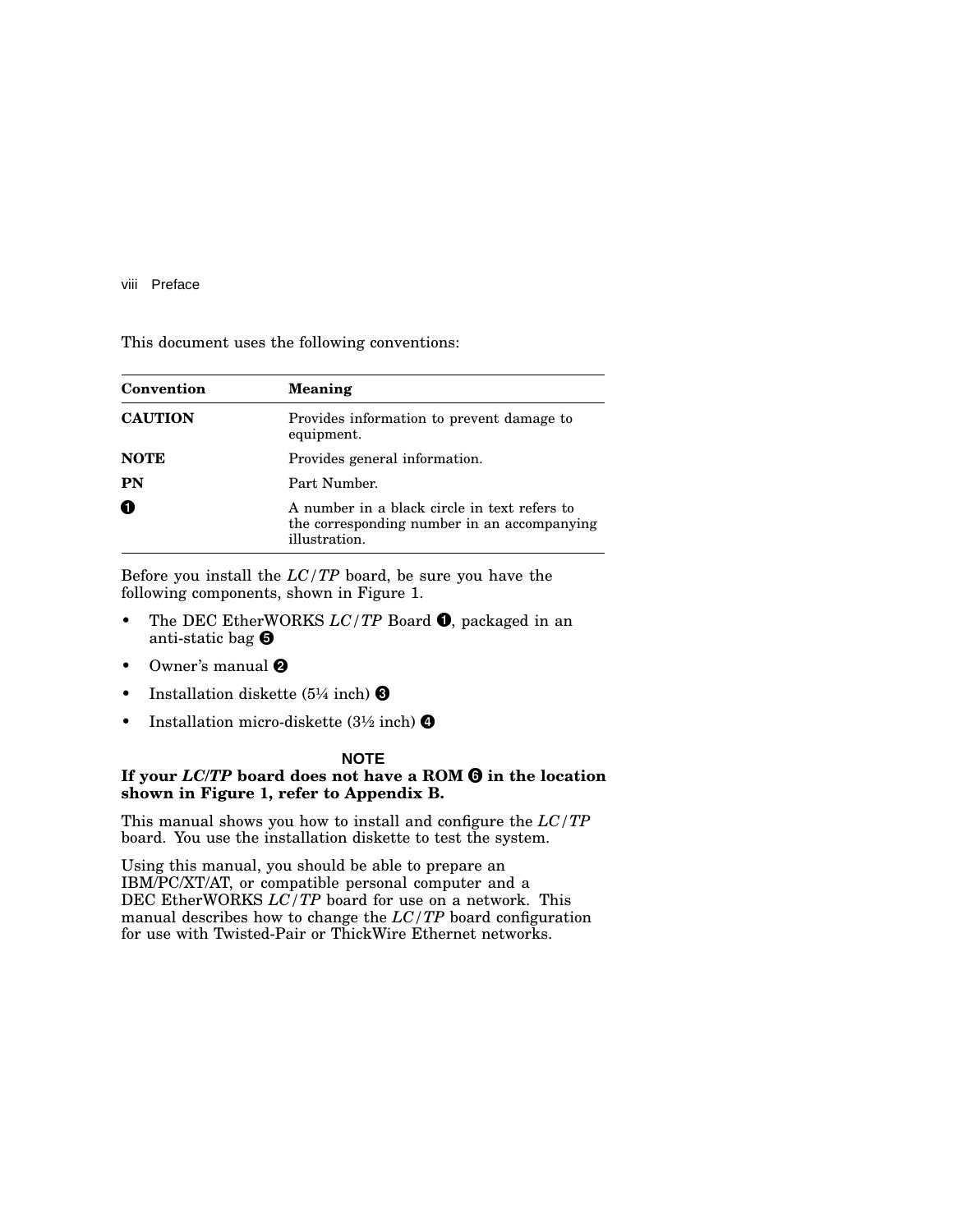Preface ix



**Figure 1 DEC EtherWORKS LC/TP Product Kit (PN DE101-AB)**

LJ-01631-TI0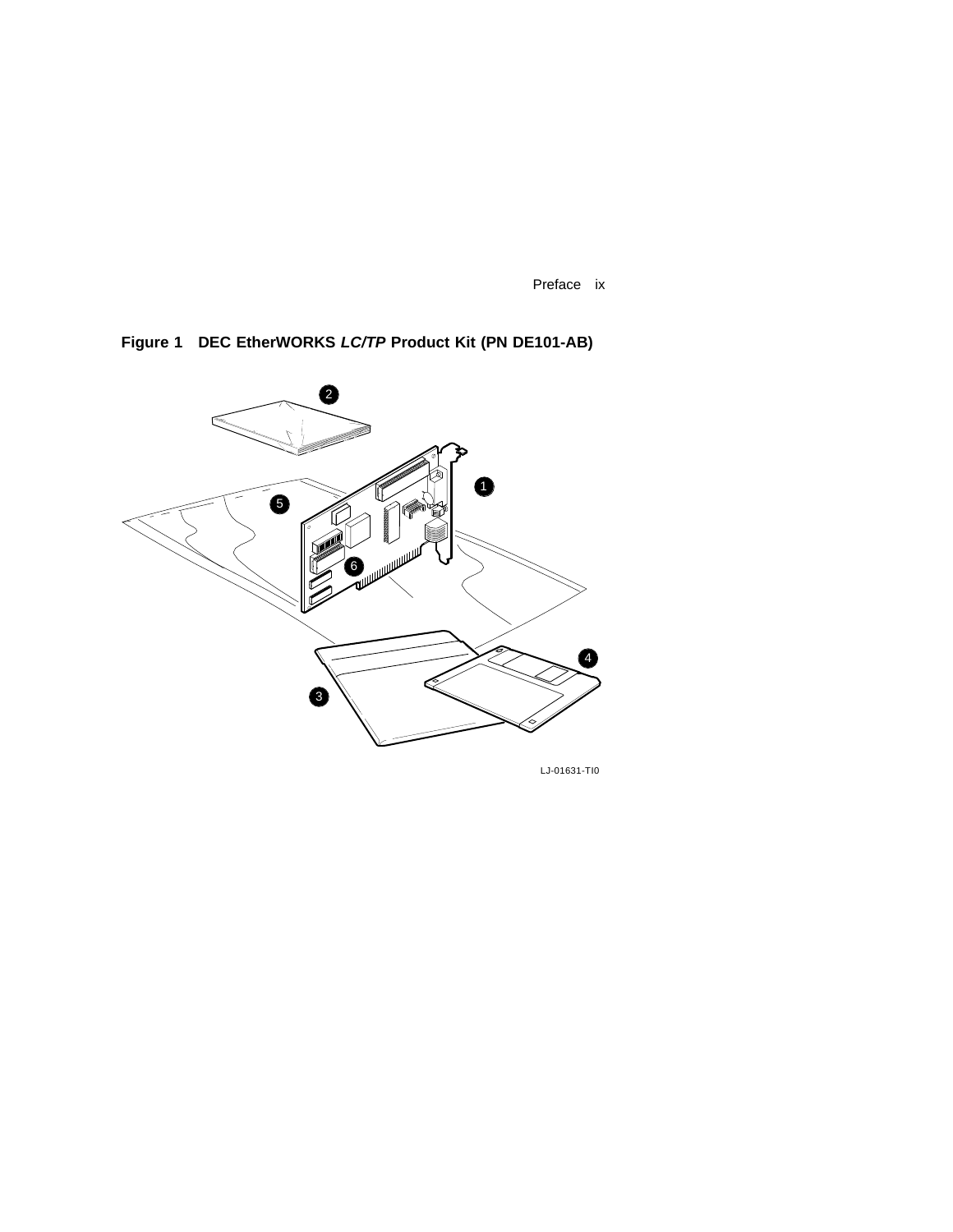## **1 Installing the DEC EtherWORKS LC/TP Board**

## **1.1 Introduction**

This chapter describes how to install the DEC EtherWORKS *LC/TP* board into an IBM/PC/XT/AT or compatible personal computer. The only tool you need is a flat-head screwdriver. Before you begin, make a copy of the diskette (shown in Figure 1–1) you need to use from the DEC EtherWORKS *LC /TP* Product Kit.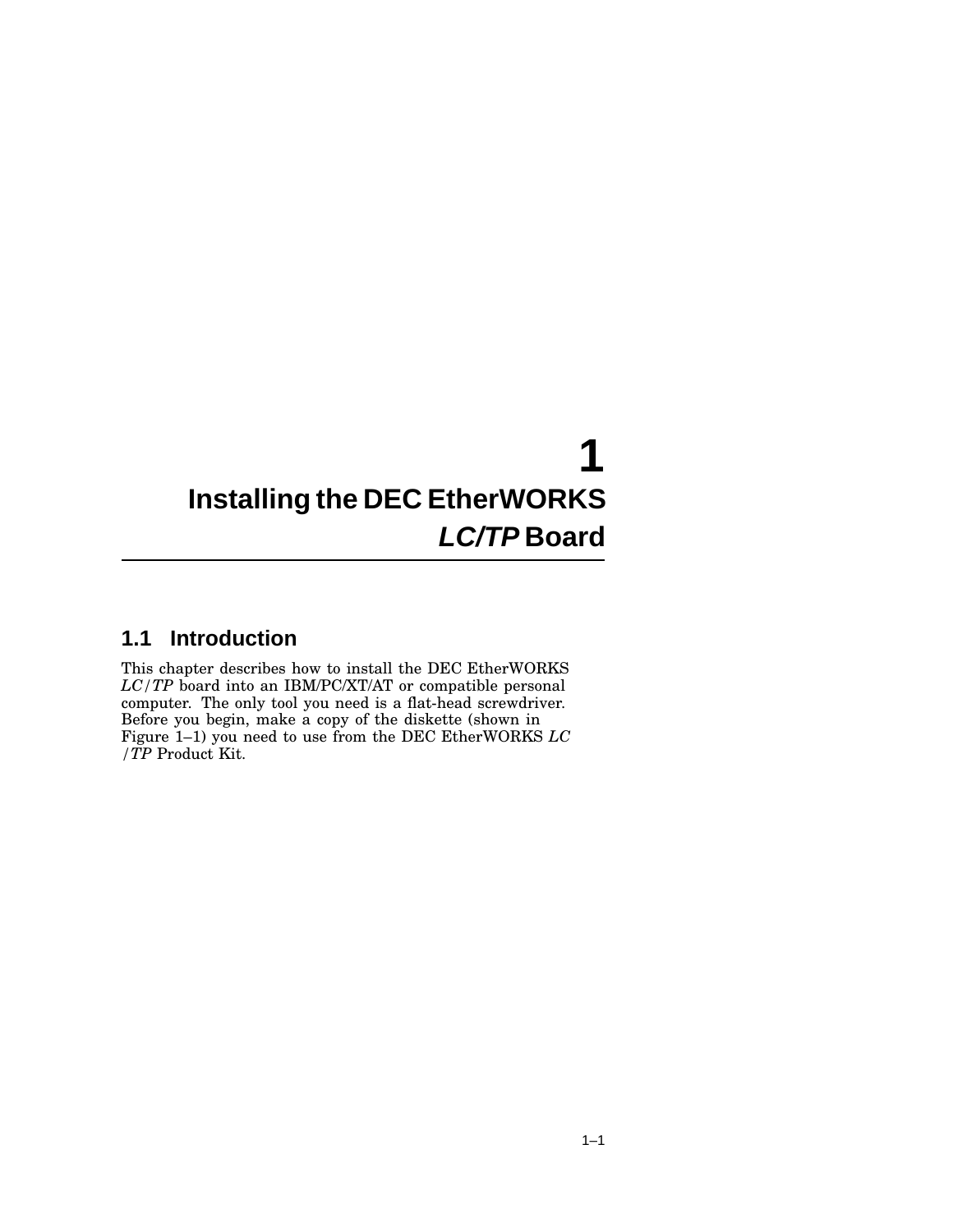1–2 Installing the DEC EtherWORKS LC/TP Board



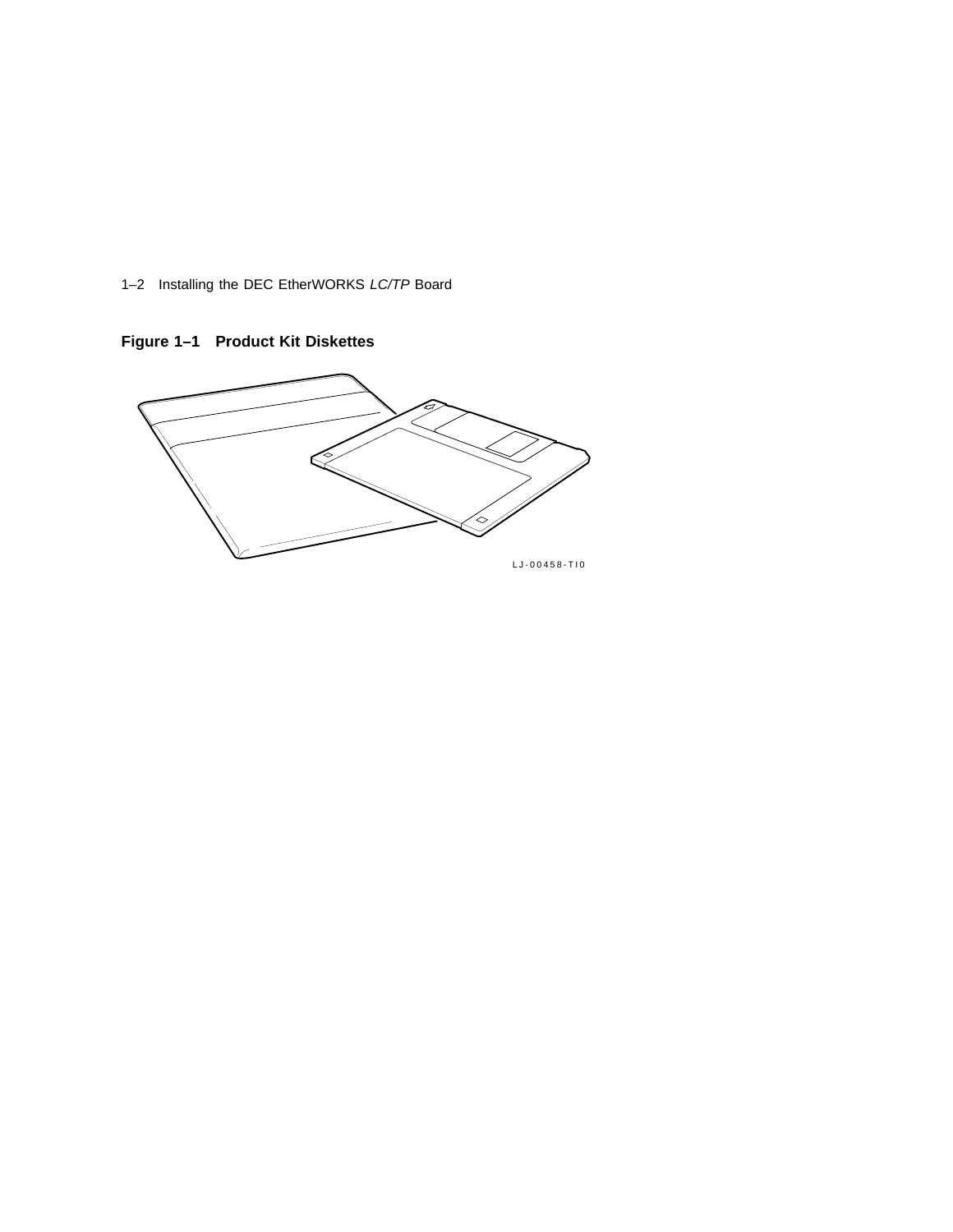Installing the DEC EtherWORKS LC/TP Board 1–3

## **1.2 Preparing Your Computer System**

Perform the following steps to prepare your IBM/PC/XT/AT or compatible personal computer. The illustrations in this manual show an IBM PC personal computer. For other personal computers, you can use a similar procedure with only minor modifications.

- 1. Remove any diskette(s) from the diskette drive(s).
- 2. Set all power switches to O (off).
- 3. Unplug the keyboard connector from the rear of the system unit and disconnect any cables.
- 4. Disconnect any option cables and the monitor cable from the rear of the system unit.
- 5. Unplug the power cord from the wall socket, then disconnect the cord from the rear of the system unit.
- 6. Remove the screws from the rear of the system unit (Figure 1–2).
- 7. Slide the cover toward the front of the system unit until the cover is free.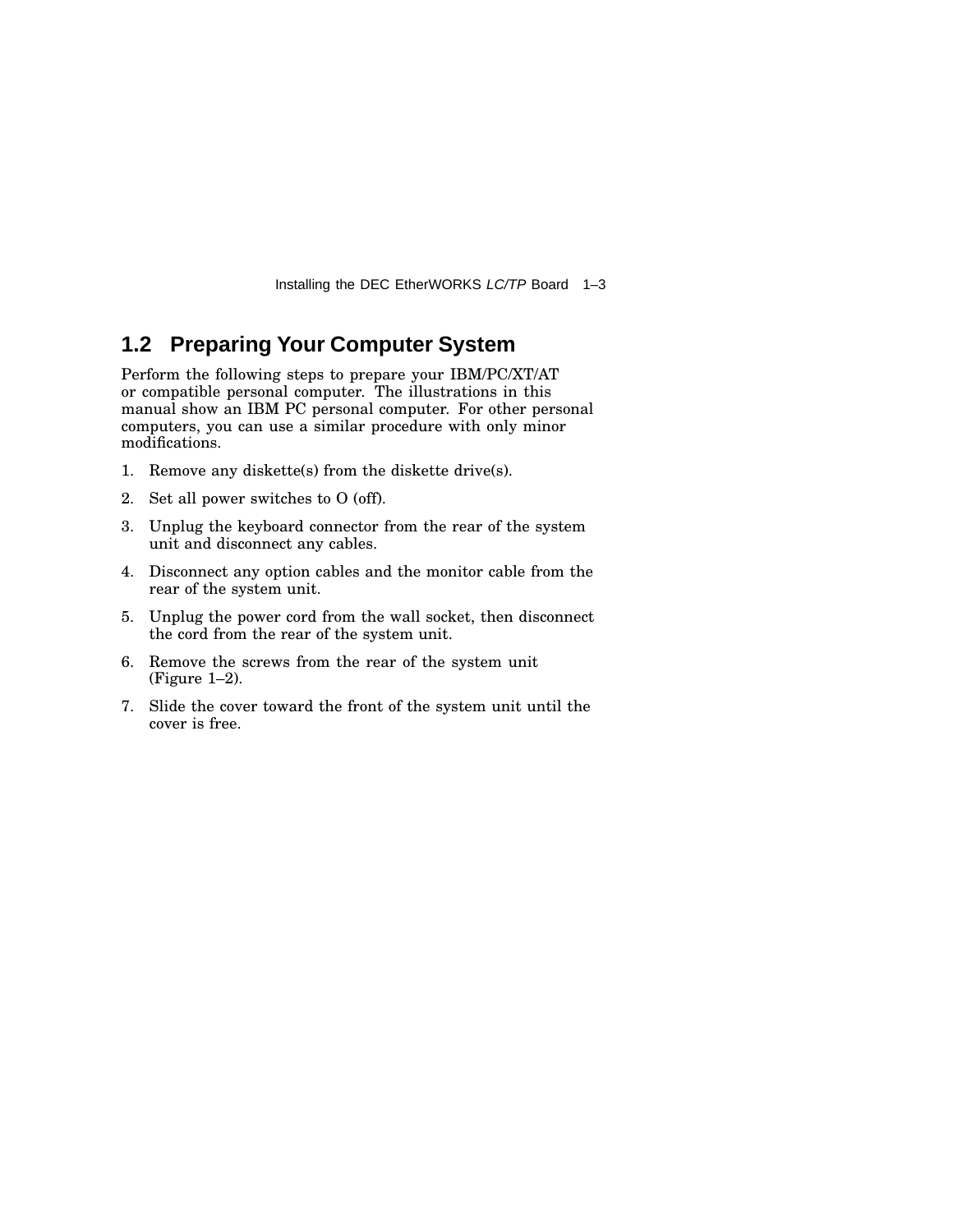1–4 Installing the DEC EtherWORKS LC/TP Board

**Figure 1–2 Removing the System Unit Cover**



#### **NOTE**

**The DEC EtherWORKS** *LC/TP* **board has a switch pack that lets you determine how the board operates. This switch pack is already set to correspond to the needs of most customers (***default settings***). The settings may meet your computer's requirements. If they do not, you must change the settings on the board. (The settings are found in Chapter 2.)**

#### **NOTE**

**If the board is set to use an interrupt request line, base memory address, or I/O address that another option module uses, your computer or other boards may not operate correctly when you boot the system. To test the board with the default settings, you may need to remove all other option modules from the computer.**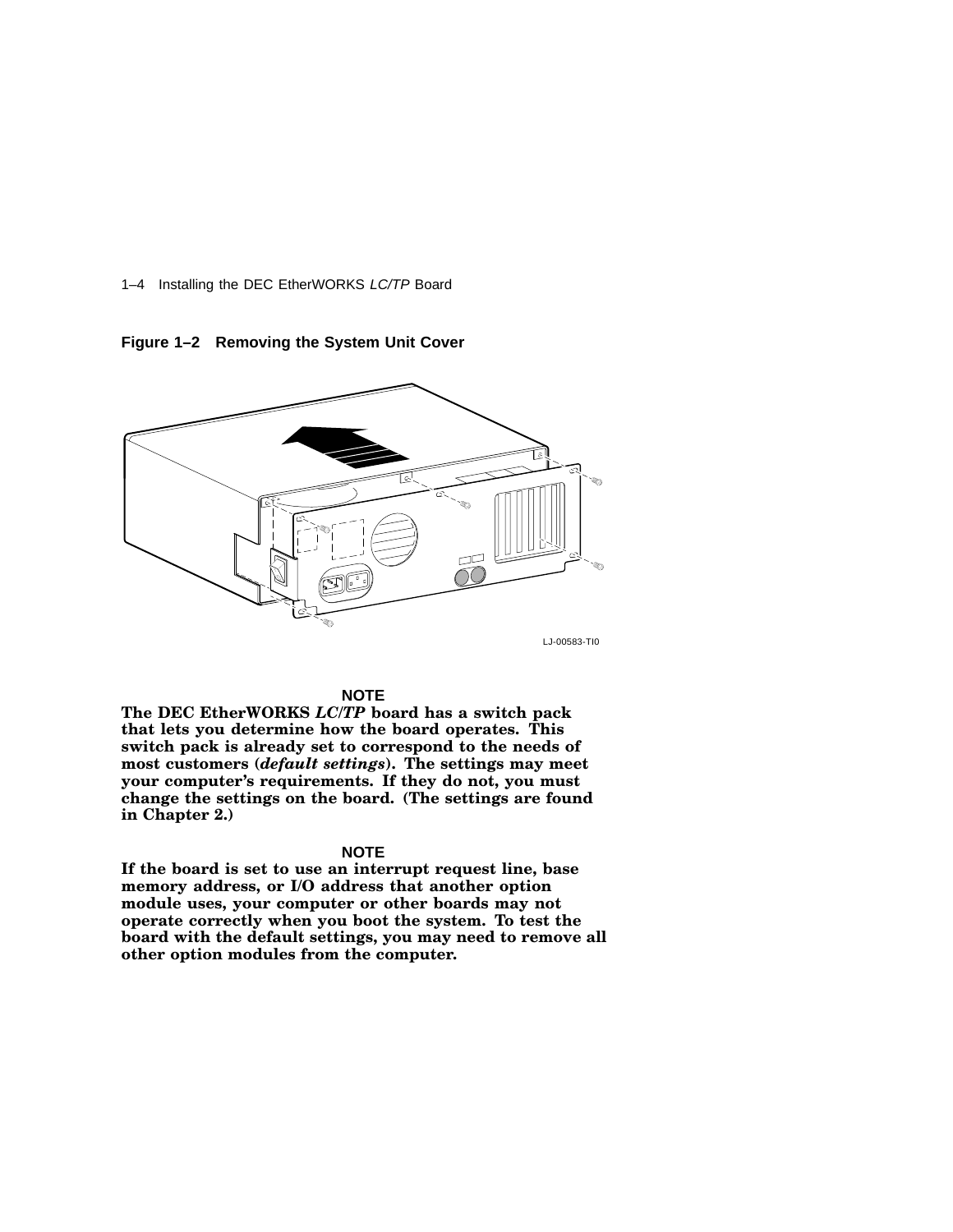Installing the DEC EtherWORKS LC/TP Board 1–5

## **1.3 Selecting the Network Interface**

The DEC EtherWORKS *LC/TP* board has a *shunt connector* (Figure 1–3) that lets you determine how the board interfaces with the network—either Twisted-Pair or ThickWire Ethernet networks. The board is shipped with the setting preselected for the Twisted-Pair Ethernet network.

You may need to move the shunt connector on the board before you install it in your computer.

Table 1–1 summarizes the settings and Figure 1–3 shows the settings.

| If you Want To                                                   | Then                                                                                                     |
|------------------------------------------------------------------|----------------------------------------------------------------------------------------------------------|
| Connect to a Twisted-Pair<br>Ethernet network $\bullet$          | Leave the shunt connector in the position<br>connecting pin rows 2 and 3 ( <i>default</i> )<br>setting). |
| Connect to a ThickWire<br>Ethernet network $\boldsymbol{\Theta}$ | Move the shunt connector to connect pin<br>rows 1 and 2.                                                 |

**Table 1–1 Decision Table for Shunt Connector**

#### **CAUTION**

**Static electricity can damage printed circuit boards and chips. It is strongly recommended that a grounded wrist strap and grounded work-surface-to-earth ground be used when handling these components.**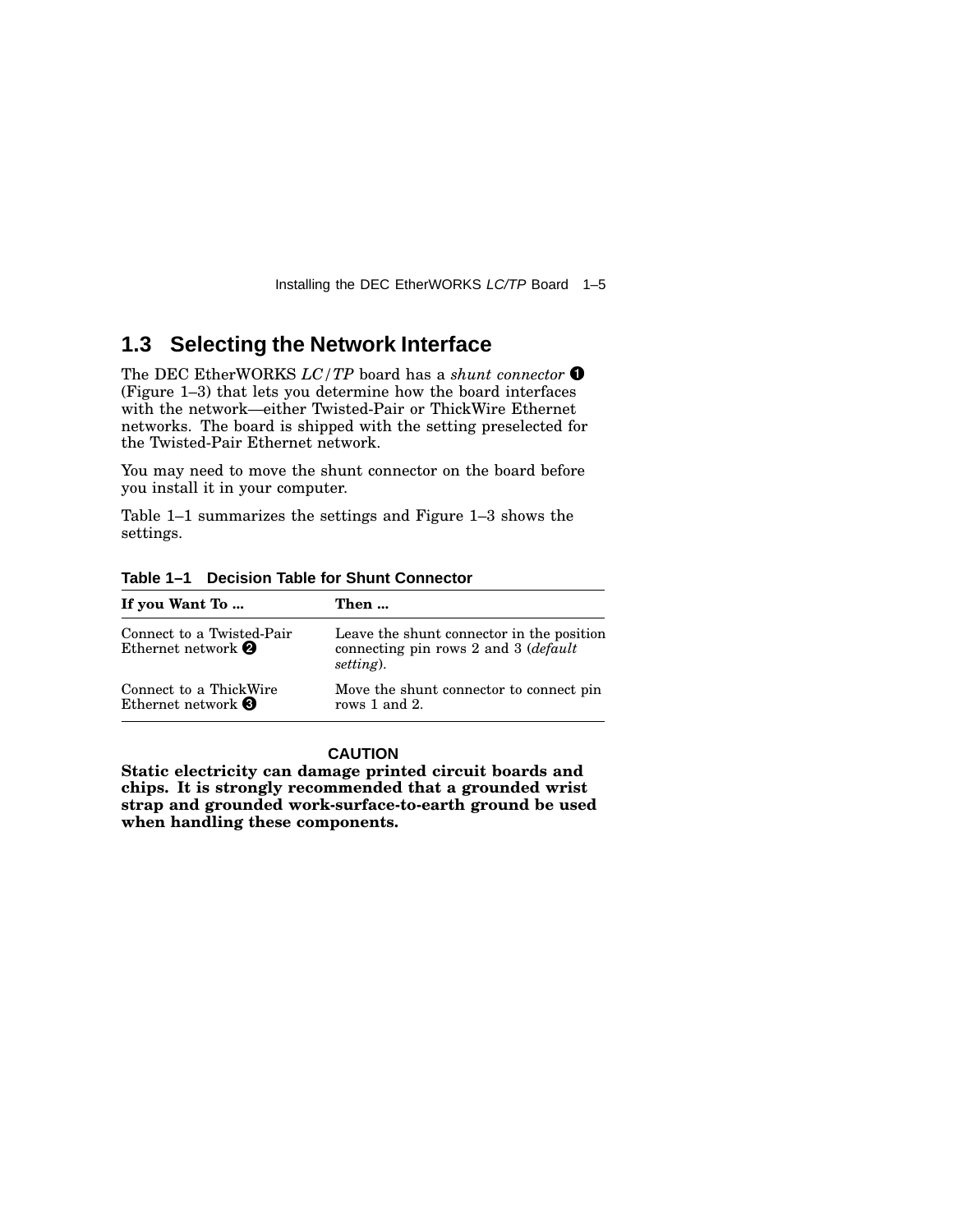1–6 Installing the DEC EtherWORKS LC/TP Board

**Figure 1–3 Selecting the Network Interface**

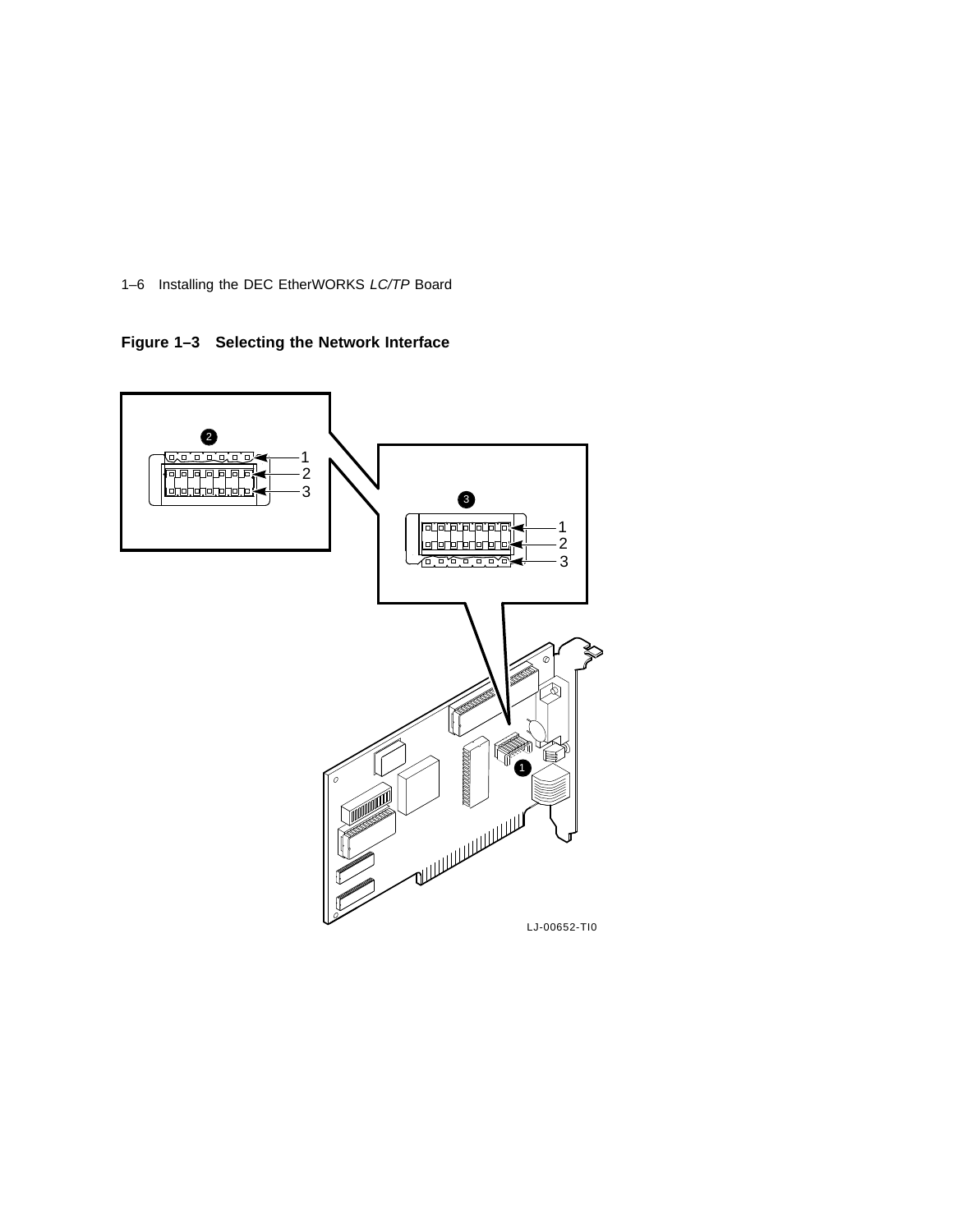Installing the DEC EtherWORKS LC/TP Board 1–7

## **1.4 Installing the DEC EtherWORKS LC/TP Board**

Use the following steps for the installation procedure:

1. **Remove the option slot cover from the slot you plan to use** (Figure  $1-\overline{4}$ ).

Remove the screw from an available option slot on the rear panel insert. Save the screw for later use.

**CAUTION For safe operation, be sure there are no missing slot covers when you complete the installation.**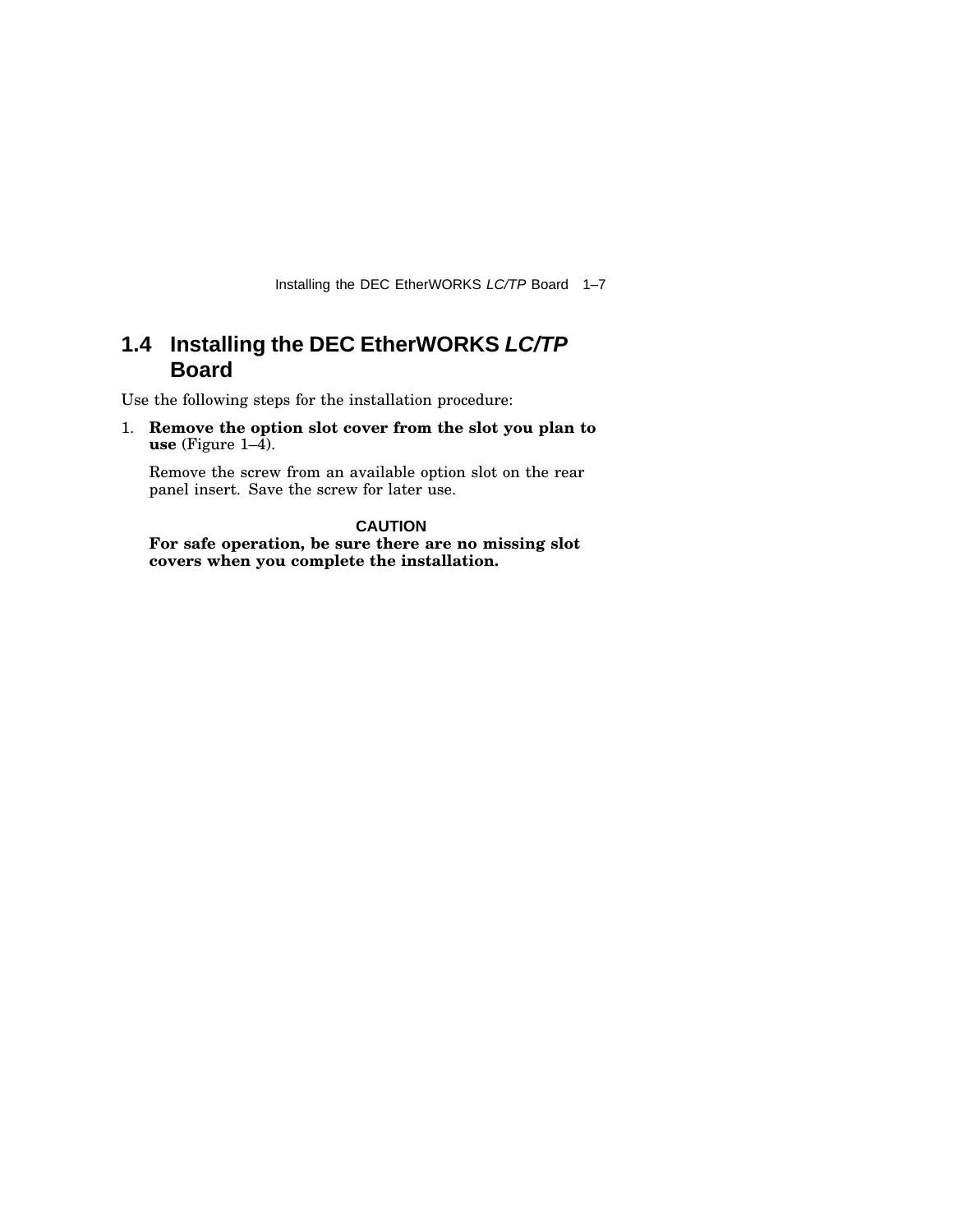1–8 Installing the DEC EtherWORKS LC/TP Board

**Figure 1–4 Removing the Slot Cover**



LJ-00462-TI0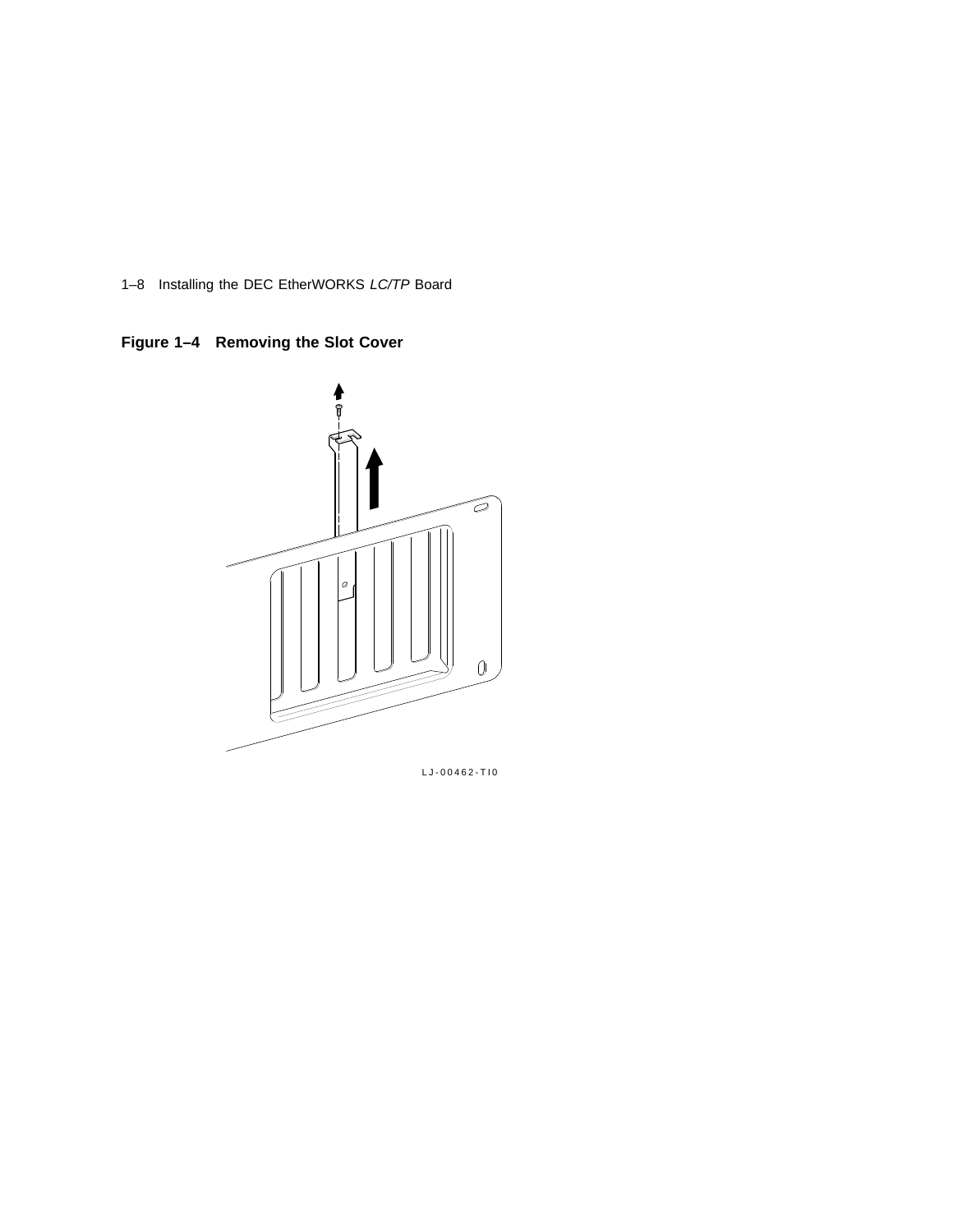Installing the DEC EtherWORKS LC/TP Board 1–9

- 2. **Place the DEC EtherWORKS** *LC/TP* **board in the option slot** (Figure 1–5).
- 3. **Firmly press the DEC EtherWORKS** *LC/TP* **board into place until it is securely seated.**
- 4. **Replace the screw on the slot cover.**

**Figure 1–5 Installing the DEC EtherWORKS LC/TP board**



LJ-00662-TI0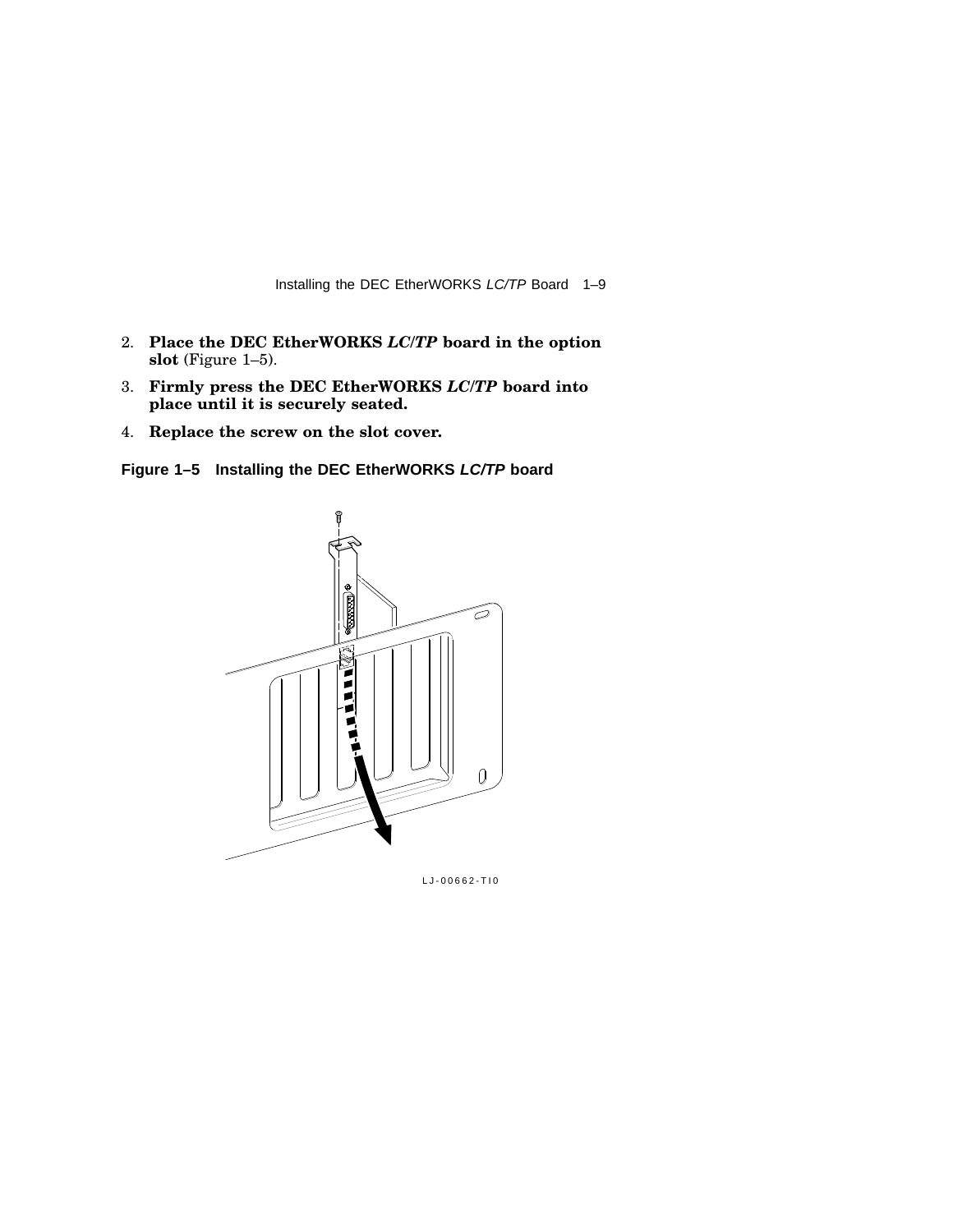1–10 Installing the DEC EtherWORKS LC/TP Board

#### 5. **Replace the system unit cover.**

- a. Slide the cover toward the rear of the system unit.
- b. Replace the screws (Figure 1–6) at the rear of the system unit.

**Figure 1–6 Replacing the Cover**



#### 6. **Plug the keyboard connector into the rear of the system unit and connect the cables.**

- a. Connect any option cables and the monitor cable to the rear of the system unit.
- b. Connect the power cord to the rear of the system unit, then plug the other end into the wall socket.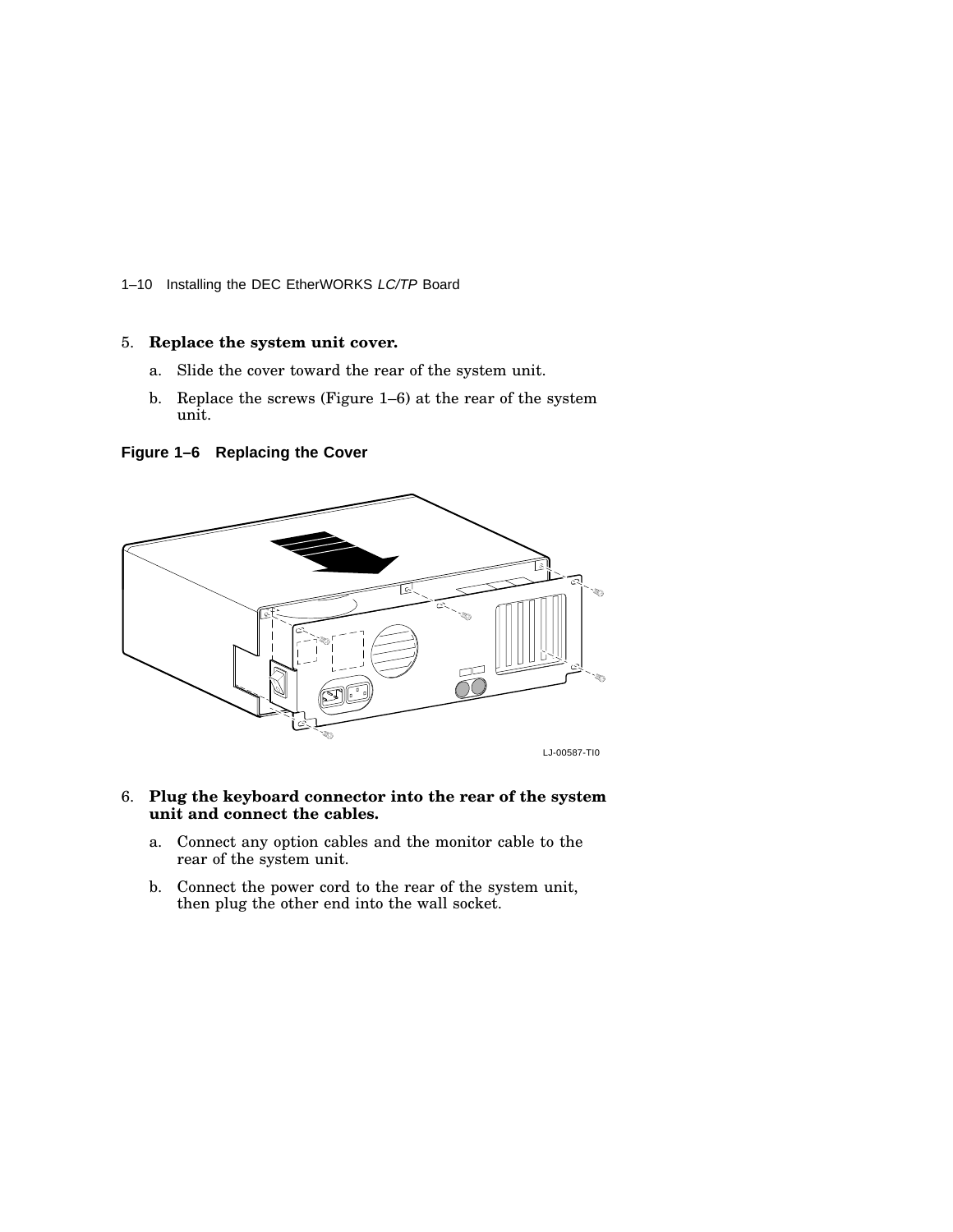Installing the DEC EtherWORKS LC/TP Board 1–11

### **1.5 Running the Power Up Self-Test**

A power up self-test runs automatically each time the computer is turned on or reset. There is no on-screen prompt or other information on the screen if the test runs properly.

If an error code, such as DE101 88, displays on the screen during the restart process, a self-test error has occurred. Note the selftest error code and refer to Section 3.3.

**NOTE The amber LED on the module will light during self-test.**

### **1.6 Connecting to a Network**

Depending on how you configured the DEC EtherWORKS *LC/TP* board in Section 1.3, use one of the following procedures to connect your system to the network. For Twisted-Pair Ethernet, refer to Section 1.6.1. For ThickWire Ethernet, refer to Section 1.6.2.

#### **1.6.1 Connecting the DEC EtherWORKS LC/TP board to Twisted-Pair Ethernet**

#### **Plug the Twisted-Pair cable into the Twisted-Pair Ethernet connector.**

Push the Twisted-Pair cable connector into the socket on the bottom of the DEC EtherWORKS *LC/TP* board mounting bracket, until it clicks, locking into place (Figure 1–7).

#### **NOTE**

**The green LED on the module will light when the board detects the link integrity.**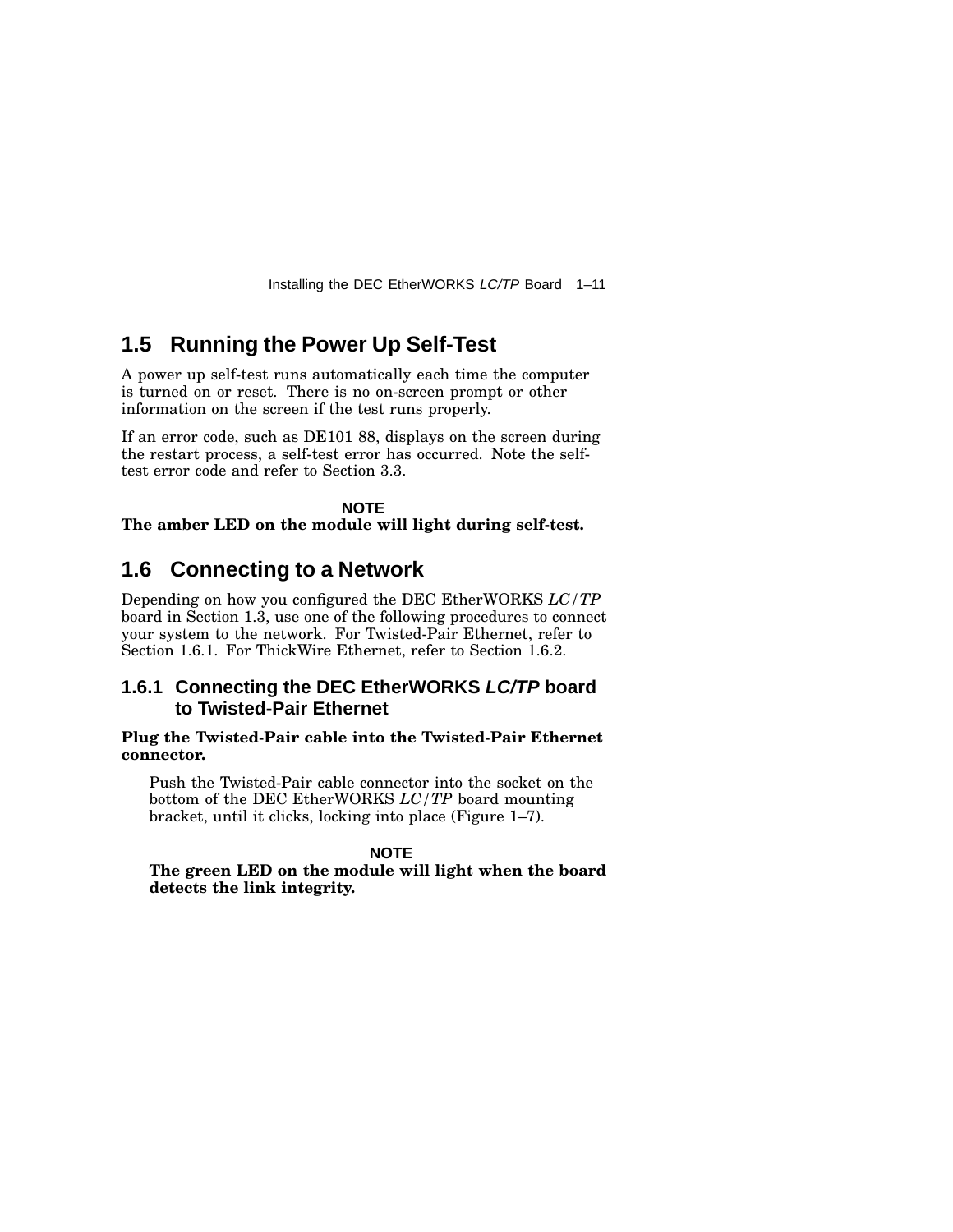1–12 Installing the DEC EtherWORKS LC/TP Board

**Figure 1–7 Connecting To Twisted-Pair Ethernet**



LJ-00588-TI0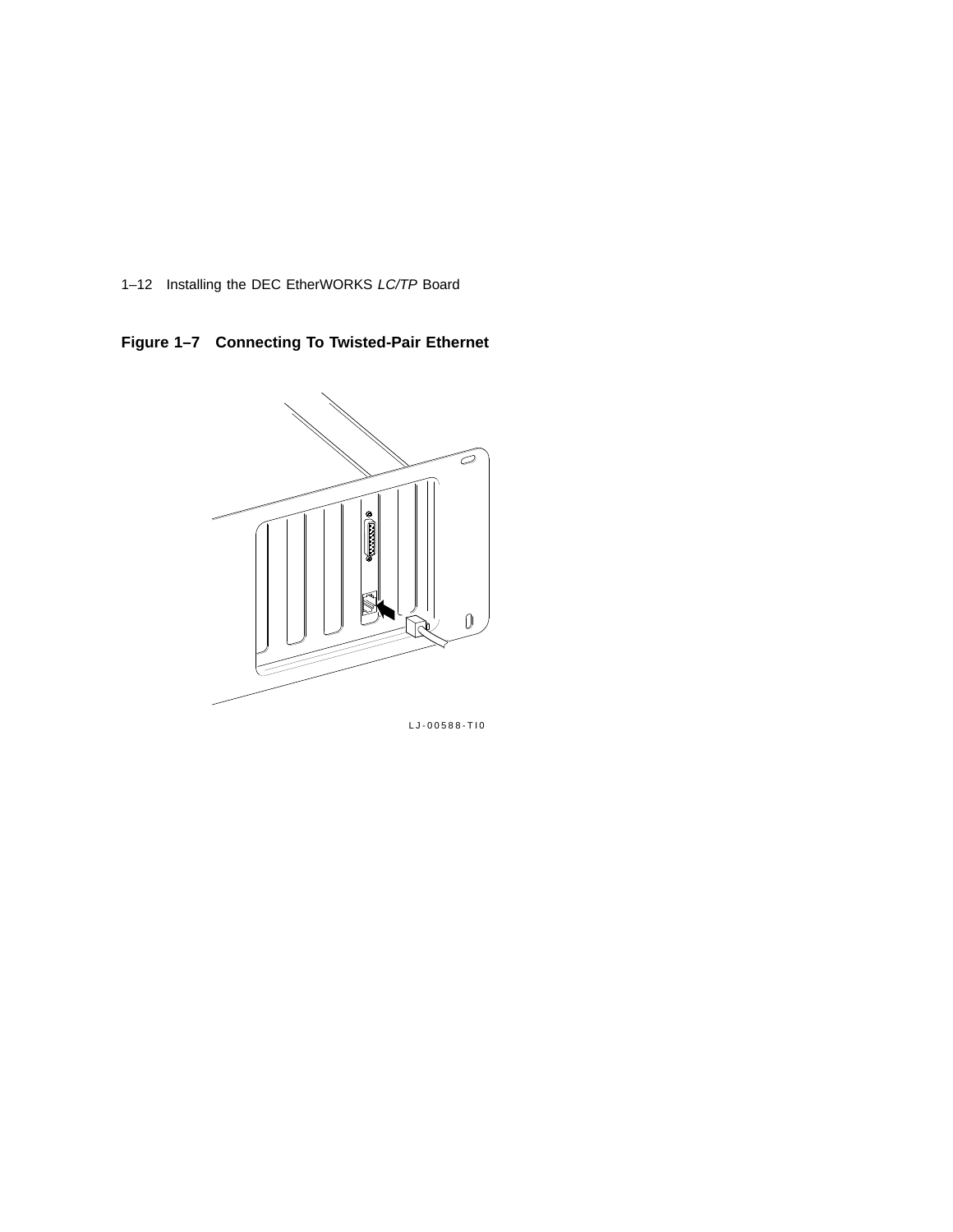Installing the DEC EtherWORKS LC/TP Board 1–13

#### **1.6.2 Connecting the DEC EtherWORKS LC/TP board to ThickWire Ethernet**

**Connect the transceiver cable to the ThickWire Ethernet connector** (Figure 1–8).

**Figure 1–8 Connecting To ThickWire Ethernet**



LJ-00589-TI0

## **1.7 Installing the Software**

Read the files named "README.TXT" and "RELEASE.NOT" on the installation diskette. These files contain the instructions for loading the DEC EtherWORKS *LC/TP* software drivers, problems found, and how to configure your system.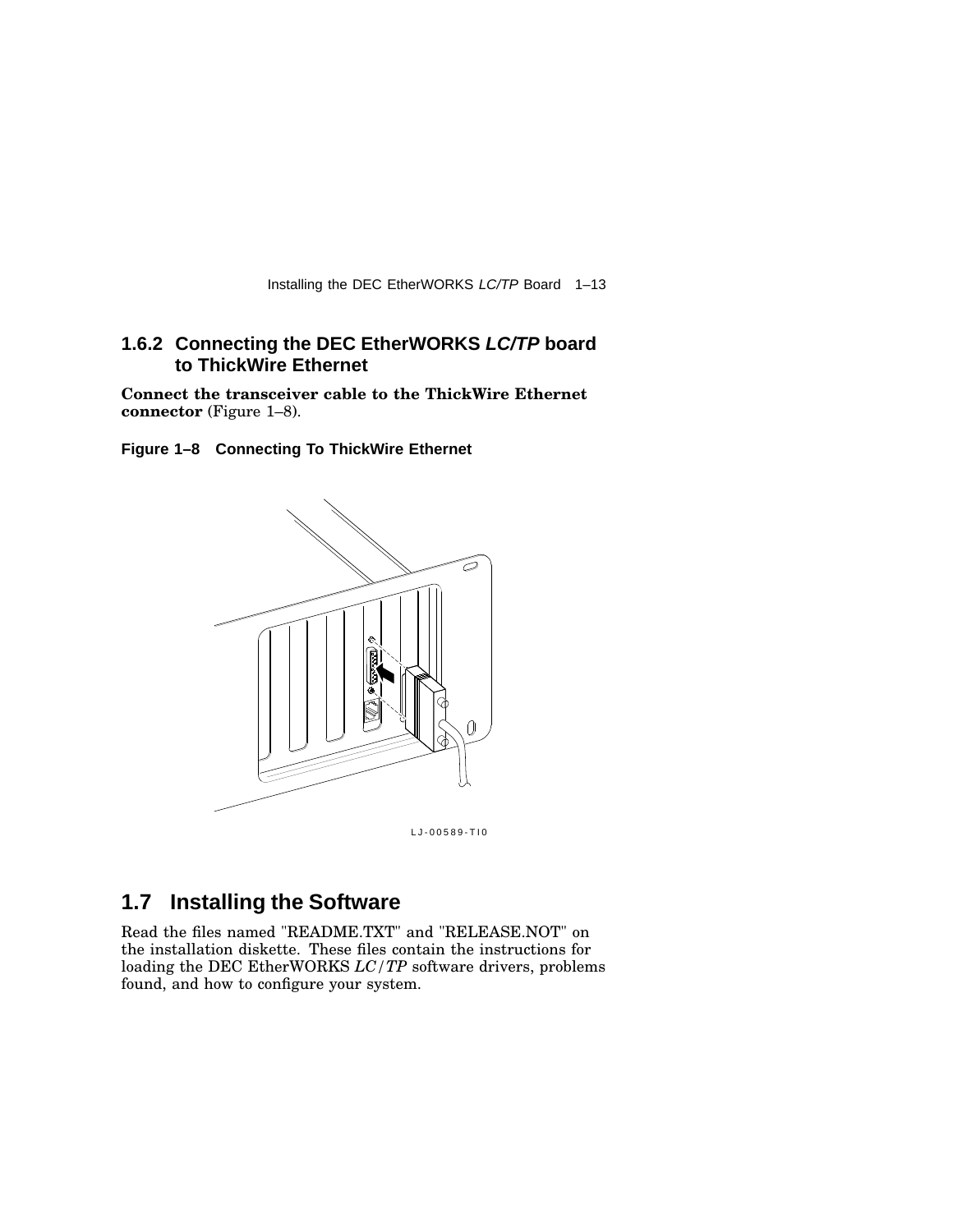## **2 Configuring the DEC EtherWORKS LC/TP Board**

## **2.1 Introduction**

The DEC EtherWORKS *LC/TP* board has a switch pack containing 12 switches that enable the board to operate in a configuration without interference with the other boards in your computer. This chapter describes how to change the settings on the switch pack.

If you have many options in your system, you may have to change the interrupt request (IRQ) line, the I/O address setting, or the memory address setting on the DEC EtherWORKS *LC/TP* board to create a compatible operating set.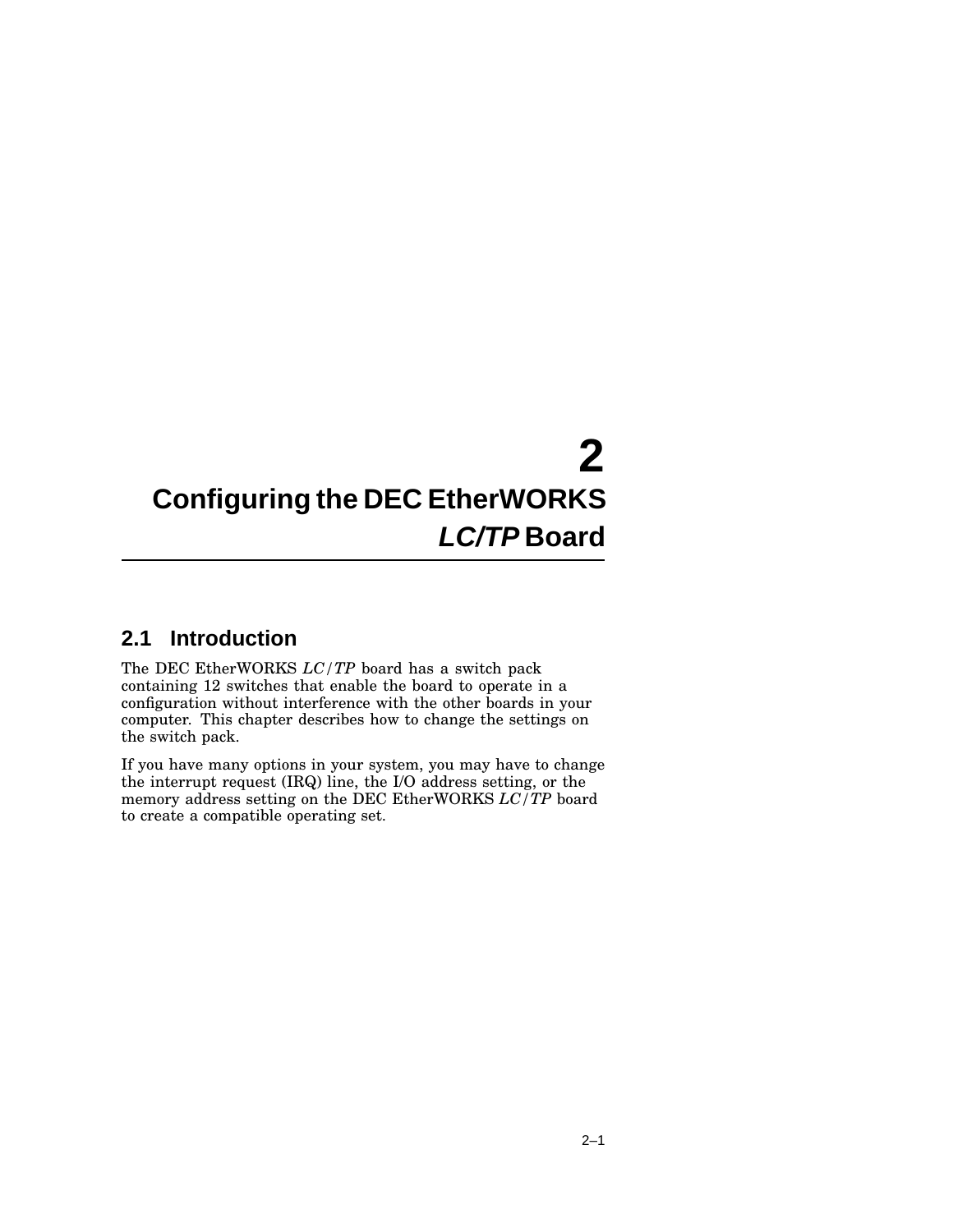2–2 Configuring the DEC EtherWORKS LC/TP Board

## **2.2 Default Settings**

The DEC EtherWORKS *LC/TP* board is shipped with the switch pack preselected (*default settings*) to work in most installations. These settings are shown in Table 2–1 and illustrated in Figure 2–1.

| Switch                                                 |                                 | <b>Position Function</b>                                                | Meaning                                                          |
|--------------------------------------------------------|---------------------------------|-------------------------------------------------------------------------|------------------------------------------------------------------|
| SW1<br>SW2                                             | <b>ON</b><br>0N                 | Sets the base<br>memory address<br>range.                               | Sets the base memory<br>address range to D0000 -<br>DFFFF (hex). |
| $\rm SW3$<br>SW4                                       | <b>ON</b><br>ON                 | Selects the buffer<br>memory size.                                      | Enables 64 Kbyte<br>memory size.                                 |
| SW5                                                    | OΝ                              | Sets the I/O memory<br>address.                                         | I/O starting address set<br>to 300 (hex).                        |
| SW <sub>6</sub>                                        | OΝ                              | Enables or disables<br>remote boot feature. <sup>1</sup>                | Remote boot disabled.                                            |
| SW7                                                    | OFF                             | Sets the timeout<br>period for the remote<br>boot attempt. <sup>1</sup> | Sets a 30 second timeout<br>period.                              |
| SW8<br>SW <sub>9</sub><br>SW10<br>SW11<br>${\rm SW12}$ | OFF<br>OFF<br>OFF<br>ON.<br>OFF | Enable IRQ2<br>Enable IRQ3<br>Enable IRQ4<br>Enable IRQ5<br>Enable IRQ7 | IRQ5 enabled.                                                    |

**Table 2–1 Default Settings on DEC EtherWORKS LC/TP Board**

<sup>1</sup>This feature requires that the optional ROM chip be installed; refer to Appendix B for more information.

**NOTE**

**When the switches are depressed in the open position this means the switch setting is off.**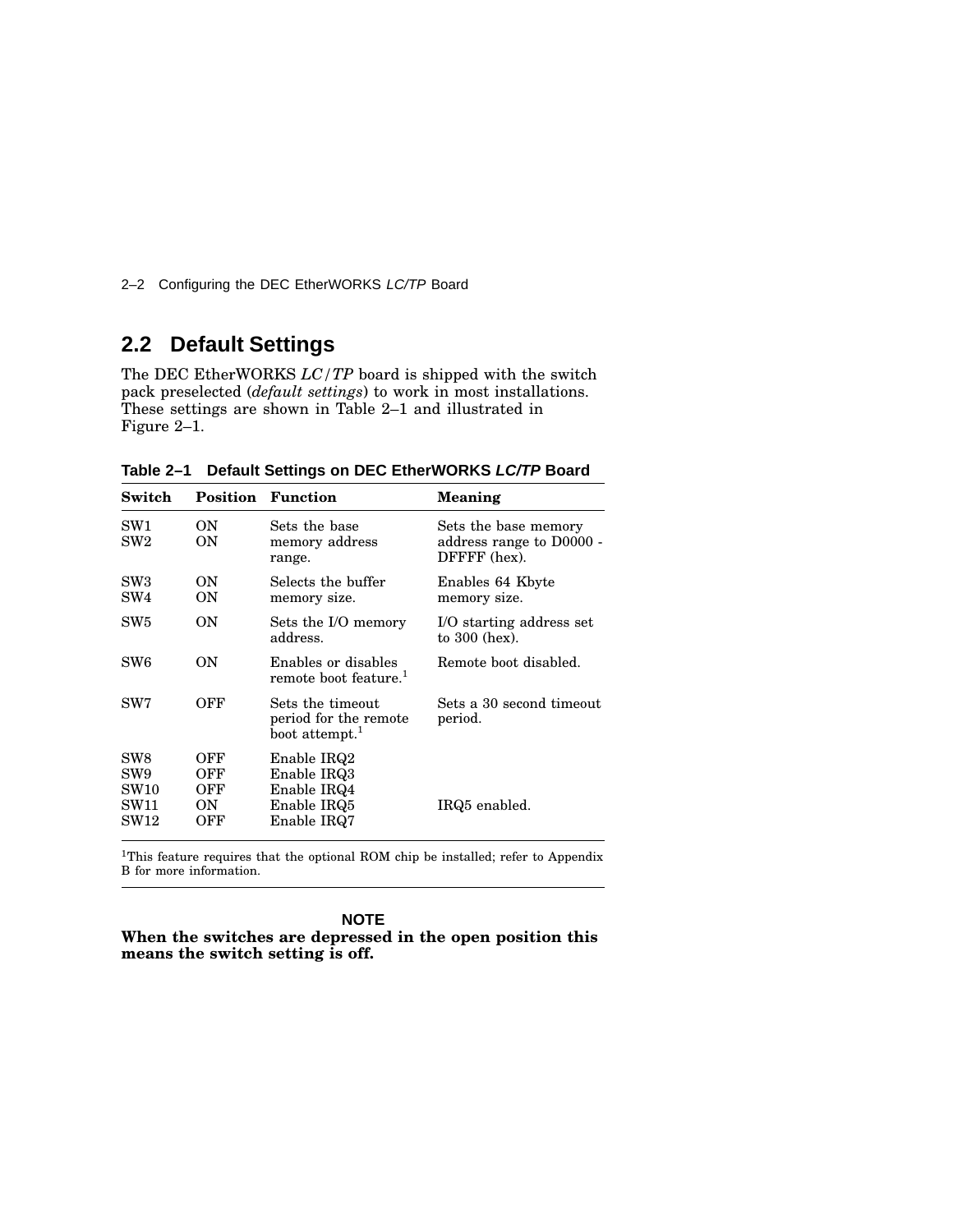Configuring the DEC EtherWORKS LC/TP Board 2–3

**Figure 2–1 DEC EtherWORKS LC/TP Board Switch Pack**

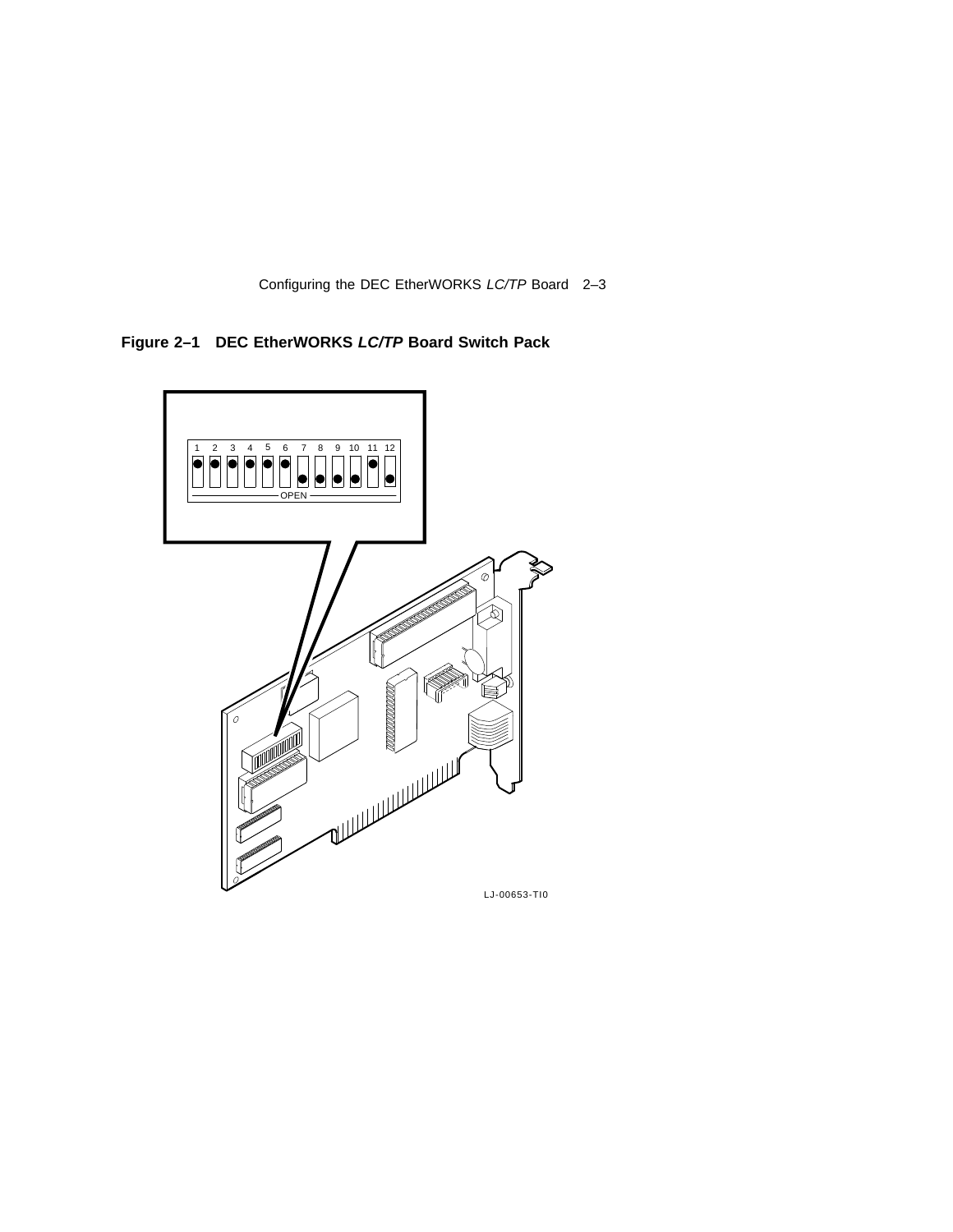2–4 Configuring the DEC EtherWORKS LC/TP Board

## **2.3 Check the Other Options**

You can set only one adapter board in the computer to use a specific interrupt request line, I/O memory address, or base memory address. If you do not know the settings for the other adapters:

- Ask your system administrator for a list of the settings.
- Check the adapter documentation for the possible settings.
- Inspect the adapter boards to determine the actual settings.

If you find that a conflict exists, you can change the appropriate setting on the DEC EtherWORKS *LC/TP* board. To do this, refer to the sections that follow. The switches being described are highlighted in the illustrations.

## **2.4 Memory Addressing Range and Size Selection (SW1 - SW4)**

Switches SW1 and SW2 select the memory addressing range. Switches SW3 and SW4 select the size of the system memory the DEC EtherWORKS *LC/TP* board uses. Table 2–2 lists the possible memory address ranges and the switch settings that select them.

Only one adapter can be set to use a given memory address range. Check the documentation supplied with your personal computer and other adapters to determine memory address requirements. If other adapters in your computer use memory ranges that conflict with one of these ranges, select a range that is unused.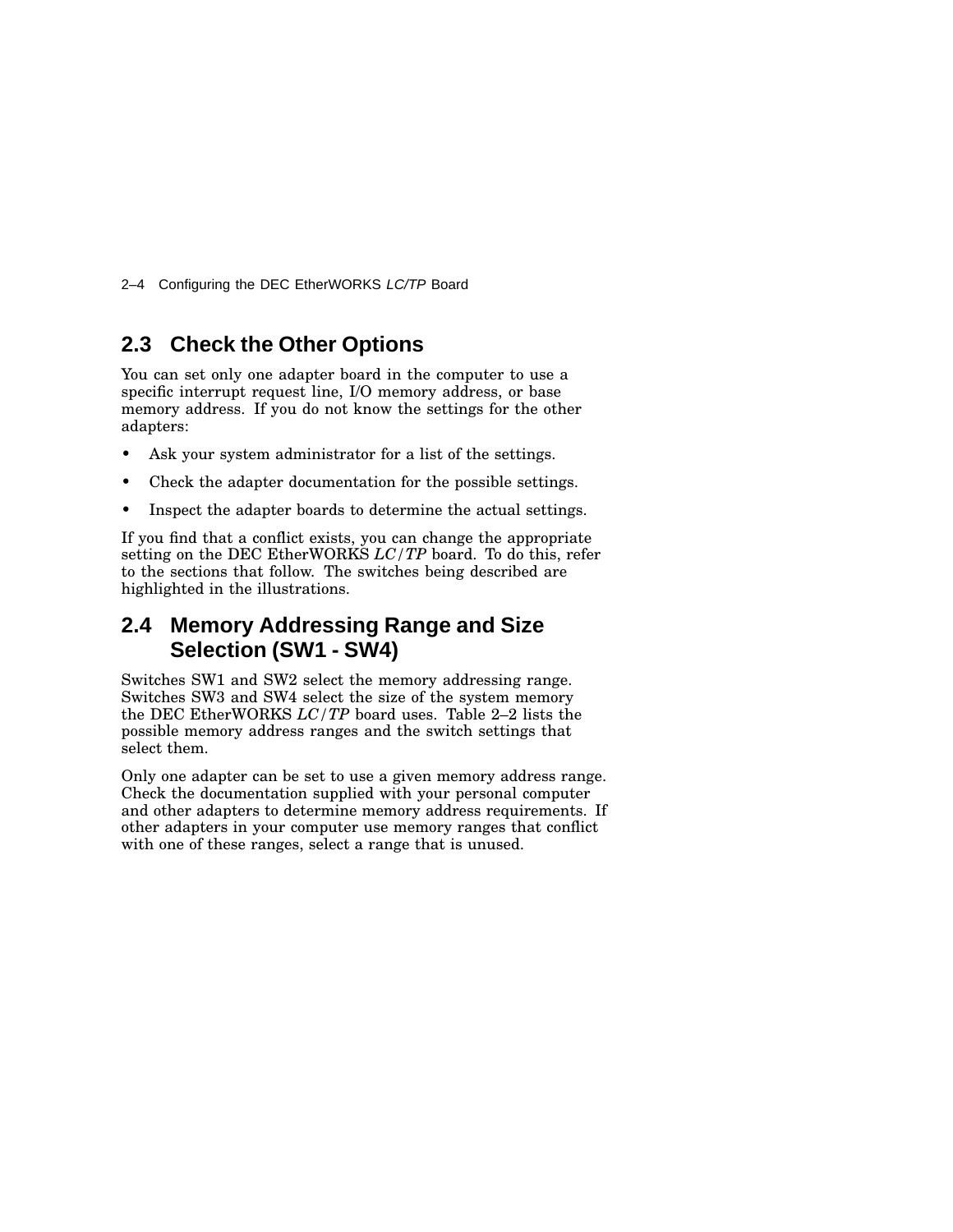#### Configuring the DEC EtherWORKS LC/TP Board 2–5

| <b>Buffer</b><br><b>Size</b>             | SW1 | SW2 | SW3 | SW4 | <b>Memory</b><br>Addressing<br>Range |
|------------------------------------------|-----|-----|-----|-----|--------------------------------------|
| 64<br>Kbytes                             | Off | On  | On  | On  | $C0000-CFFFFF$                       |
|                                          | On  | 0n  | On  | On  | D0000-DFFFF<br>(default setting)     |
|                                          | Off | Off | 0n  | On  | $E0000$ —EFFFF <sup>1</sup>          |
| 32<br>Kbytes                             | Off | On  | Off | On  | C8000-CFFFF                          |
|                                          | On  | 0n  | Off | On  | D8000-DFFFF                          |
|                                          | Off | Off | Off | On  | $E8000$ -EFFFF <sup>1</sup>          |
| $\overline{2}$<br>$K$ bytes <sup>2</sup> |     |     |     | Off |                                      |

**Table 2–2 Switch Settings and Memory Address Ranges**

<sup>1</sup>Some PCs do not support the E0000 - EFFFF or E8000 - EFFFF memory address ranges; check your PC manual for this information.

<sup>2</sup>At this time, Digital PCSA software does not support 2 Kbyte mode.

#### **NOTE**

**Setting SW1 to the ON position and SW2 to the OFF position is an illegal configuration and can prevent the computer from working correctly.**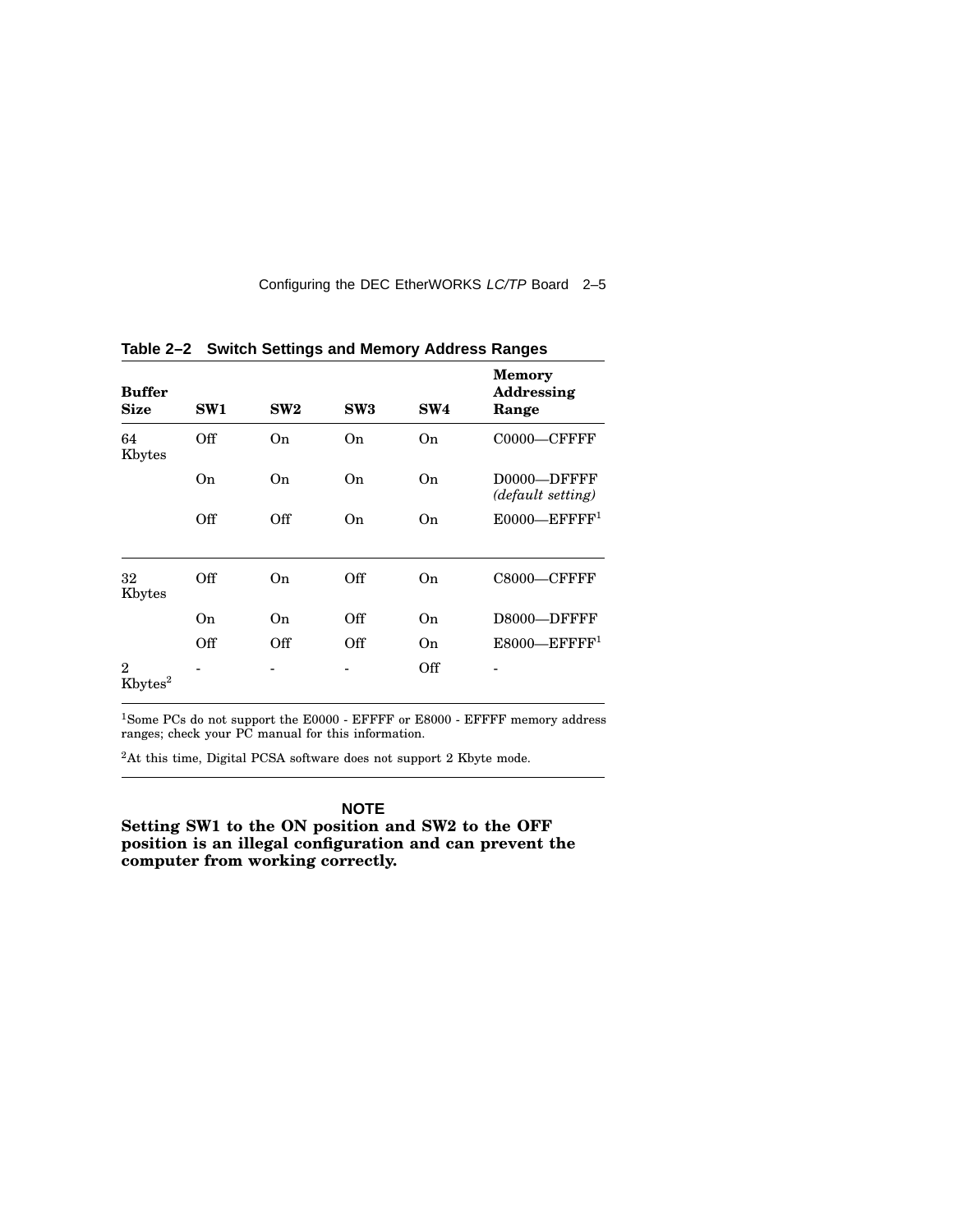2–6 Configuring the DEC EtherWORKS LC/TP Board

The DEC EtherWORKS *LC/TP* board works best when the entire 64 Kbytes of network buffer memory is enabled for operation. Some option cards and system configurations do not permit the allocation of this amount of memory. Network performance is slower when you select 32 Kbytes or 2 Kbytes, but you can use the DEC EtherWORKS *LC/TP* board in configurations where address space is at a premium.

Example:

Figure 2–2 shows the settings for SW1 through SW4 that select the C8000 to CFFFF (hex) system memory addressing range.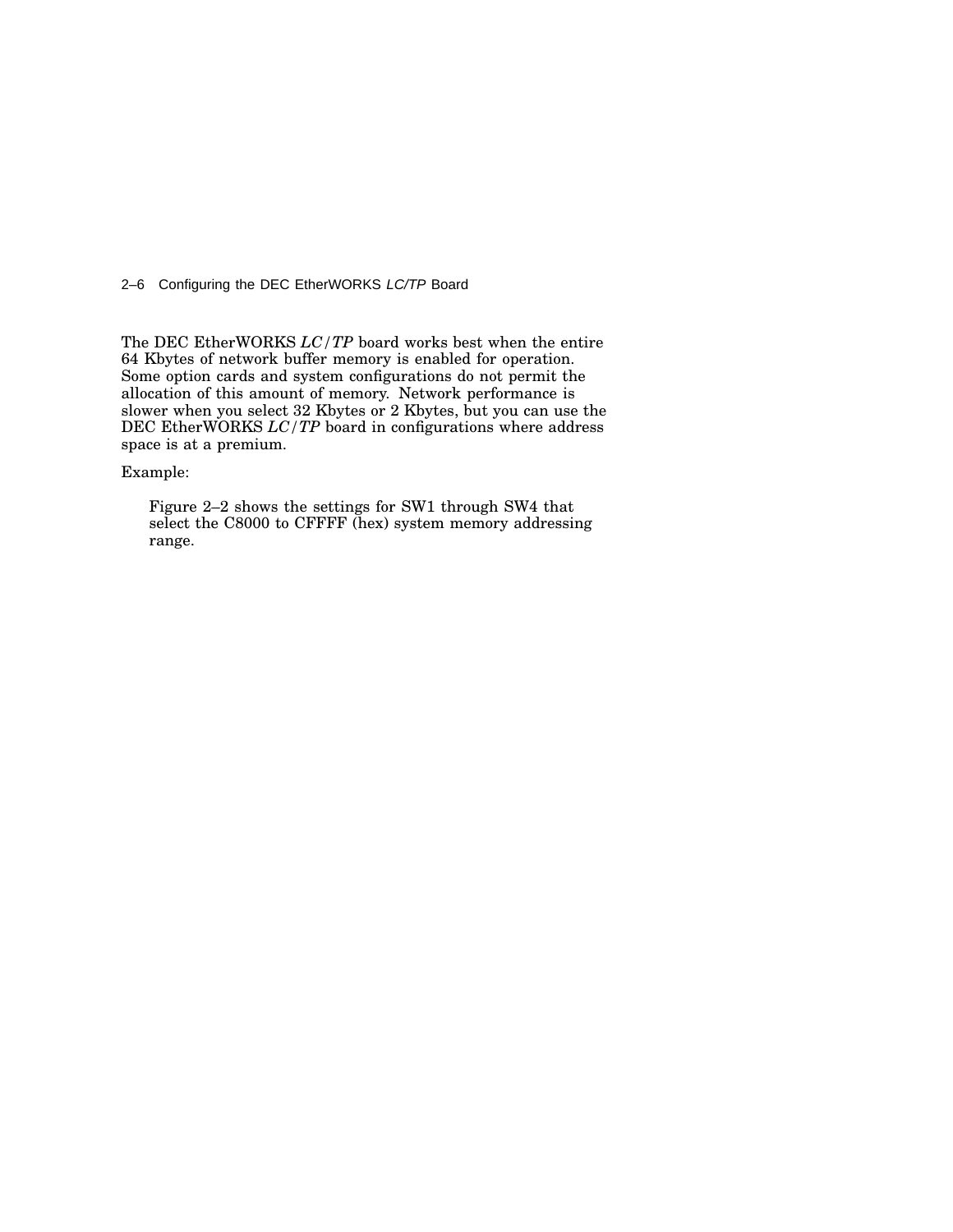Configuring the DEC EtherWORKS LC/TP Board 2–7

**Figure 2–2 Setting Memory Range C8000 to CFFFF for 32 KB**

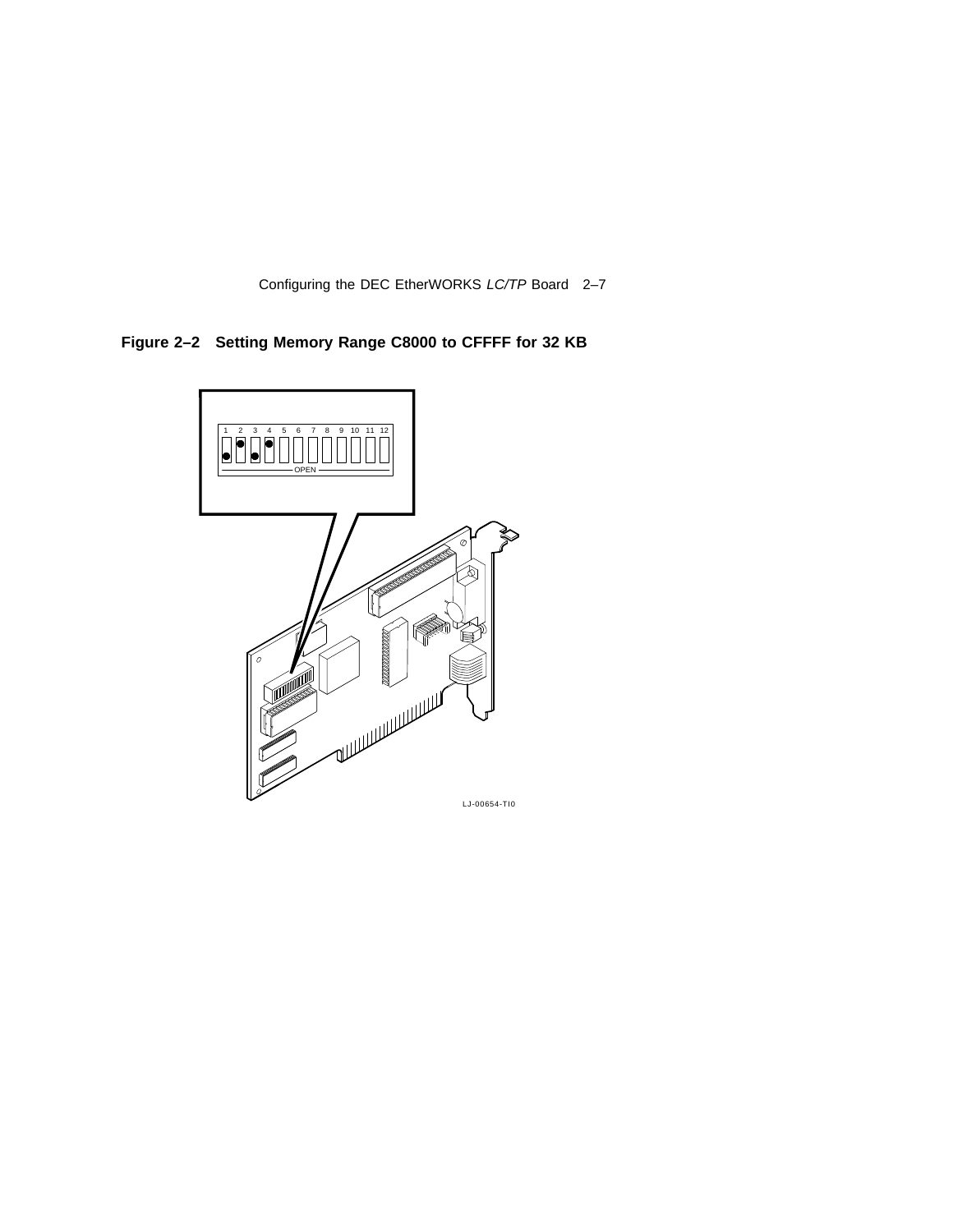2–8 Configuring the DEC EtherWORKS LC/TP Board

## **2.5 I/O Address Selection (SW5)**

The DEC EtherWORKS *LC/TP* board uses one of two I/O address ranges (primary or secondary) to communicate with the CPU. Only one adapter in the computer can be set to use a given I/O address range.

- Switch SW5 set to ON selects the primary I/O address range (300 - 30F; *default setting*).
- Switch SW5 set to OFF selects the secondary I/O address range (200 - 20F) (Figure 2–3).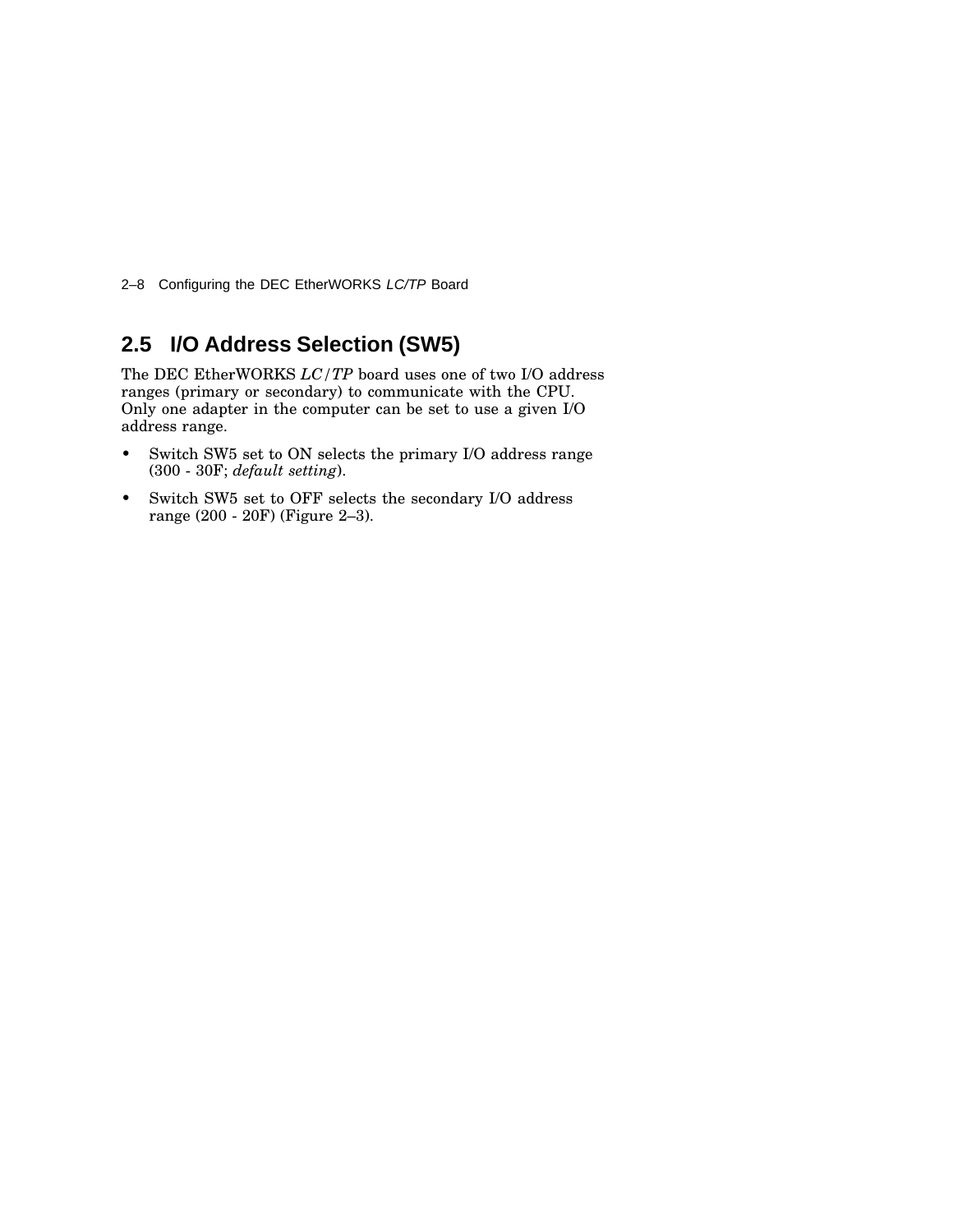Configuring the DEC EtherWORKS LC/TP Board 2–9

**Figure 2–3 Switch Selecting 200 - 20F (hex) I/O Memory**

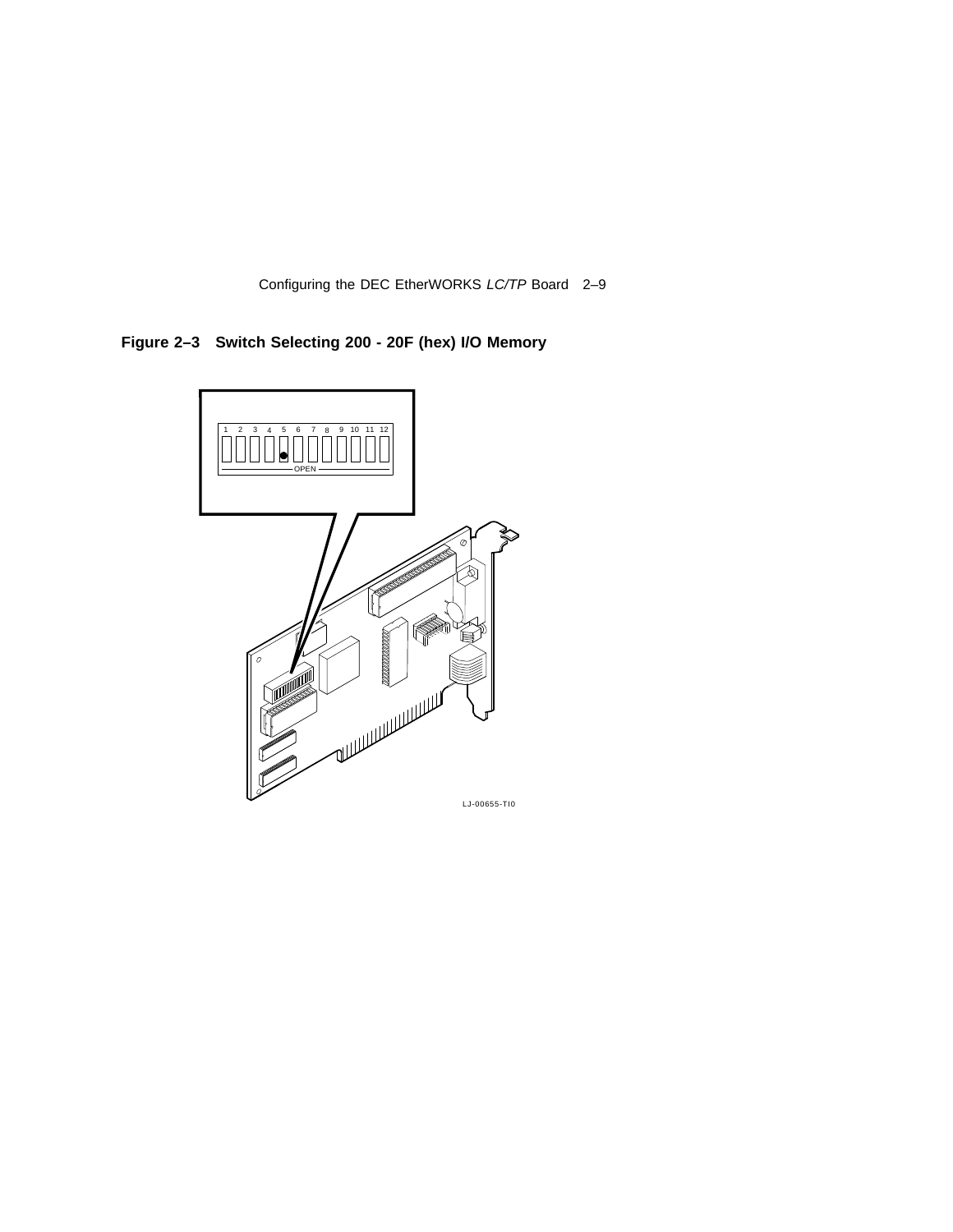2–10 Configuring the DEC EtherWORKS LC/TP Board

## **2.6 Remote Boot Selection (SW6)**

Switch SW6 determines whether the remote boot feature is enabled or disabled.<sup>1</sup>

- Switch SW6 set to ON disables remote boot (*default setting*).
- Switch SW6 set to OFF enables remote boot (Figure 2–4).

**Figure 2–4 Switch Enabling Remote Boot**



 $1$  This feature requires that the optional ROM chip be installed; refer to Appendix B for more information.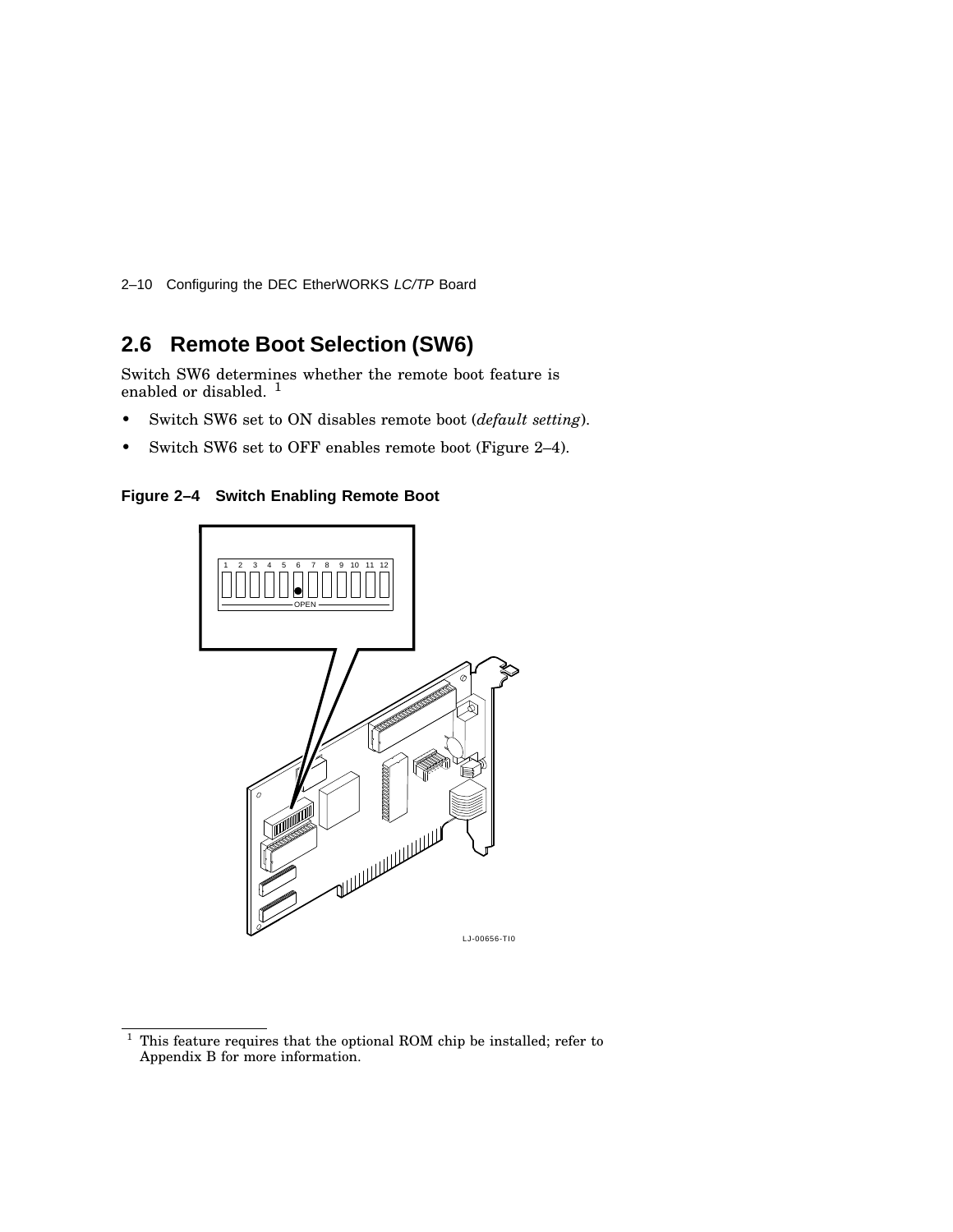Configuring the DEC EtherWORKS LC/TP Board 2–11

## **2.7 Remote Boot Period Selection (SW7)**

SW7 controls the timeout period for trying to enable a remote boot operation.

- Switch SW7 set to OFF sets the remote boot timeout to 30 seconds (*default setting*).
- Switch SW7 set to ON sets the remote boot timeout to 150 seconds (the longer remote boot timeout).

**Figure 2–5 Switch Selecting 150 Seconds for Remote Boot**

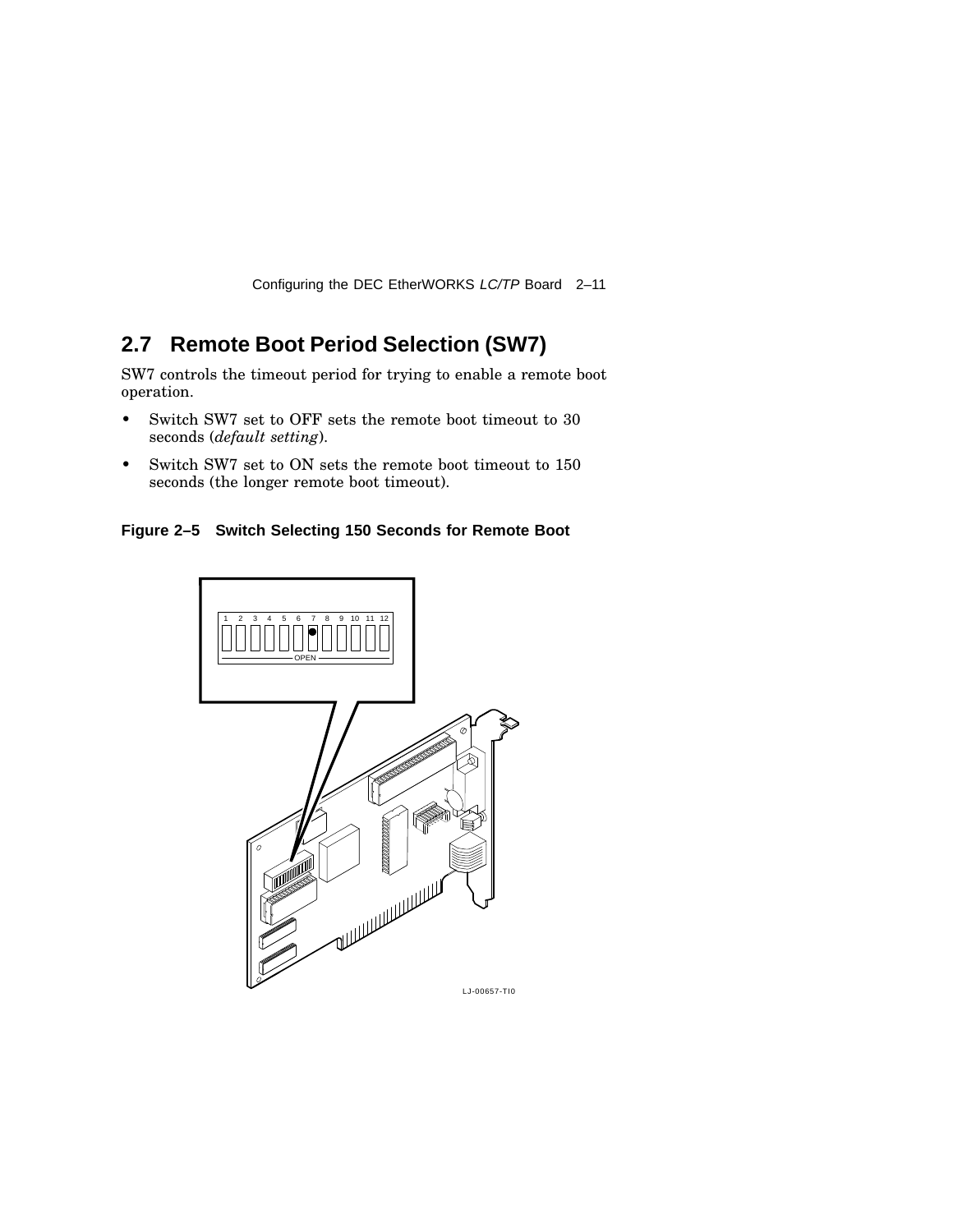2-12 Configuring the DEC EtherWORKS LC/TP Board

## **2.8 Interrupt Request Line Selection (SW8 - SW12)**

You can use switches SW8 through SW12 to select an interrupt request line (IRQ). The DEC EtherWORKS *LC/TP* board uses one IRQ line for the network interface (NI). Table 2–3 lists the switches and the interrupt request line enabled.

| Switch          | <b>Interrupt Request Line</b> |
|-----------------|-------------------------------|
| SW <sub>8</sub> | IRQ2                          |
| SW <sub>9</sub> | IRQ3                          |
| <b>SW10</b>     | IRQ4                          |
| <b>SW11</b>     | IRQ5 (default setting)        |
| SW12            | IRQ7                          |

**Table 2–3 Interrupt Request Line Switches**

Only one of the switches should be set to ON. By default, SW11 is set to ON, selecting IRQ5.

Example:

To select IRQ3, set SW9 to the ON position and set switches SW8, SW10, SW11, and SW12 to the OFF position (Figure 2–6).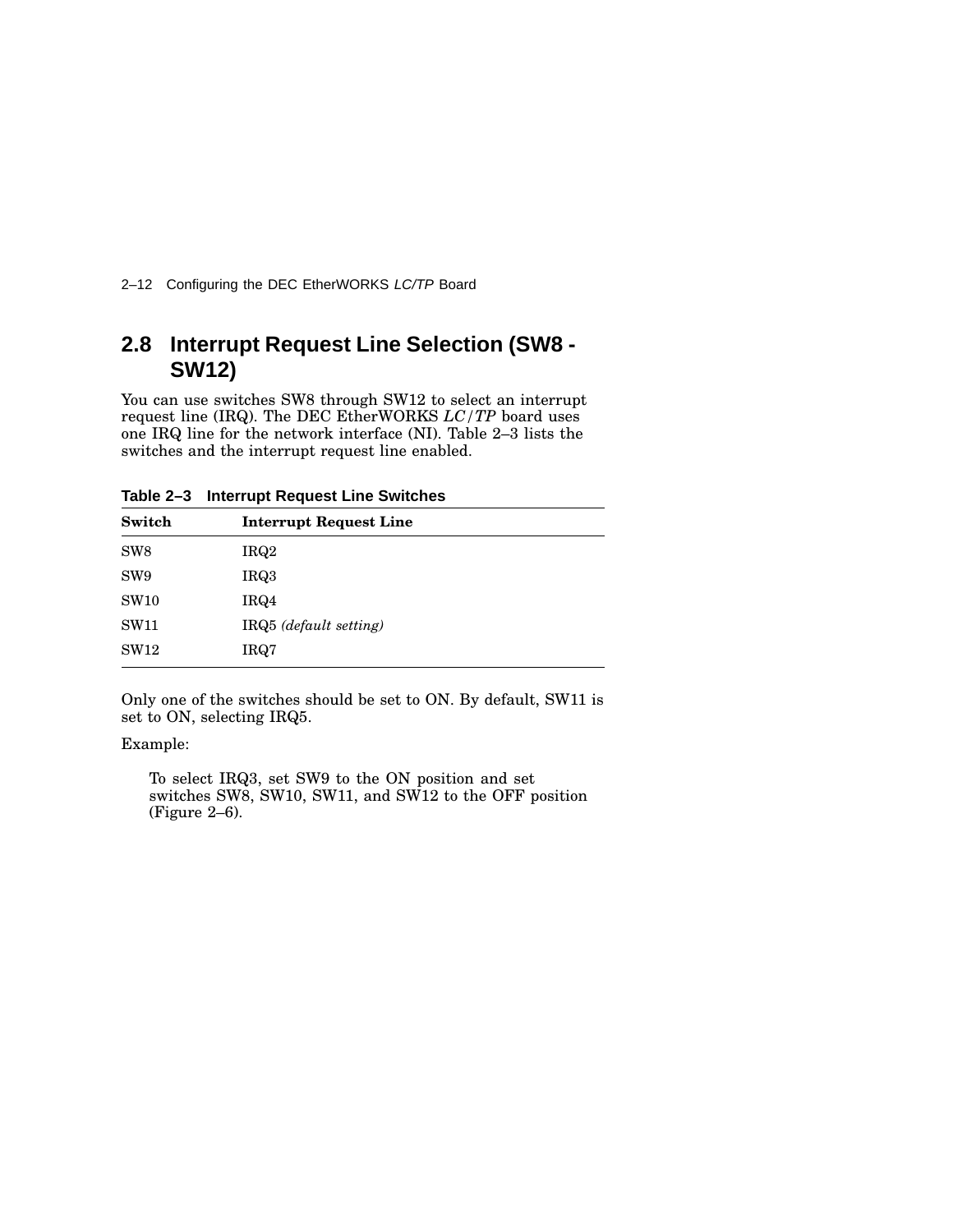Configuring the DEC EtherWORKS LC/TP Board 2–13

**Figure 2–6 Switch Selecting IRQ 3**

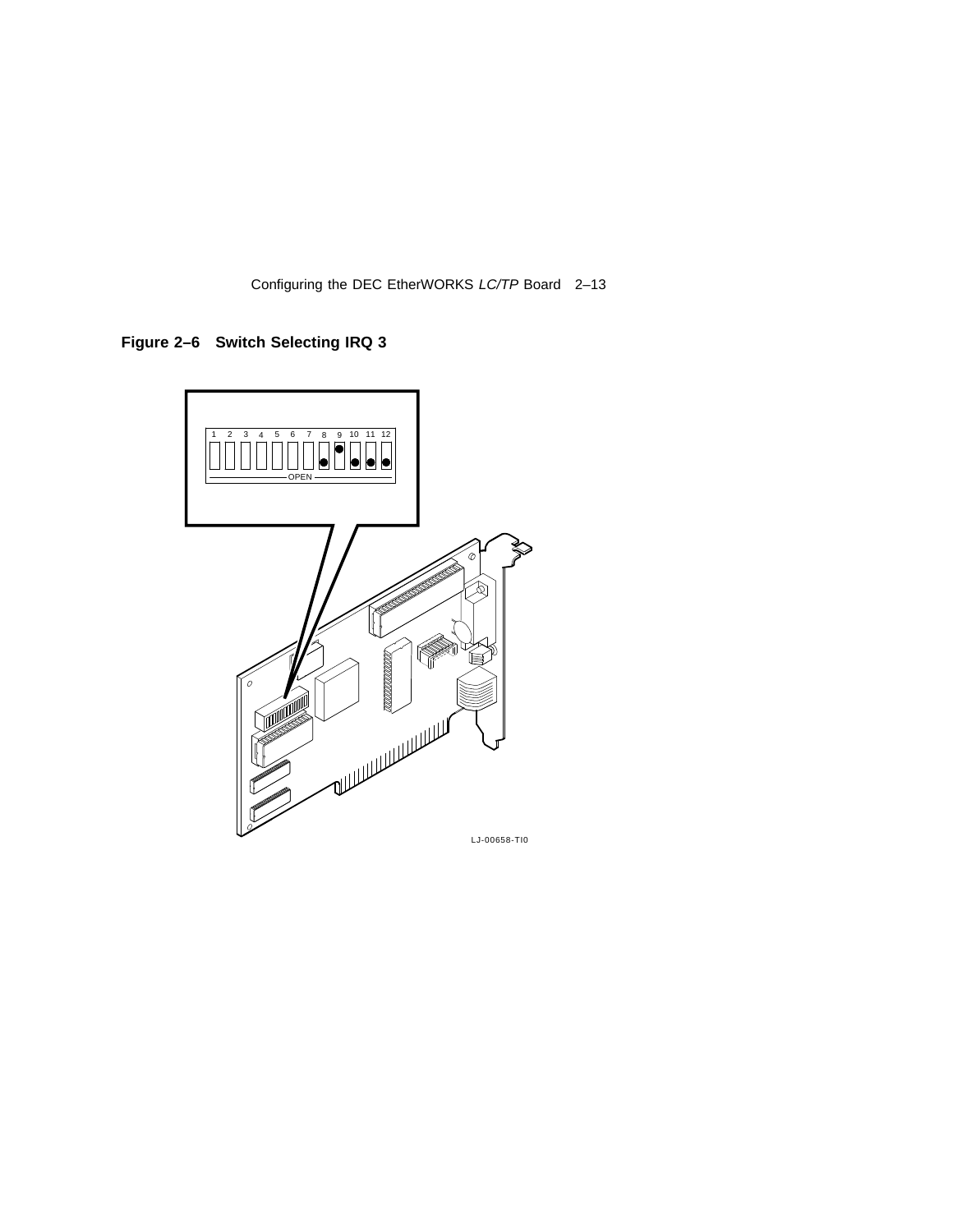## **3 Problem Solving**

This chapter describes problems you may encounter with the DEC EtherWORKS *LC/TP* board and suggests possible causes and solutions.

### **3.1 Fault Isolation By Symptom**

Table 3–1 describes how to isolate faults by the symptoms that are occurring.

| Symptom                                          | <b>Possible Cause</b>                                                  | Recommended<br>Action                                                                                             |
|--------------------------------------------------|------------------------------------------------------------------------|-------------------------------------------------------------------------------------------------------------------|
| The system is<br>on, but there is<br>no display. | The monitor is not on<br>or it is not connected to<br>the video board. | Be sure the monitor<br>cable is firmly<br>connected to the video<br>board. Set the monitor<br>power switch to ON. |
|                                                  | The DEC EtherWORKS<br>$LC/TP$ board is not<br>seated firmly.           | Remove and reinsert<br>the board <b>firmly</b> into<br>the option slot (Section<br>1.4).                          |

**Table 3–1 Fault Isolation By Symptom**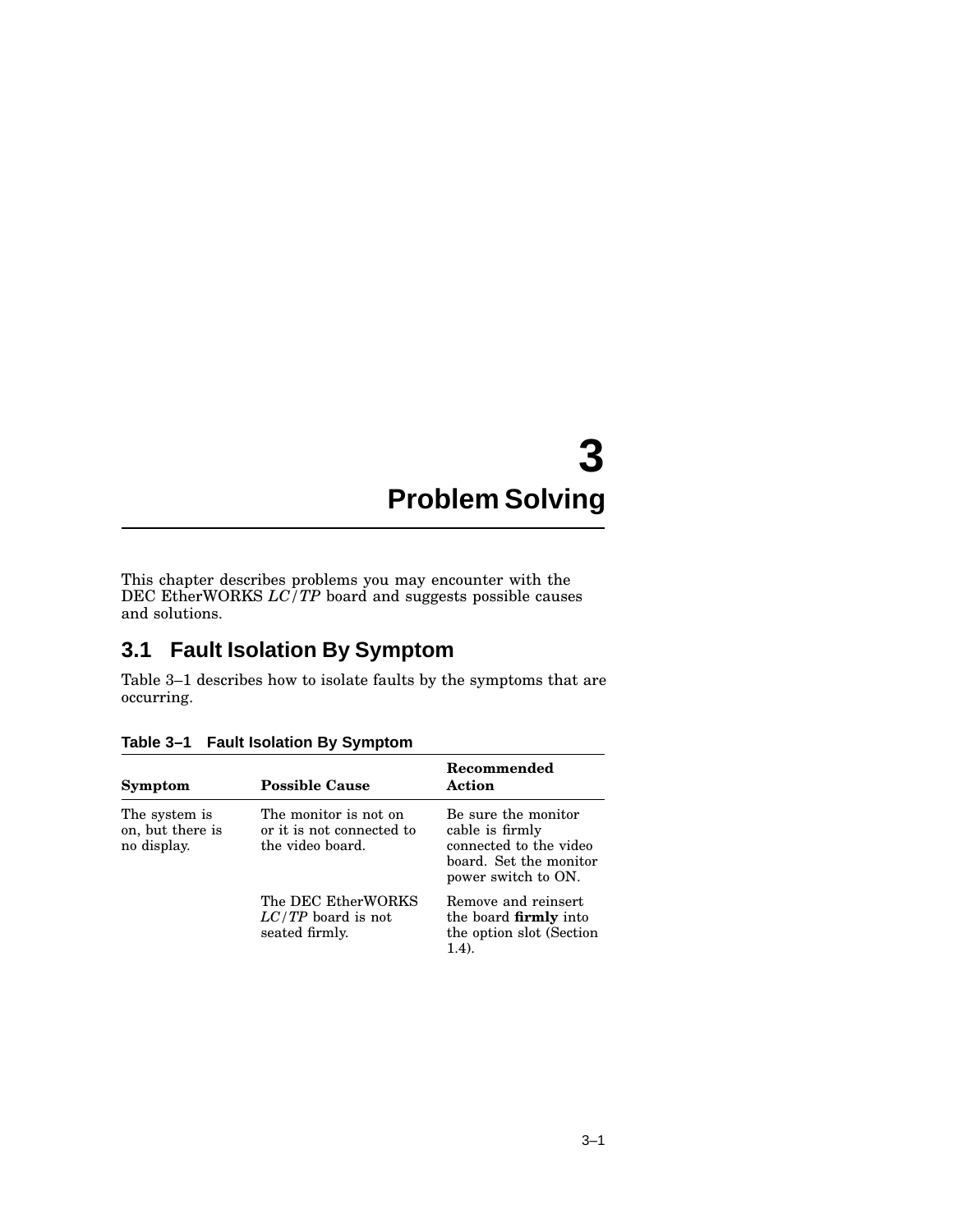#### 3–2 Problem Solving

| Symptom                                                                                                                                                                        | <b>Possible Cause</b>                                                                         | Recommended<br>Action                                                                                                                                                                                                                                                 |
|--------------------------------------------------------------------------------------------------------------------------------------------------------------------------------|-----------------------------------------------------------------------------------------------|-----------------------------------------------------------------------------------------------------------------------------------------------------------------------------------------------------------------------------------------------------------------------|
|                                                                                                                                                                                | The I/O or memory<br>address is set wrong<br>or is causing a conflict<br>with another module. | Check the settings<br>for SW1 - SW5. An<br>address range conflict<br>could exist between the<br>DEC EtherWORKS LC<br>/ $TP$ board and another<br>option module.                                                                                                       |
|                                                                                                                                                                                | The DEC EtherWORKS<br>board is preventing<br>the computer from<br>operating correctly.        | Disconnect the<br>transceiver cable or the<br>Twisted-Pair cable from<br>the DEC EtherWORKS<br>$LC/TP$ board. Turn the<br>computer off then on<br>again. If the problem<br>persists, contact your<br>system administrator<br>or authorized service<br>representative. |
| The system is<br>on, but nothing<br>happens. The<br><b>DEC EtherWORKS</b><br>$LC/TP$ board<br>LED is on for<br>longer than 30<br>seconds. The<br>keyboard does<br>not respond. | The DEC EtherWORKS<br>$LC/TP$ board is<br>preventing the<br>CPU from operating<br>correctly.  | Disconnect the<br>transceiver cable or the<br>Twisted-Pair cable from<br>the DEC EtherWORKS<br>$LC/TP$ board, then<br>turn the computer off<br>then on again.                                                                                                         |

**Table 3–1 (Continued) Fault Isolation By Symptom**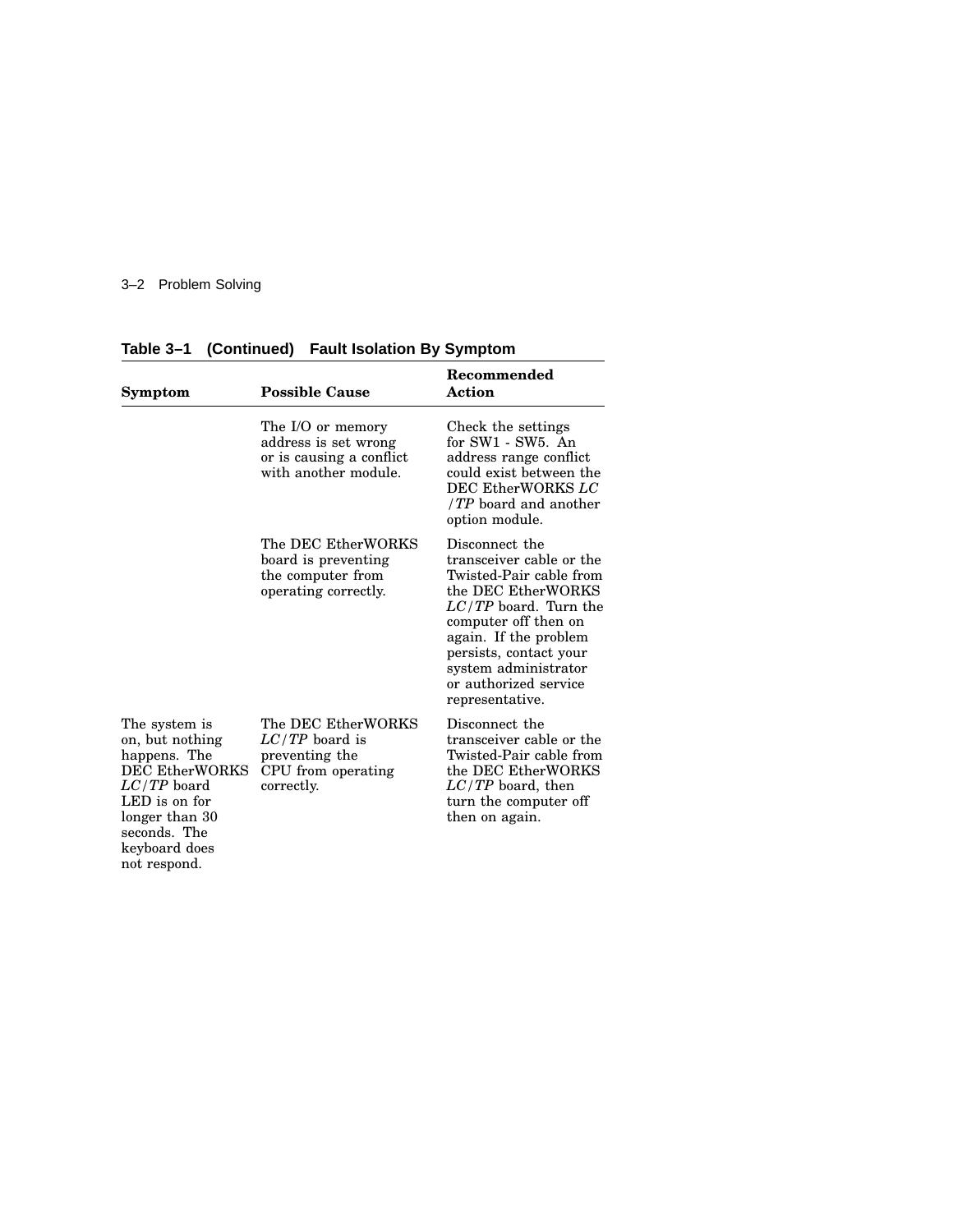Problem Solving 3–3

| Symptom                                                                             | <b>Possible Cause</b>                                                                         | Recommended<br>Action                                                                                                                                                                                                                                                         |
|-------------------------------------------------------------------------------------|-----------------------------------------------------------------------------------------------|-------------------------------------------------------------------------------------------------------------------------------------------------------------------------------------------------------------------------------------------------------------------------------|
|                                                                                     | The I/O or memory<br>address is set wrong<br>or is causing a conflict<br>with another module. | Check the settings<br>for SW1 - SW5. An<br>address range conflict<br>could exist between<br>the DEC EtherWORKS<br>$LC/TP$ board and<br>another option module.<br>If the problem persists,<br>contact your system<br>administrator or<br>authorized service<br>representative. |
| The system does<br>not boot from<br>the diskette.                                   | Switch SW6 is in the<br>OFF position.                                                         | Set SW6 to the ON<br>position.                                                                                                                                                                                                                                                |
|                                                                                     | The system diskette<br>could be corrupted.                                                    | See your system<br>administrator for<br>a bootable system<br>diskette.                                                                                                                                                                                                        |
| The system does<br>not remote boot.                                                 | Switch SW6 is set<br>to the ON position,<br>disabling remote boot.                            | Set switch SW6 to the<br>OFF position.                                                                                                                                                                                                                                        |
|                                                                                     | A 30-second remote<br>boot time out could be<br>insufficient for a busy<br>network.           | Set switch SW7 to the<br>ON position, enabling a<br>timeout of 150 seconds.                                                                                                                                                                                                   |
|                                                                                     | The Ethernet address is<br>not registered for this<br>address node.                           | Re-register this module.<br>If the problem persists,<br>contact your system<br>administrator.                                                                                                                                                                                 |
| The system<br>is on, but the<br>network does not<br>start. The green<br>LED is off. | The Network interface<br>or remote boot is set<br>incorrectly.                                | Check the shunt<br>connector for the correct<br>setting.                                                                                                                                                                                                                      |

**Table 3–1 (Continued) Fault Isolation By Symptom**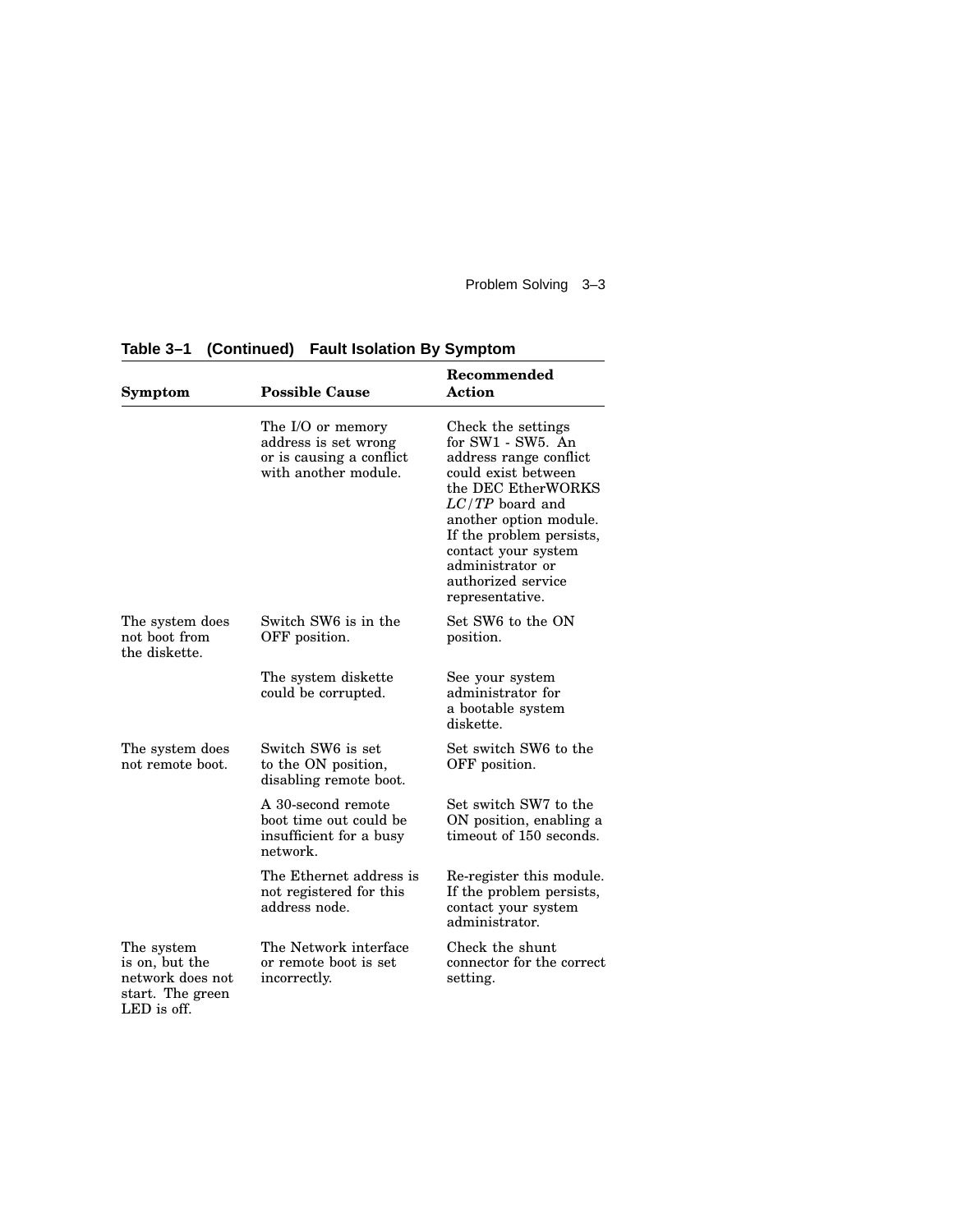#### 3–4 Problem Solving

| Symptom                                                                                        | <b>Possible Cause</b>                                                                                             | Recommended<br><b>Action</b>                                                                                                                                     |
|------------------------------------------------------------------------------------------------|-------------------------------------------------------------------------------------------------------------------|------------------------------------------------------------------------------------------------------------------------------------------------------------------|
|                                                                                                | The network cables are<br>loose.                                                                                  | Check and secure all<br>cables.                                                                                                                                  |
|                                                                                                | A conflict exists with<br>another board in the<br>system:                                                         |                                                                                                                                                                  |
|                                                                                                | • The IRQ jumpers are<br>set incorrectly.                                                                         | Check the settings for<br>SW8 through SW12<br>(Chapter 2).                                                                                                       |
|                                                                                                | • The I/O address or<br>memory address range<br>is set incorrectly.                                               | Check settings for SW1<br>- SW5 (Chapter 2).                                                                                                                     |
|                                                                                                | The Ethernet address is<br>not registered for this<br>address node.                                               | Re-register this module.<br>If the problem persists,<br>contact your system<br>administrator.                                                                    |
| The system is<br>on and displays<br>DE101 and a<br>self-test code<br>during system<br>startup. | A possible problem<br>exists with the<br><b>DEC EtherWORKS</b>                                                    | See Table 3–3. Press<br>the F1 key to continue.                                                                                                                  |
|                                                                                                | $LC/TP$ board.                                                                                                    | Replace or reinsert<br>the LC/TP board and<br>try starting the system<br>again.                                                                                  |
|                                                                                                | I/O address or memory<br>address range is set<br>incorrectly, or is causing<br>a conflict with another<br>module. | Check settings for SW1<br>- SW5. An address<br>range conflict could<br>exist between the<br><b>DEC EtherWORKS</b><br>$LC/TP$ board and<br>another option module. |
|                                                                                                | The error code could be<br>an IBM error code.                                                                     | See your IBM owner's<br>manual for additional<br>information. If the<br>problem persists,<br>contact your system<br>administrator.                               |

**Table 3–1 (Continued) Fault Isolation By Symptom**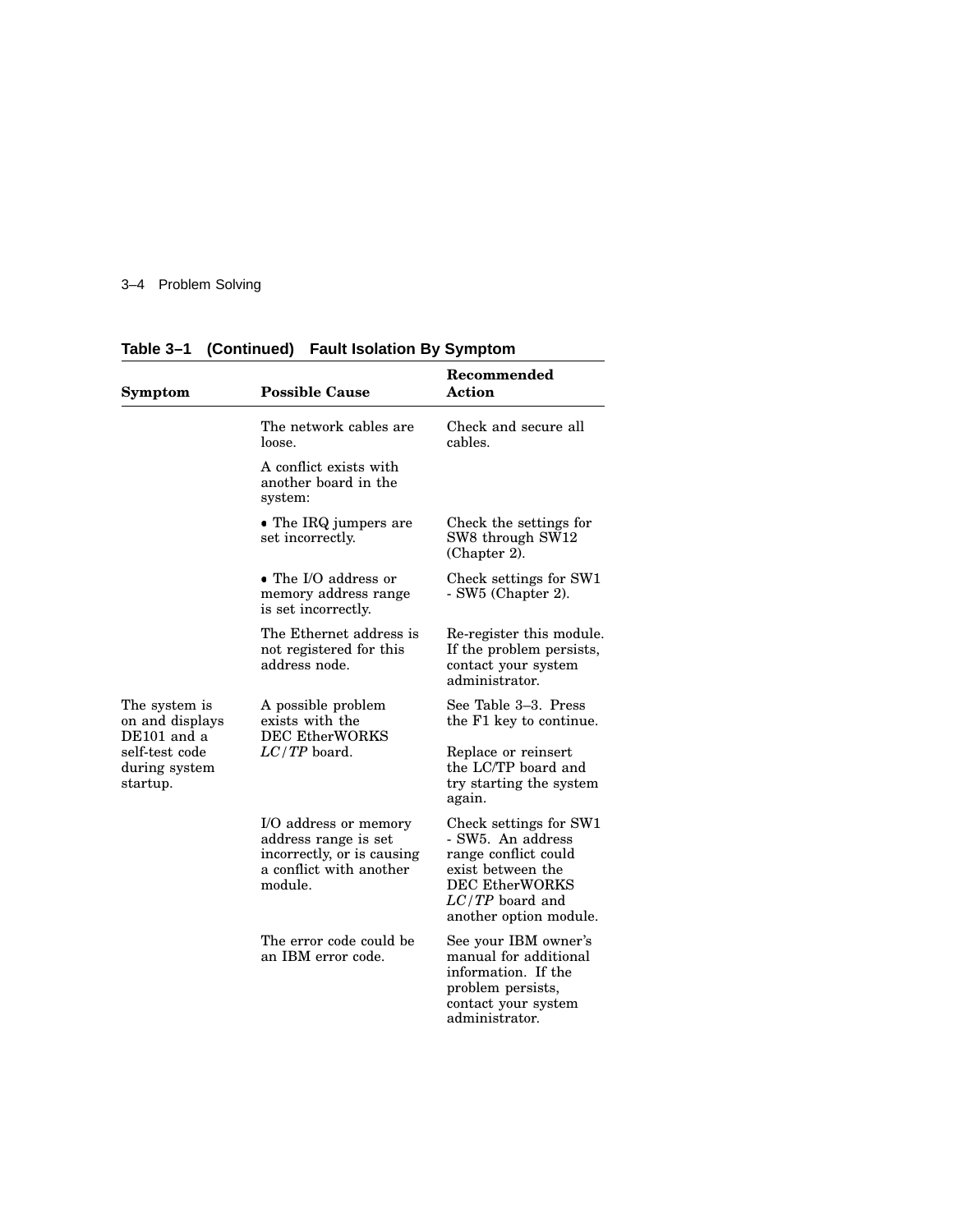Problem Solving 3–5

| Symptom                                                                                               | <b>Possible Cause</b>                                                                                                                                                | Recommended<br>Action                                                                                                                                                                            |
|-------------------------------------------------------------------------------------------------------|----------------------------------------------------------------------------------------------------------------------------------------------------------------------|--------------------------------------------------------------------------------------------------------------------------------------------------------------------------------------------------|
| The system<br>cannot return<br>to network<br>operation after<br>leaving an<br>application<br>program. | You may be using a<br>program written or<br>compiled in Version 1.0<br><b>BASIC (IBM BASIC</b><br>Version 1.0, Interpreter<br>or Compiler, GW-BASIC<br>Version 1.0). | Do not use these<br>versions of the program.<br>Recompile the program<br>using Version 2.0 or<br>later of BASIC, or<br>contact your software<br>vendor for an updated<br>version of the program. |

**Table 3–1 (Continued) Fault Isolation By Symptom**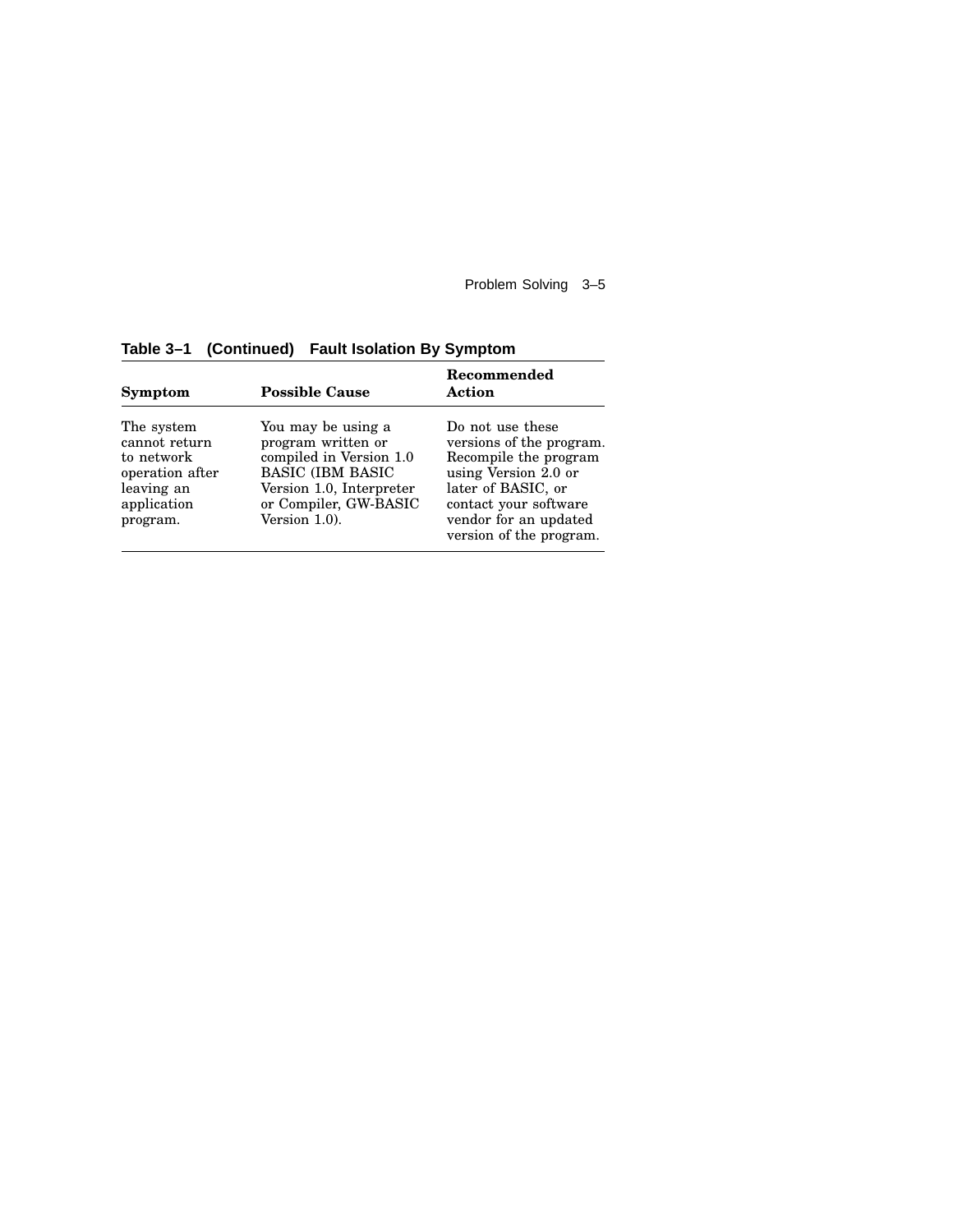3–6 Problem Solving

## **3.2 DEC EtherWORKS LC/TP Board LED Activity**

There are two light emitting diodes (LEDs) on the DEC EtherWORKS *LC/TP* board mounting bracket that display operating status of the DEC EtherWORKS *LC/TP* board. The amber LED stays on when a failure occurs during the powerup self-test. The green LED blinks indicating network activity. Table 3–2 describes the different states of the LED.

| <b>LED</b> Activity                                               | Cause                                                                                                                      | <b>User Action</b>                                                        |
|-------------------------------------------------------------------|----------------------------------------------------------------------------------------------------------------------------|---------------------------------------------------------------------------|
| The amber LED<br>stays on for 20<br>seconds, then it goes<br>off. | Normal during self-<br>test                                                                                                | None.                                                                     |
| The amber LED<br>stays on after 20<br>seconds.                    | A fault has occurred<br>and an error number<br>displays on the<br>screen.                                                  | See Table 3–3, DEC<br>EtherWORKS LC/TP<br>board self-test error<br>codes. |
| The green LED stays<br>on.                                        | Indicates that the<br>link integrity signal<br>is present.                                                                 | None.                                                                     |
| The green LED<br>blinks.                                          | Normal. Indicates<br>that the link<br>integrity is correct.<br>and the Twisted-Pair<br>RCD DATA line is<br>receiving data. | None.                                                                     |

#### **Table 3–2 LED Activity**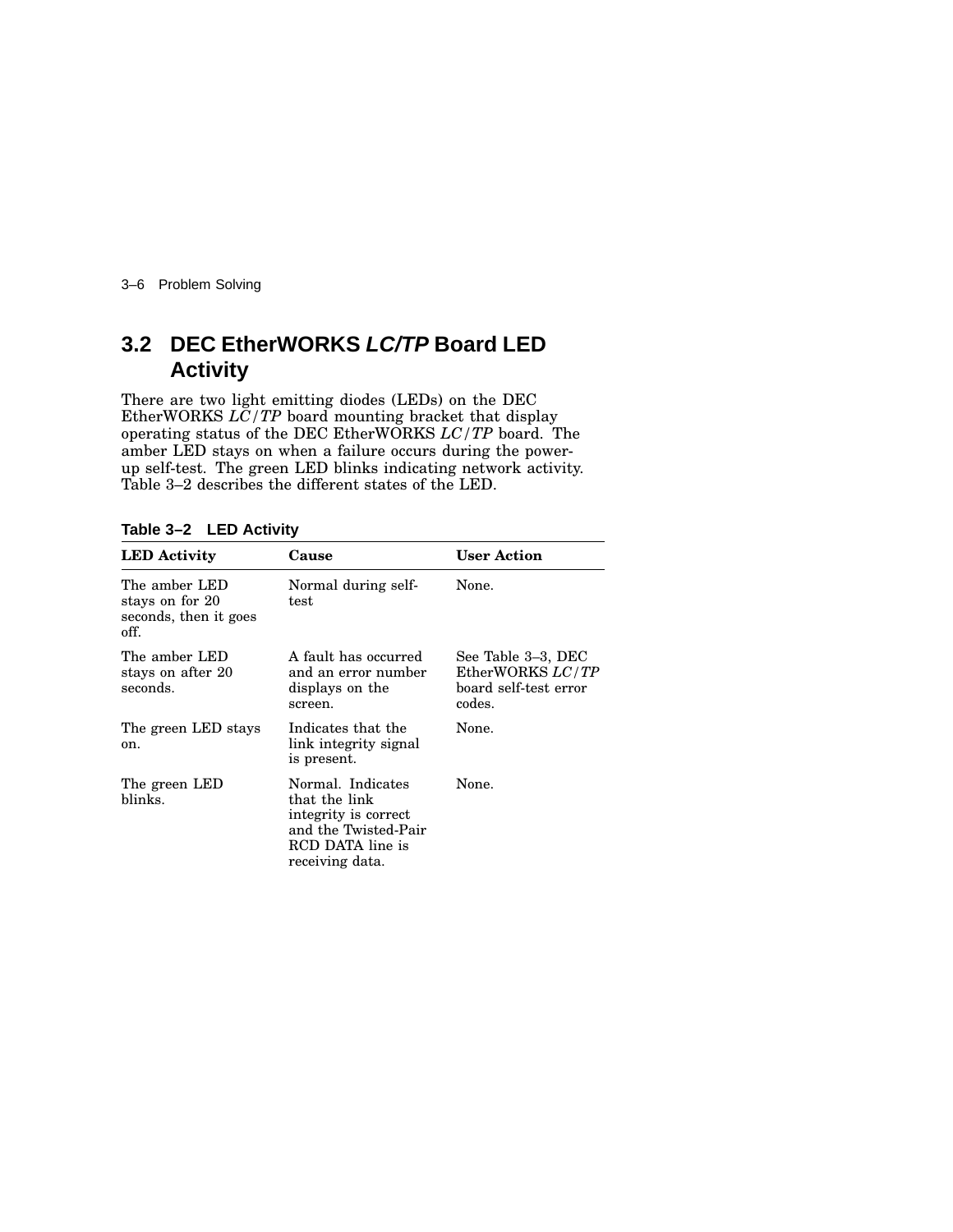Problem Solving 3–7

**Table 3–2 (Continued) LED Activity**

| <b>LED</b> Activity      | Cause                                                                            | <b>User Action</b>                                                                                                                                                                                                      |
|--------------------------|----------------------------------------------------------------------------------|-------------------------------------------------------------------------------------------------------------------------------------------------------------------------------------------------------------------------|
| The green LED is<br>off. | There is no receive<br>data packet activity<br>nor any link<br>integrity signal. | If a problem exists<br>receiving data,<br>see Table 3–1 for<br>other symptoms<br>and recommended<br>action. Verify that<br>the repeater and the<br>board are operating<br>correctly and that the<br>cabling is correct. |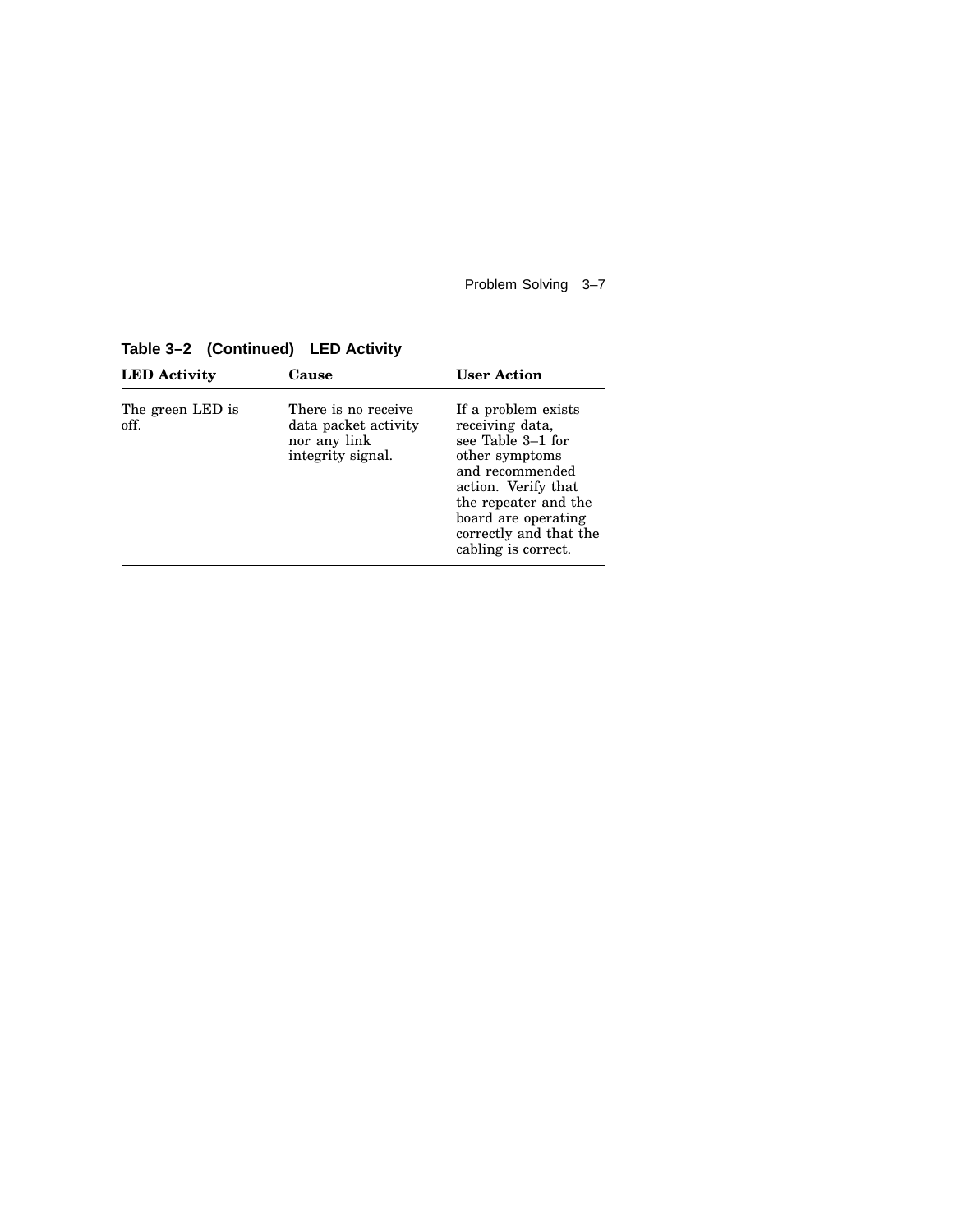3–8 Problem Solving

## **3.3 Recovering From Self-Test Errors**

Self-test errors can occur at system startup. Table 3–3 lists the DEC EtherWORKS *LC/TP* board self-test error codes, their possible cause and, recommended action. To recover from some errors, try pressing the F1 function key to resume system operation.

**NOTE Although the DEC EtherWORKS** *LC/TP* **board detects an error and is not operating, you can still use your personal computer.**

| Error | <b>Description</b>        | <b>Recommended Action</b>                                                                                                                                             |
|-------|---------------------------|-----------------------------------------------------------------------------------------------------------------------------------------------------------------------|
| 80    | Memory access conflict    | Check switches SW1 - SW5 for<br>a conflict with another installed<br>adapter.                                                                                         |
| 81    | Data path error           | Check switches SW1 - SW5<br>for a conflict with another<br>installed adapter. If the<br>problem continues, call your<br>Digital authorized service<br>representative. |
| 82    | Address test conflict     | Check switches SW1 - SW5 for<br>a conflict with another installed<br>adapter.                                                                                         |
| 83    | RAM test conflict.        | Check switches SW1 - SW5 for<br>a conflict with another installed<br>adapter.                                                                                         |
| 84    | Ethernet ROM CRC<br>error | Check switch SW5 for a conflict<br>with another installed adapter.<br>If the problem continues, call<br>your Digital authorized service<br>representative.            |
| 85    | NI CSR error              | Call your Digital authorized<br>service representative.                                                                                                               |

**Table 3–3 DEC EtherWORKS LC/TP Board Self-Test Error Codes**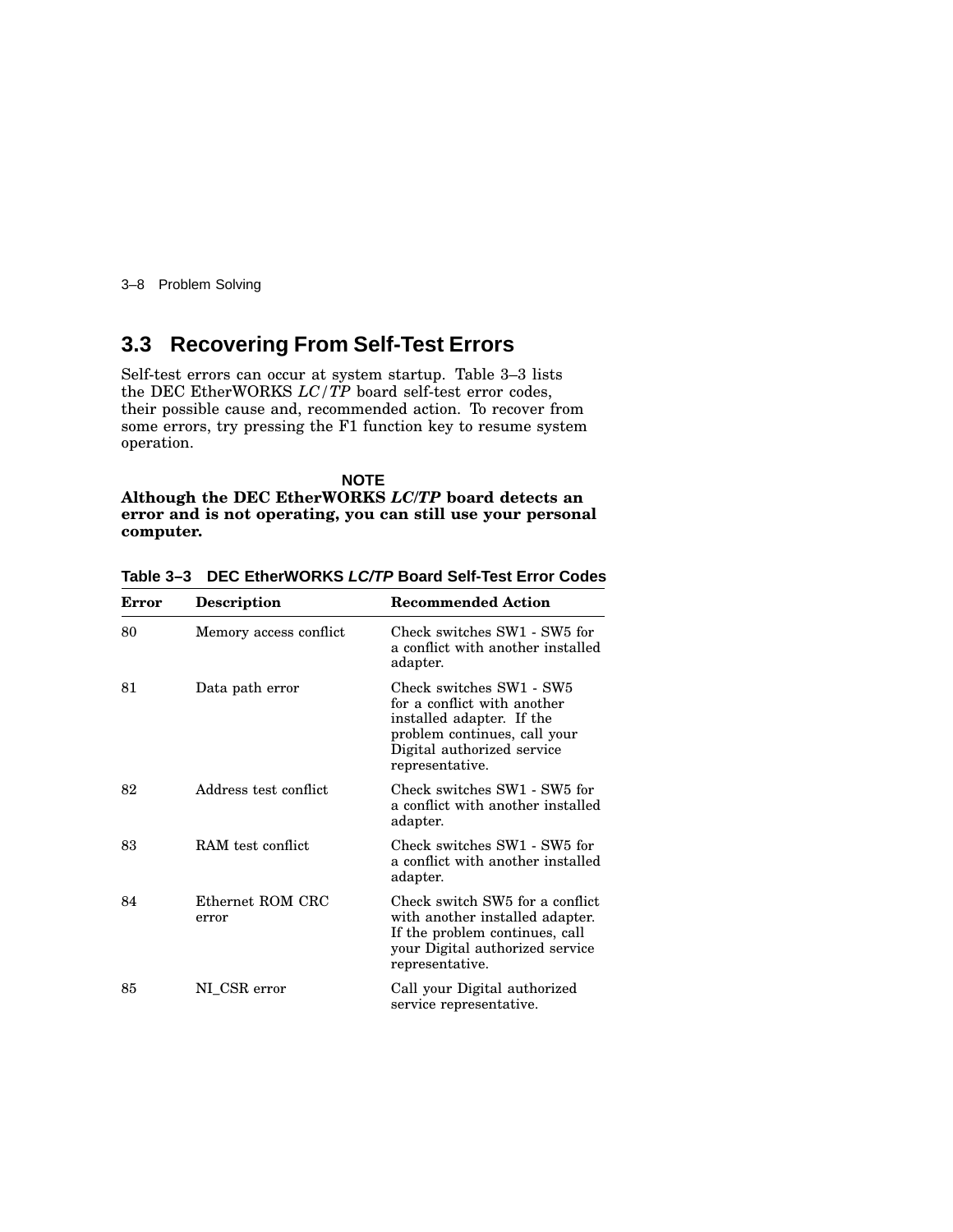Problem Solving 3–9

| Error | <b>Description</b>               | <b>Recommended Action</b>                                                                                                                                                                             |
|-------|----------------------------------|-------------------------------------------------------------------------------------------------------------------------------------------------------------------------------------------------------|
| 86    | LANCE I/O address<br>conflict.   | Check the setting for switch<br>SW5                                                                                                                                                                   |
| 87    | LANCE initialization<br>error    | Call your Digital authorized<br>service representative.                                                                                                                                               |
| 88    | LANCE IRQ conflict               | Check IRQ switch settings<br>SW8 - SW12.                                                                                                                                                              |
| 89    | NI CSR mask test error           | Call your Digital authorized<br>service representative.                                                                                                                                               |
| 8A    | LANCE internal<br>loopback error | Call your Digital authorized<br>service representative.                                                                                                                                               |
| 8Β    | LANCE collision error            | Call your Digital authorized<br>service representative.                                                                                                                                               |
| 8C    | LANCE CRC error                  | Call your Digital authorized<br>service representative.                                                                                                                                               |
| 8D    | Shadow RAM error                 | Call your Digital authorized<br>service representative.                                                                                                                                               |
| 8Ε    | Shadow RAM enable<br>error       | Call your Digital authorized<br>service representative.                                                                                                                                               |
| 8F    | Configuration error              | Check switches SW8 - SW12 to<br>be sure only one of the switches<br>is in the ON position. Also<br>check the parameter settings<br>for your network to be sure they<br>match the board configuration. |

**Table 3–3 (Continued) DEC EtherWORKS LC/TP Board Self-Test Error Codes**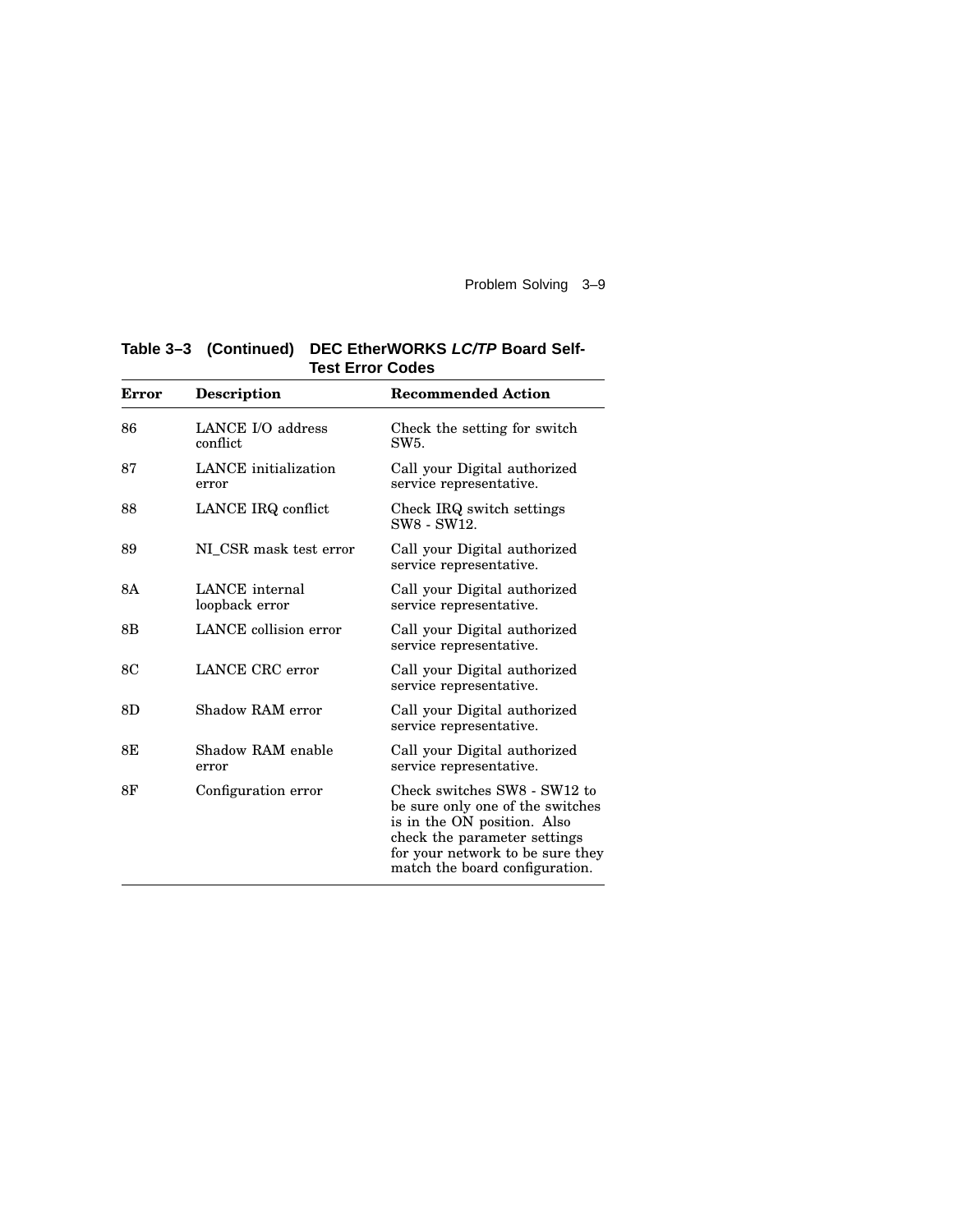## **A General Information**

## **A.1 Introduction**

The DEC EtherWORKS *LC/TP* board lets you integrate IBM/PC/XT/AT and compatible personal computers into a network. After installing a DEC EtherWORKS *LC/TP* board, you can use various network software products to integrate the computer into a network.

You can install a DEC EtherWORKS *LC/TP* board in any IBM/PC/XT/AT or any personal computer that has an IBM/PC/XT/AT compatible bus.

You can connect the DEC EtherWORKS *LC/TP* board into either a Twisted-Pair network or a ThickWire network. You cannot, however, connect the DEC EtherWORKS *LC/TP* board to both kinds of networks at the same time.

## **A.2 Physical Description**

The DEC EtherWORKS *LC/TP* board is a half-length IBM PC form-factor printed circuit board that uses the 8-bit bus connector with no "overhang" interference.

The circuit board measures 17.2 cm x 10.8 cm (6.75 inches x 4.25 inches); the length to the end of the connector is 18.7 cm (7.38 inches).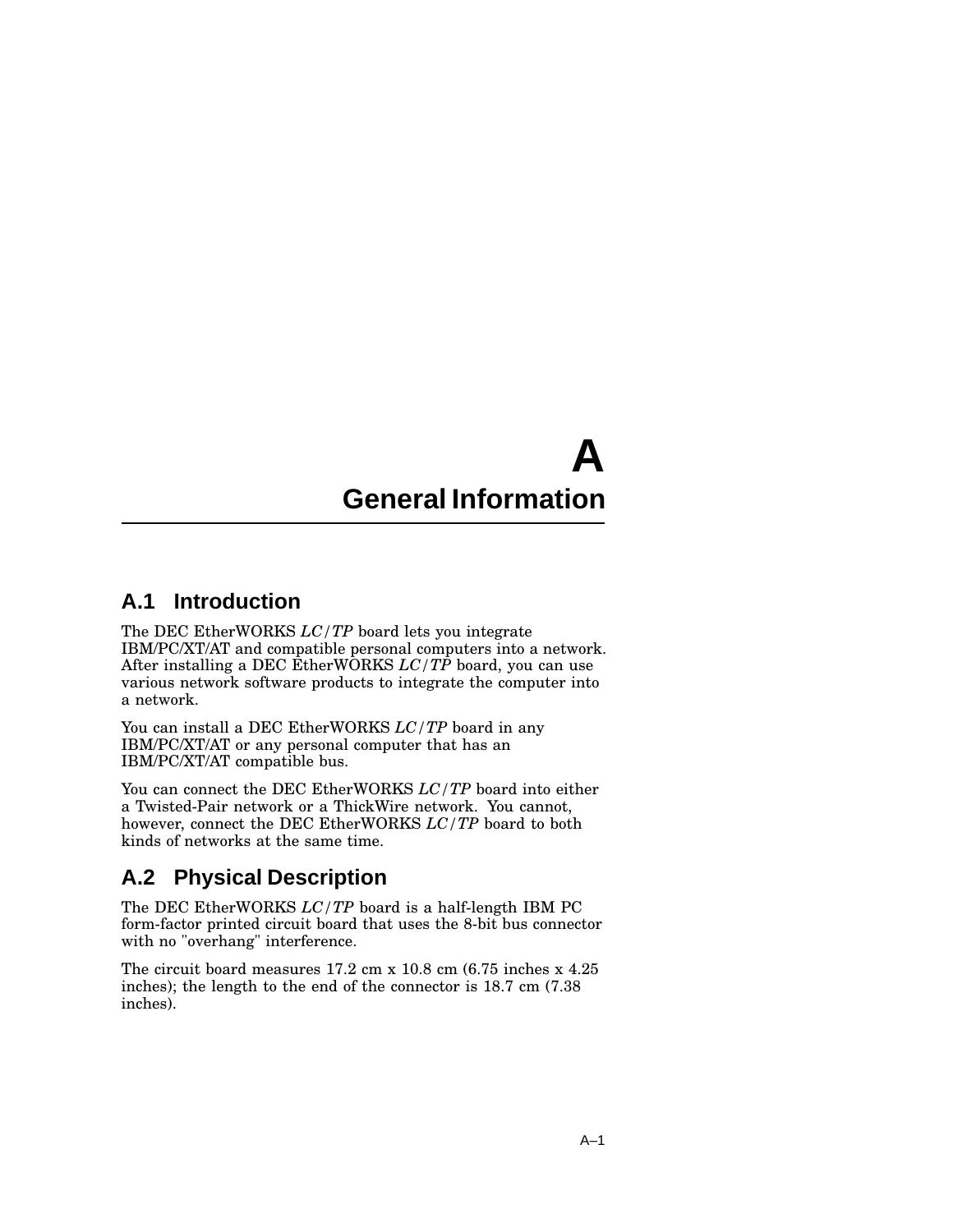A–2 General Information

#### **A.2.1 Functional Components**

The major functional blocks on the DEC EtherWORKS *LC/TP* board are as follows:

- Ethernet network protocol controller (LANCE)
- Twisted-Pair (RJ45 connector) network interface
- Standard Ethernet ThickWire (DB-15S connector) network interface
- Network buffer RAM 64 Kbytes
- Diagnostics and remote-boot ROM 16 Kbytes (optional)
- Ethernet hardware address ROM

#### **A.2.2 LED**

There are two light emitting diodes (LEDs) on the mounting bracket that display the operating status of the DEC EtherWORKS *LC/TP* board. The amber LED comes on during power-up testing and stays on if the test discovers a fault. The green LED, when on, indicates normal network activity. Chapter 3 contains additional information about the LEDs.

#### **A.2.3 Environmental Requirements**

The environmental (temperature and humidity) requirements for the DEC EtherWORKS *LC/TP* board are the same as for your IBM/PC/XT/AT personal computer.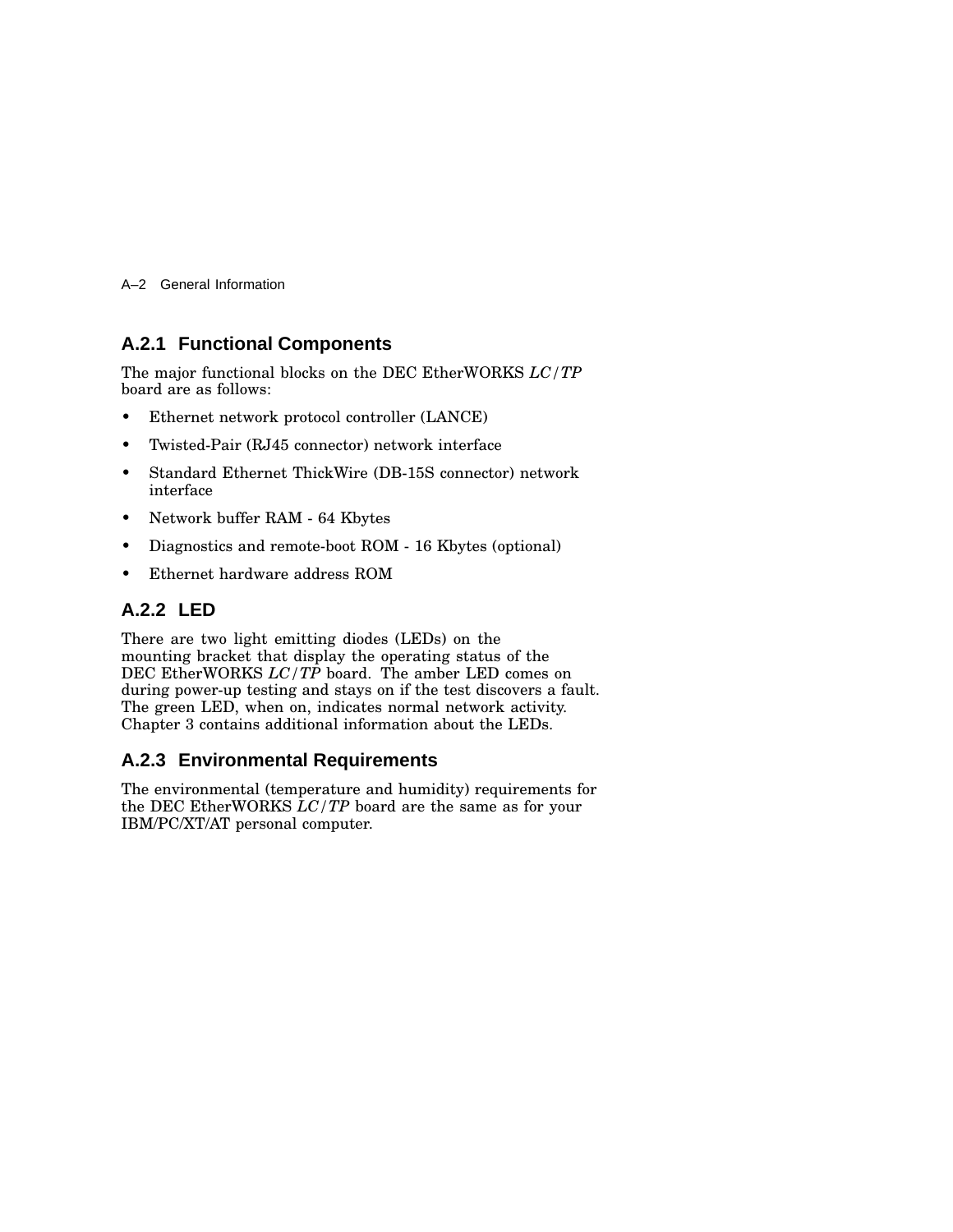General Information A–3

## **A.3 System Specifications**

The DEC EtherWORKS *LC/TP* operates correctly at an I/O channel bus speed of 4.77, 6, 8, or 10 MHz. Table A–1 lists the system specifications of the DEC EtherWORKS *LC/TP* board.

| Table A-1 DEC EtherWORKS LC/TP System Specifications |  |
|------------------------------------------------------|--|
|------------------------------------------------------|--|

| <b>Memory Buffer Size</b>     | <b>Memory Addressing Range</b>                                |  |
|-------------------------------|---------------------------------------------------------------|--|
| 64 Kbytes                     | $CO000$ —CFFFF<br>D0000-DFFFF<br>$E0000$ — EFFFF <sup>1</sup> |  |
| 32 Kbytes                     | C8000-CFFFF<br>D8000-DFFFF<br>$E8000$ — EFFFF <sup>1</sup>    |  |
| 2 Kbytes <sup>2</sup>         |                                                               |  |
| <b>I/O Memory Assignments</b> |                                                               |  |
| I/O                           | 200-20F<br>300-30F                                            |  |
| <b>Network Interface</b>      | <b>Available Selections</b>                                   |  |
| Interrupt request (IRQ) line  | IRQ2, IRQ3, IRQ4, IRQ5, IRQ7                                  |  |

 $^{1}\mathrm{Some}$  PCs do not support the E0000 - EFFFF or E8000 - EFFFF address ranges; check your PC manual for this information.

<sup>2</sup>At this time, Digital PCSA software does not support the 2 Kbyte mode.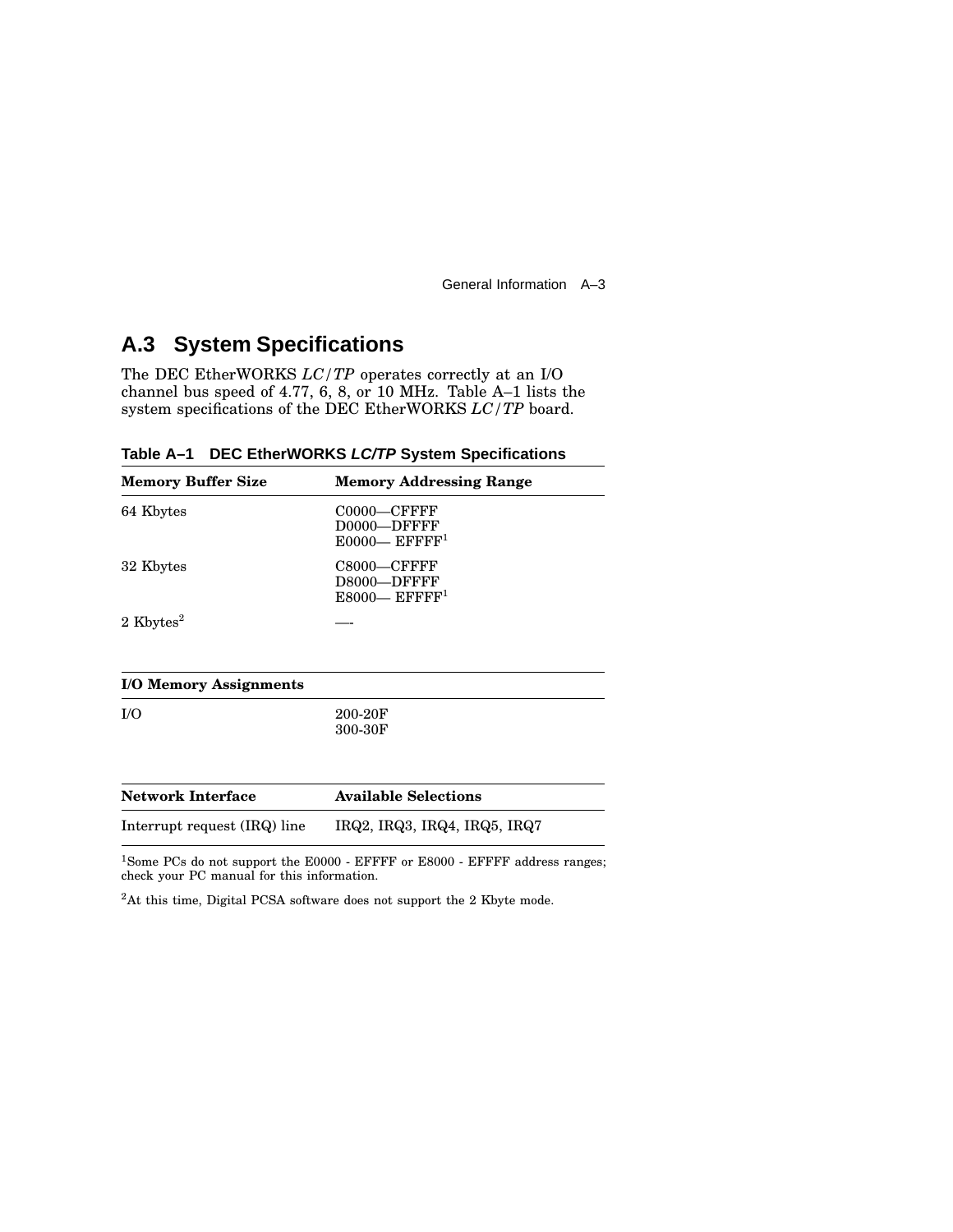#### A–4 General Information

#### **Table A–1 (Continued) DEC EtherWORKS LC/TP System Specifications**

|                            | Twisted-Pair: 5 watts (maximum) |
|----------------------------|---------------------------------|
| <b>Power Requirements:</b> | ThickWire: 9.2 watts (maximum)  |

DC Amps @ +5V: 1.0 A (maximum)

DC Amps @ +12V: 0.35 A (maximum) Twisted-Pair (0.5 A [maximum] to power external transceiver, DEC AUI [H4000 or equivalent] )

Bus Loads: 2 LSTTL

| <b>PC Operating Environment</b> |                                    |  |  |
|---------------------------------|------------------------------------|--|--|
| Temperature (at sea level)      | $15^{\circ}$ - 32° C (59° - 90° F) |  |  |
| Relative humidity               | $8\%$ to $80\%$ (non-condensing)   |  |  |
| Radiated emissions              | FCC Class A<br>VDE Class B         |  |  |

#### **CAUTION**

**When adding any option module to your computer, verify that the combined power (wattage) required for all modules in your computer does not exceed the power supply rating. Check your PC documentation for this information.**

**NOTE**

**Jumpers W2, W3, W19, W20, and W21 are factory preset. Do not change these jumpers.**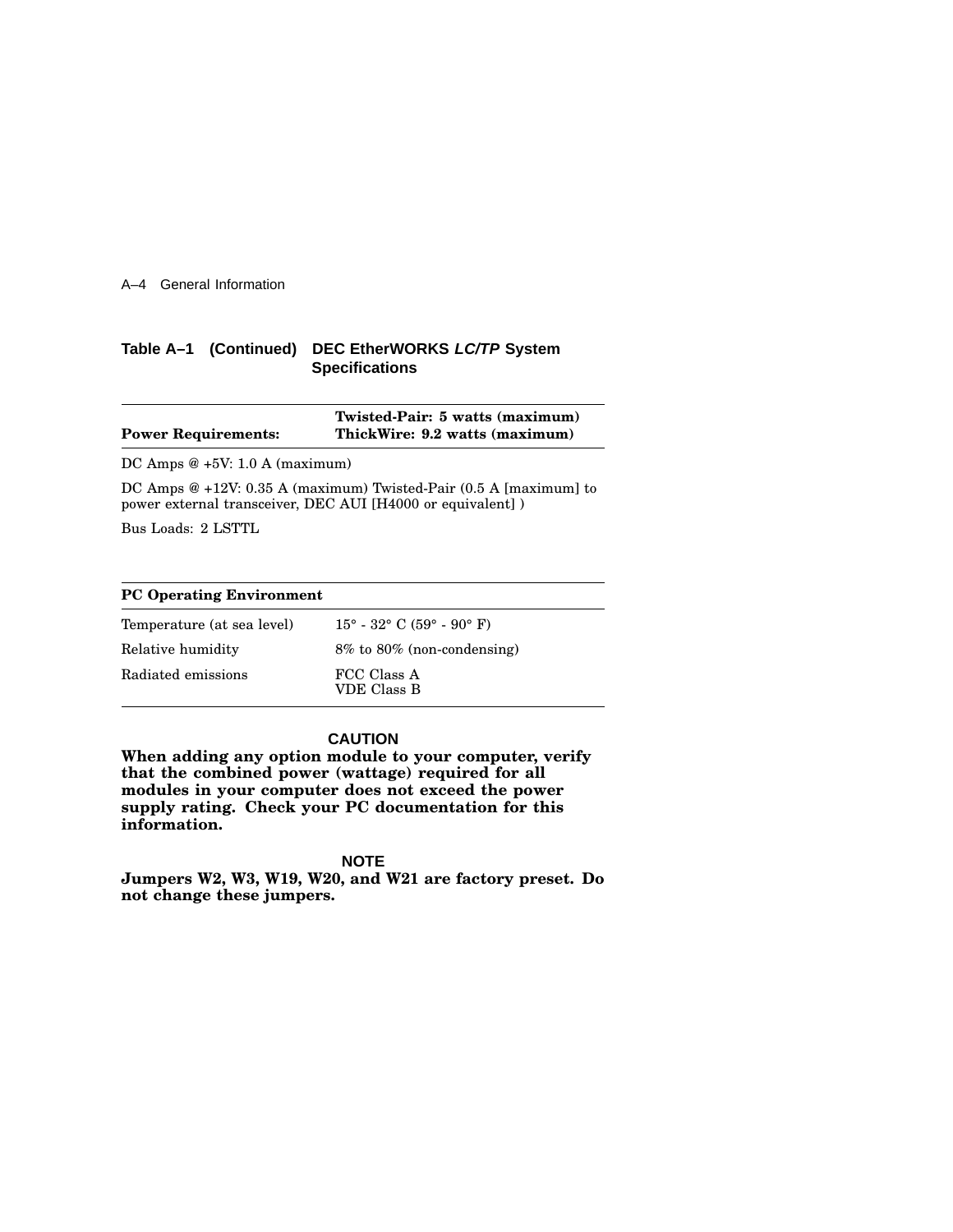## **B Installing an Option ROM**

### **B.1 Introduction**

The ROM chip is optional on the DEC EtherWORKS *LC/TP* board and is not required for correct operation. If you purchased the DEC EtherWORKS *LC/TP* board from Digital (PN DE101-AB), then the board already has the option ROM installed.

#### **CAUTION**

**Static electricity can damage printed circuit boards and chips. It is strongly recommended that a grounded wrist strap and grounded work-surface-to-earth ground be used when handling these components.**

If your configuration requires that the ROM chip be installed, use the following procedure to install it.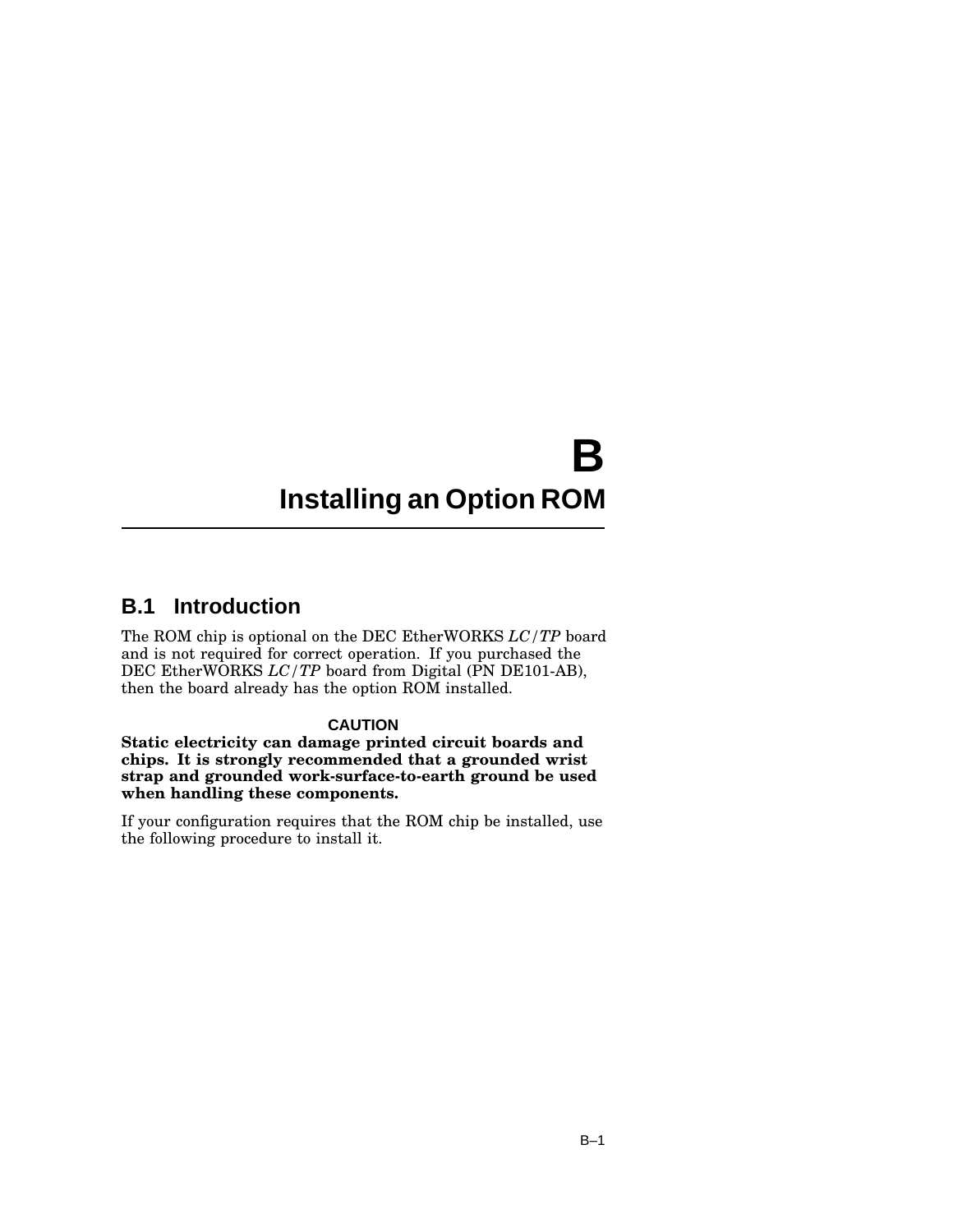B–2 Installing an Option ROM

## **B.2 ROM Installation Procedure**

Refer to Figure B–1 to install the ROM chip.

#### **CAUTION Improper insertion of the ROM chip can damage the board.**

- 1. Note the location of the notch  $\bullet$  on the silk screen surrounding the ROM socket.
- 2. Be sure that the notch on the ROM  $\Theta$  aligns with the notch on the silk screen and the socket.
- 3. Align the pins on the chip and press from side to side until the chip is fully seated.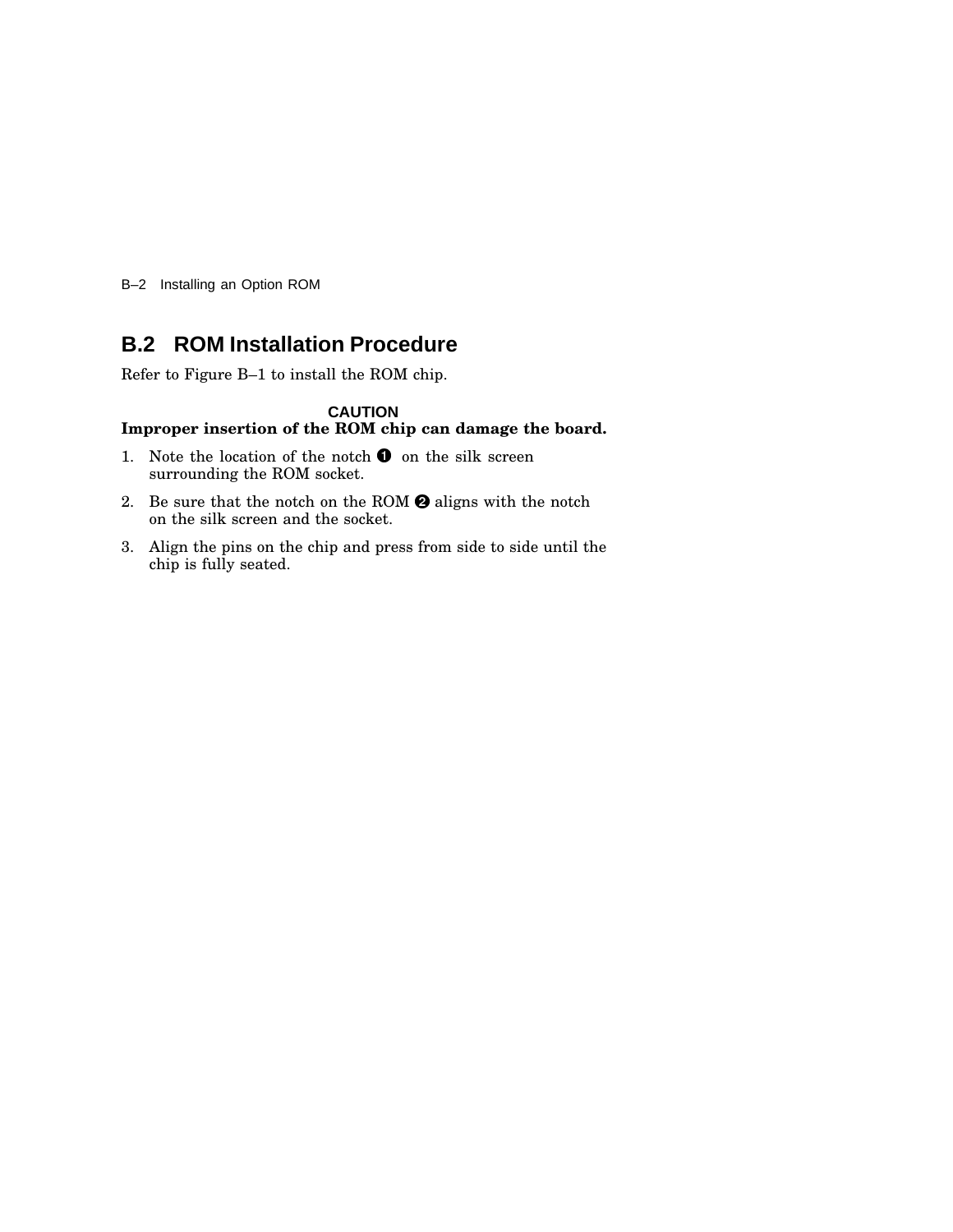Installing an Option ROM B–3

**Figure B–1 Installing the DEC EtherWORKS LC/TP ROM**

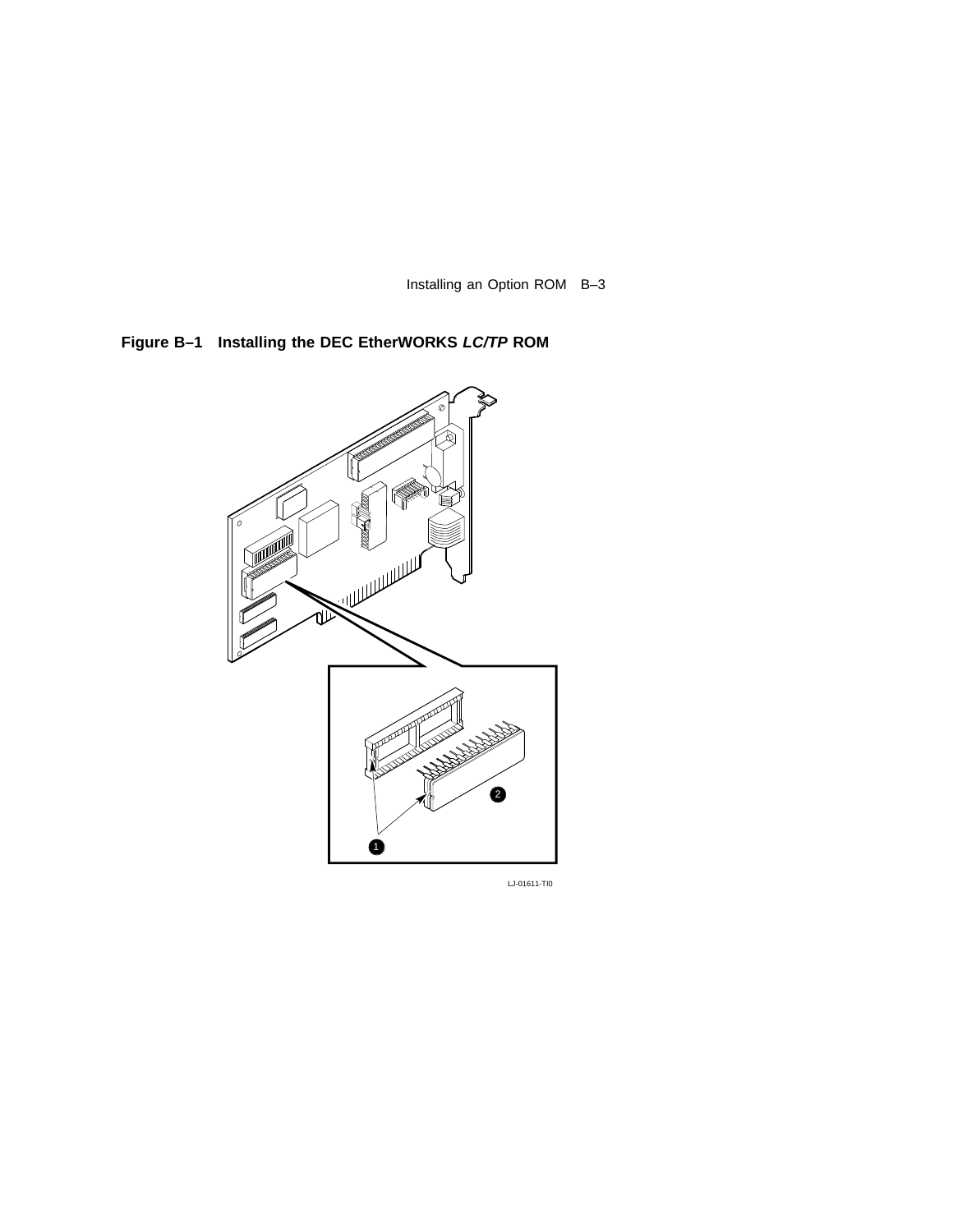## **C Cable Specifications**

## **C.1 Cabling Requirements**

Be sure you have a cable to connect the DEC EtherWORKS *LC/TP* board as planned. You need to consider either of the following types of cable connections.

- Unshielded Twisted-Pair cable—such as PN BN24F or PN BN26K, as many as 100 m (328 ft). Refer to Section C.1.3 and Section C.1.1 for more information.
	- BN24F Office cable with crossover for unshielded Twisted-Pair cable, (4-conductor, 2-twisted pair) to connect a workstation or PC to either an office wall plate or to a DECrepeater 350.
	- BN26K Point-to-point patch cable (8-conductor, 4-twisted pair) to connect a DECrepeater 90T to building wiring (wall plate or patch field).
- ThickWire transceiver cable—such as PN BNE4G-02, as many as 50 m (164 ft) maximum if going directly to a transceiver, or 45 m (148 ft) total maximum if connected to a DELNI.

For configuration planning, refer to the *DECconnect System Planning and Configuration Guide* (PN EK-DECSY-CG). The *LC/TP* board configuration guidelines are the same as the DEC Repeater 350, except for cable length. Also, daisy chaining is not permitted.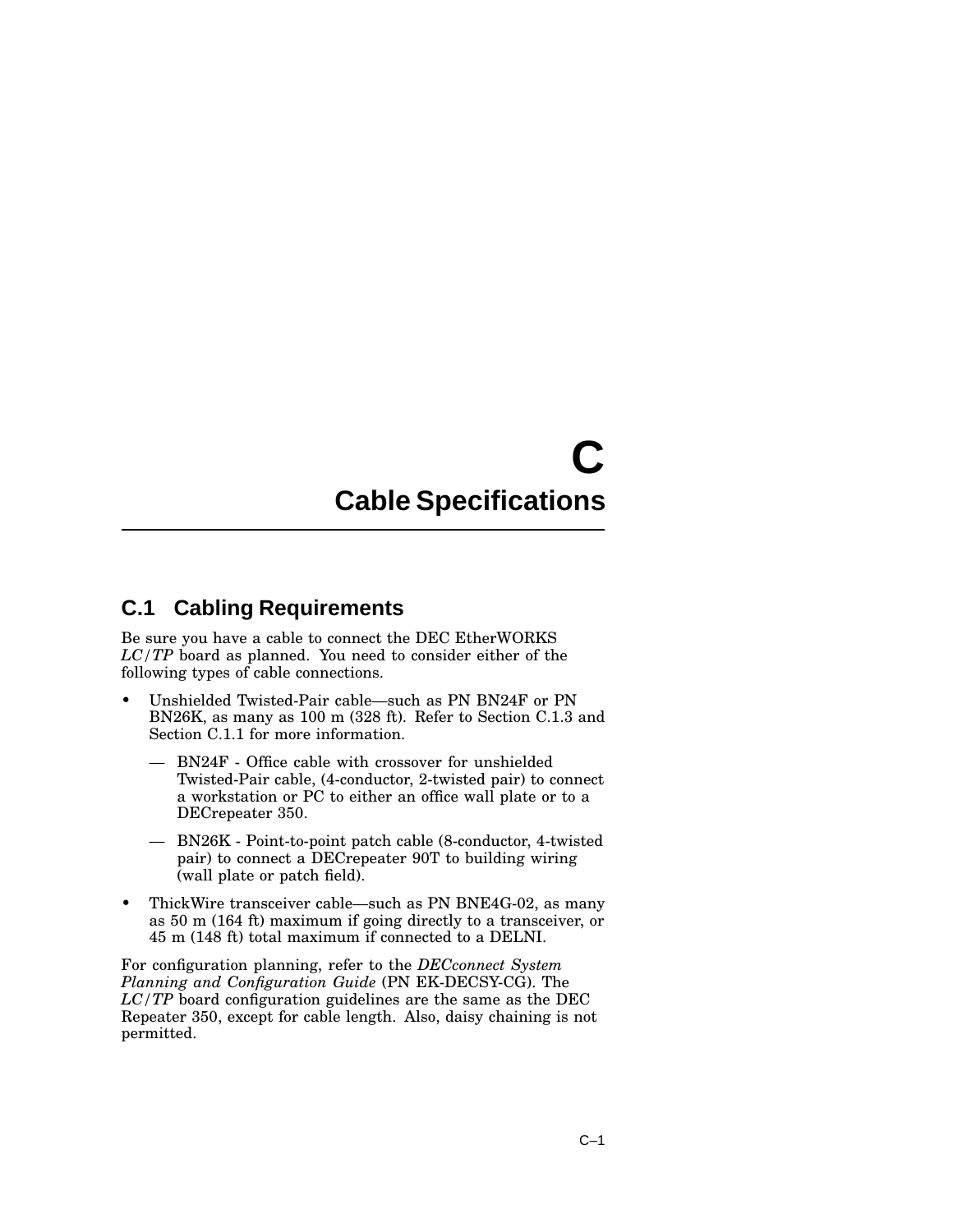C–2 Cable Specifications

| Constraint                    | Description                                                                                                                                                                                                                                         |  |
|-------------------------------|-----------------------------------------------------------------------------------------------------------------------------------------------------------------------------------------------------------------------------------------------------|--|
| In the US: FCC<br>regulations | The use of unshielded Ethernet cables for<br>the ThickWire AUI port connection to this<br>equipment is prohibited due to noncompliance<br>with FCC regulations for a class A computing<br>device, pursuant to Subpart J of Part 15 of FCC<br>rules. |  |
|                               | This device complies with Part 15 of FCC<br>rules. Operation is subject to the following two<br>conditions:                                                                                                                                         |  |
|                               | This device may not cause harmful<br>1.<br>interference.                                                                                                                                                                                            |  |
|                               | 2.<br>This device must accept interference<br>received, including interference that can<br>cause undesired operation.                                                                                                                               |  |
| Signals                       | No other signals should be used in the same<br>cable sheath; for example, voice and data cannot<br>be run within the same sheath.                                                                                                                   |  |
| Noise                         | Unshielded Twisted-Pair cable must be at least<br>$0.3$ m $(1 \text{ ft})$ from any type of high voltage power<br>device or electrical noise source.                                                                                                |  |

**C.1.1 Unshielded Cable Environmental Constraints**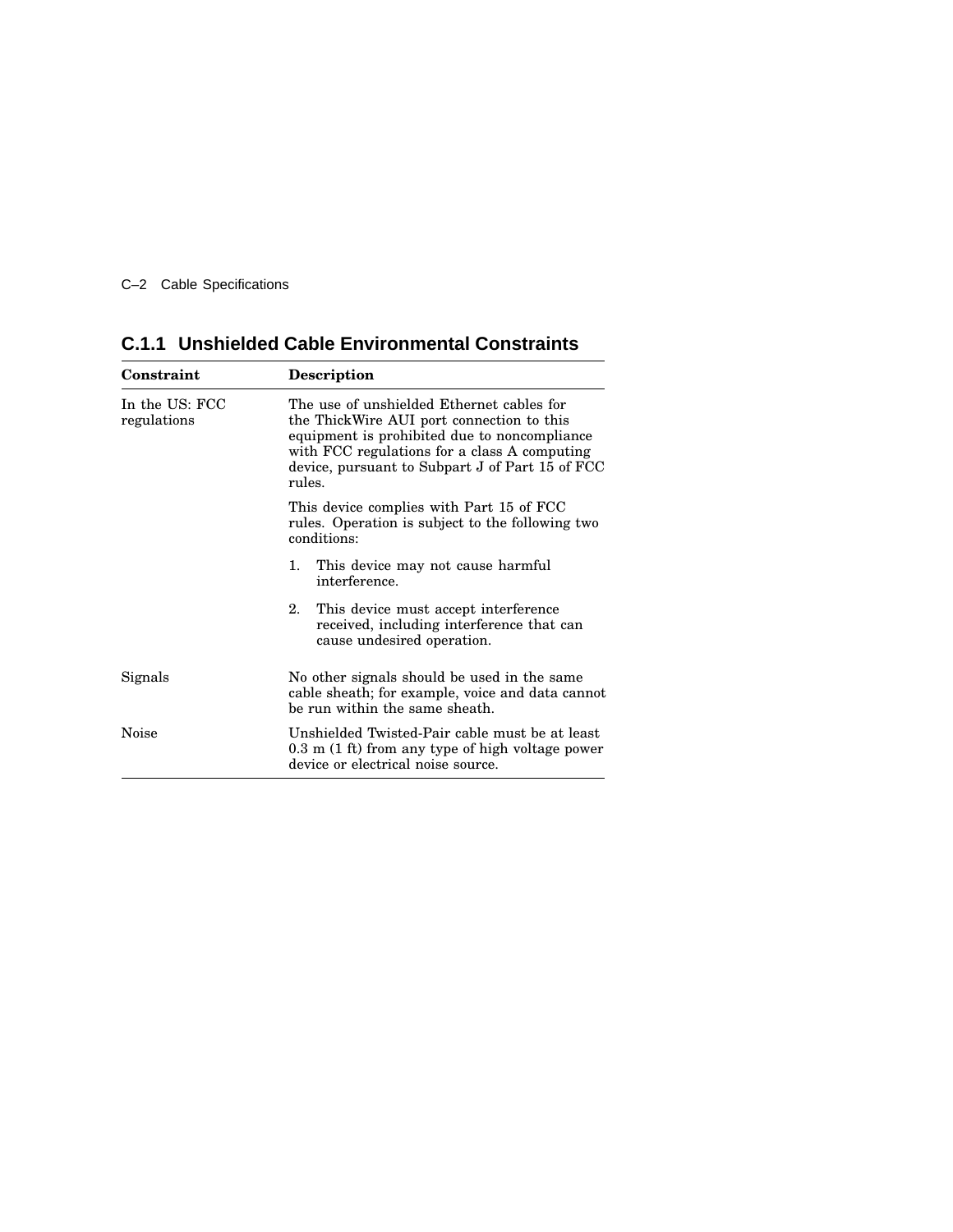Cable Specifications C–3

### **C.1.2 Shielded Twisted-Pair Cable Constraints**

For countries that require shielded Twisted-Pair cables, use pointto-point shielded cable (PN BN26L) or Cross-over shielded cable (PN BN26N)

|             | <b>C.1.3 Unshielded Twisted-Pair Cable Requirements</b> |
|-------------|---------------------------------------------------------|
| Requirement | <b>Description</b>                                      |

| nequirement                             | Description                                                                                                                      |
|-----------------------------------------|----------------------------------------------------------------------------------------------------------------------------------|
| Wire specification                      | 22-24 gauge wire, solid copper                                                                                                   |
| Cable supported                         | DECconnect Twisted-Pair data cable, AT&T<br>Type C or D, IBM Type 3, or Northern Telecom<br>4 pair unshielded Twisted-Pair cable |
| Cable length                            | 90 m (296 ft) typical maximum from wiring<br>closet or Satellite Equipment Room (SER) to<br>office.                              |
| DC Resistance per<br>conductor, maximum | $0.094\Omega/m$ (28.6 $\Omega$ /1000 ft)                                                                                         |
| Impedance at 5 MHz<br>and 10 MHz        | $100\Omega$                                                                                                                      |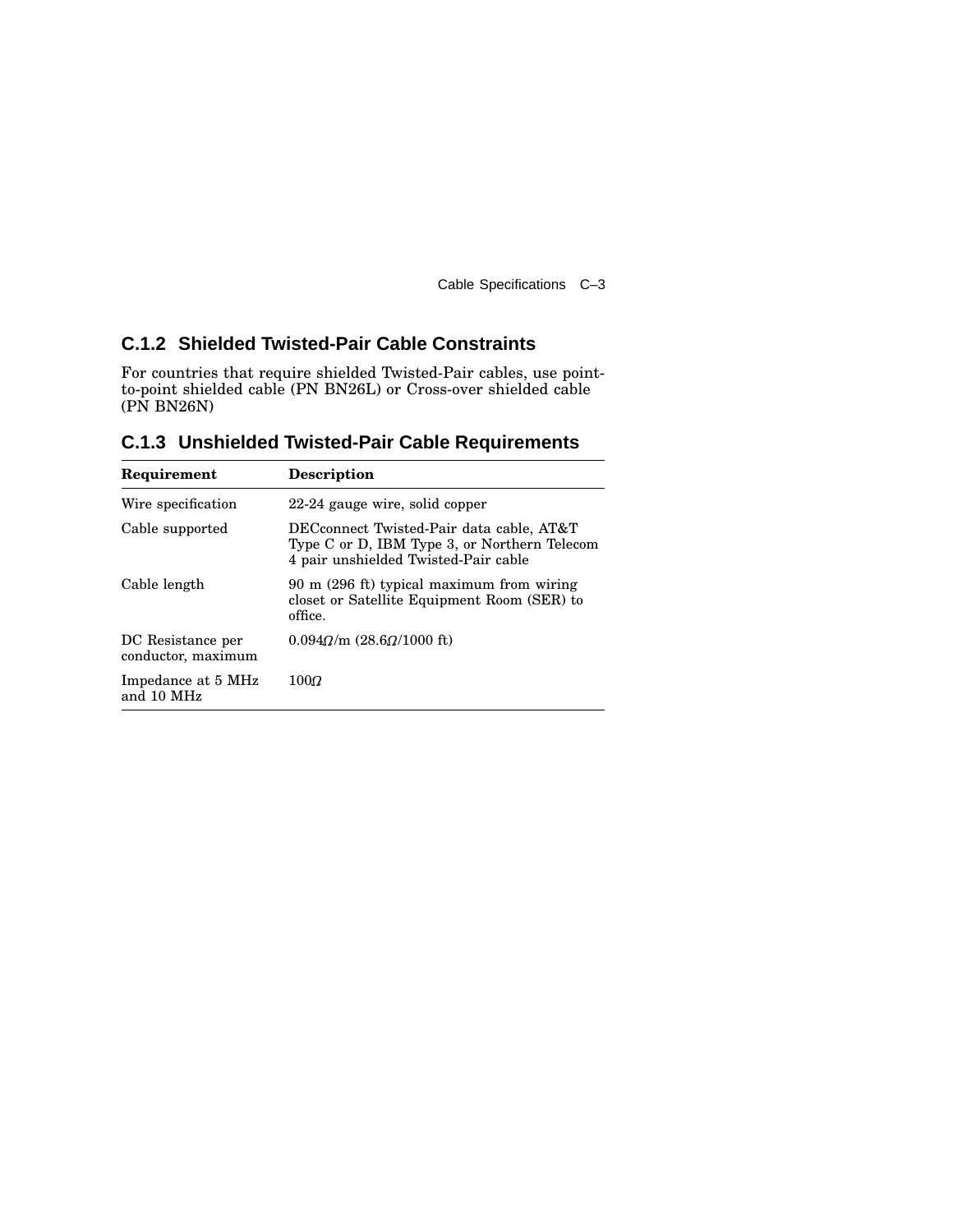C–4 Cable Specifications

### **C.1.4 CARD Connector Pinning (RJ45)**

If you are using your DEC EtherWORKS *LC/TP* board to connect 10BaseT Twisted-Pair networks, the connector has the following pin signals (Figure C–1):

| <b>Pin Number</b>   | <b>Signal Name</b>       |
|---------------------|--------------------------|
| 1<br>$\overline{2}$ | Transmit +<br>Transmit - |
| 3                   | $Receive +$              |
| 6                   | Receive -                |

#### **Figure C–1 RJ45 Connector (Front View)**

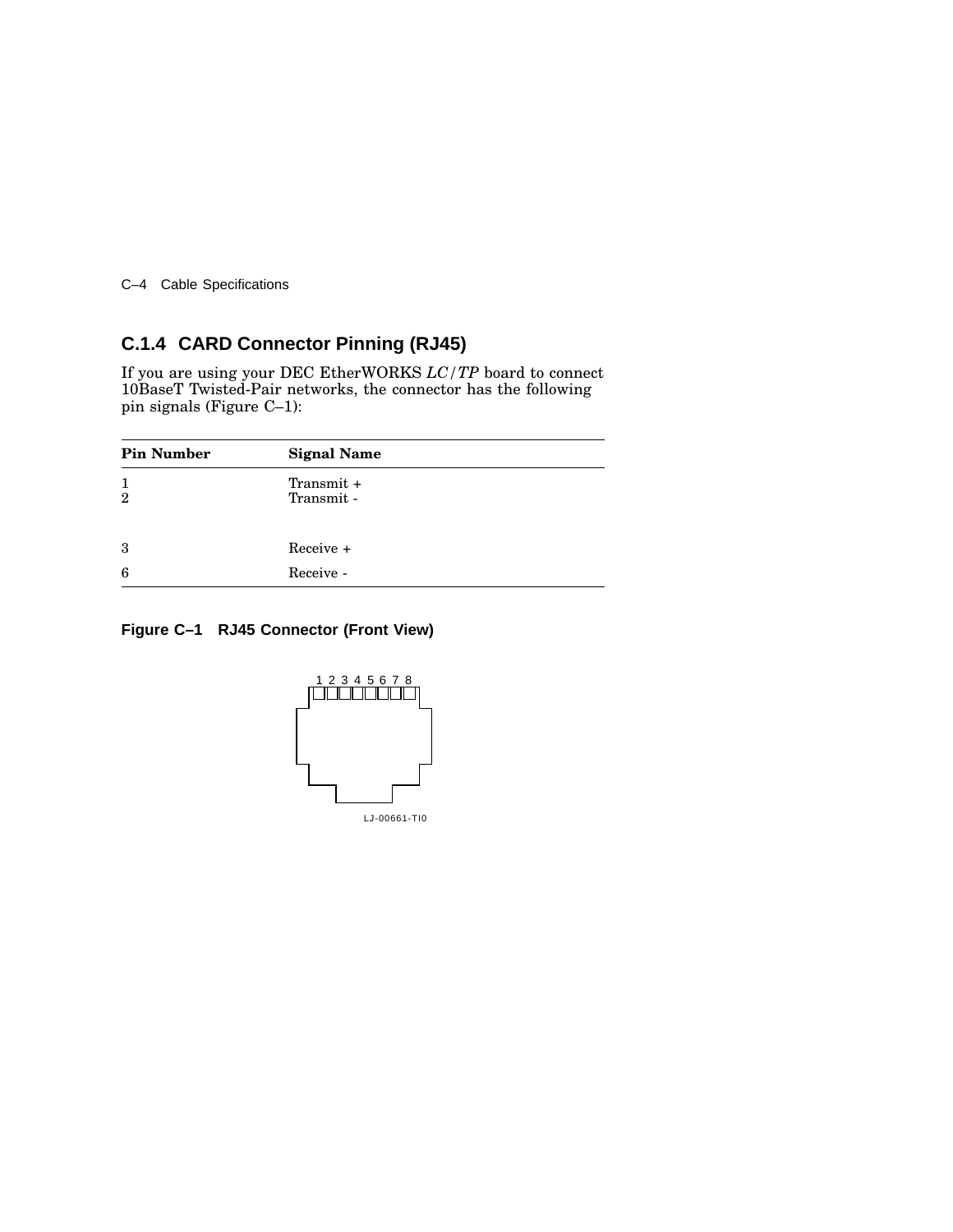# **D**

## **Building Wiring Considerations**

This appendix describes some special building wiring considerations when connecting a DECrepeater 350 Ethernet Repeater (DETPR) to either the H3350 or any 10BaseT System. Refer to the section that you need for your system.

| For                                                | Refer to    |
|----------------------------------------------------|-------------|
| DETPR to Workstation without<br>Imbedded Crossover | Section D.2 |
| DETPR to Workstation with<br>Imbedded Crossover    | Section D.3 |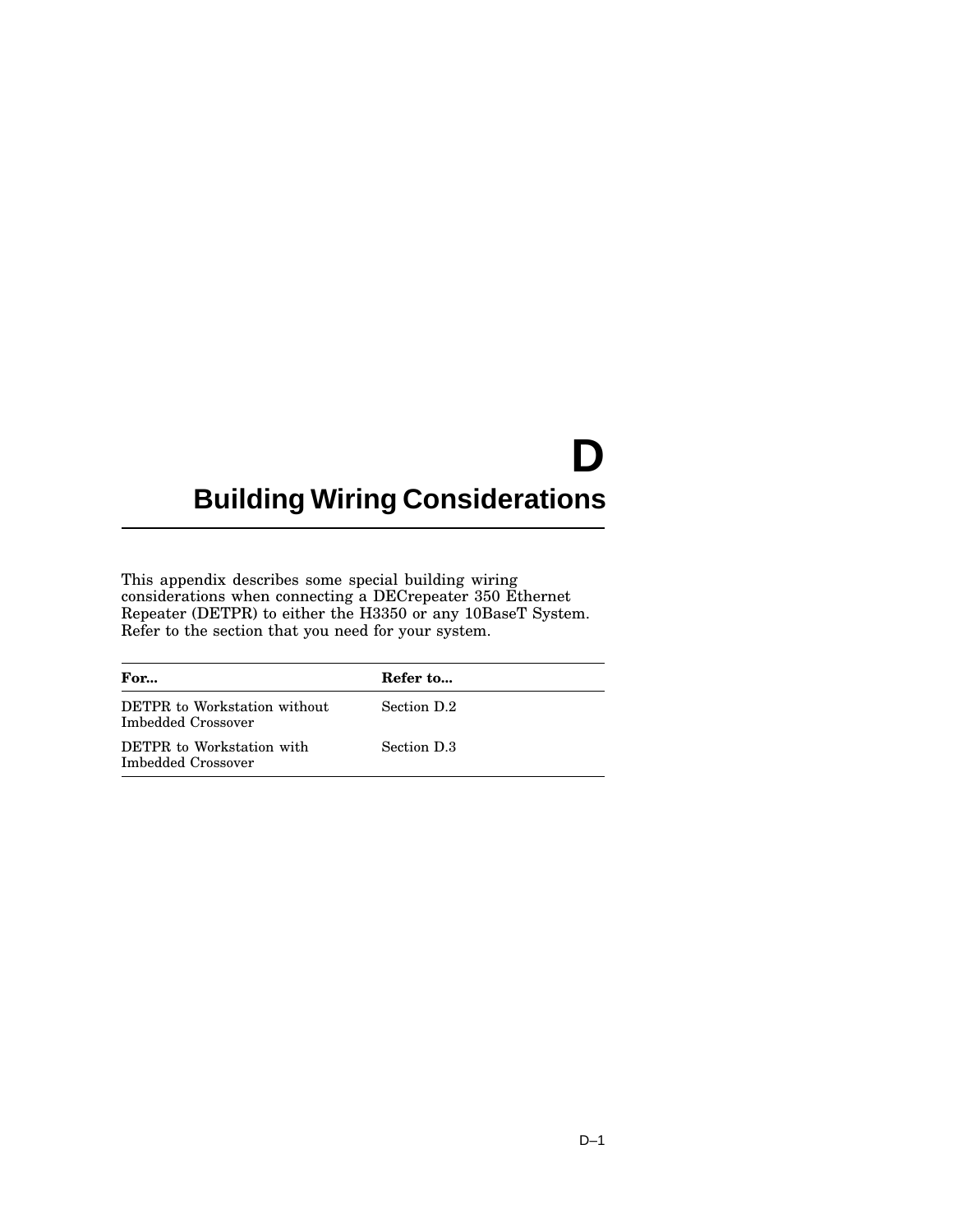D–2 Building Wiring Considerations

## **D.1 Connecting a DECrepeater 350 to a Workstation**

This section contains information you need to wire a DETPR to a workstation.

- Wiring H3350 transceivers and other IEEE 802.3 10BaseT  $^{\rm 1}$ Twisted-Pair products
- Building wiring to connect 10BaseT products
- Wiring diagrams for future DETPR products
- Twisted-Pair Ethernet restrictions.

The DETPR can be connected directly to either a workstation using local wiring, or it can be connected through building wiring using a cross-over cable. Figure D–1 shows a topology of these types of connections.

 $1$  Designated to comply with IEEE 802.3 10BaseT standard for building wiring.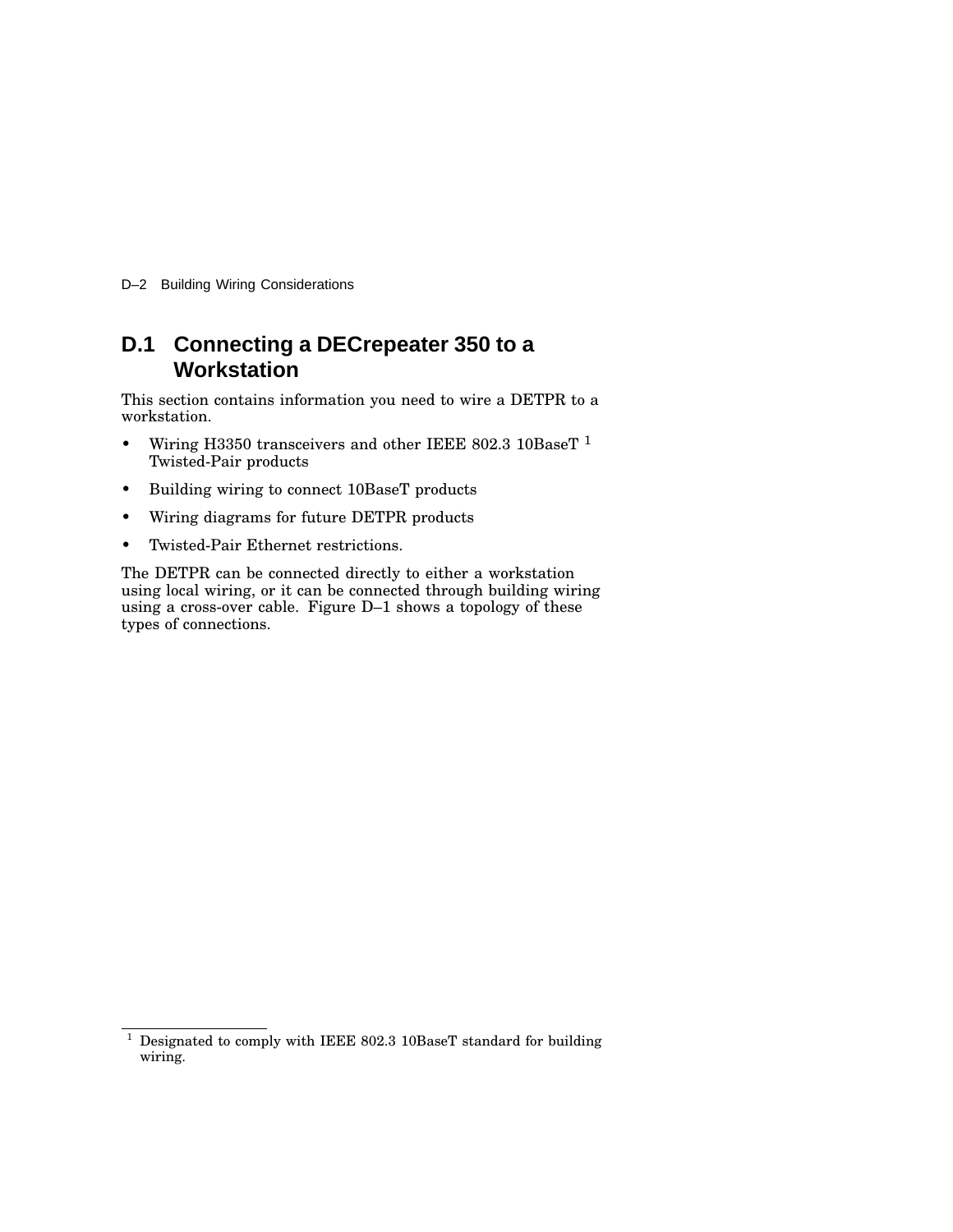Building Wiring Considerations D–3

**Figure D–1 Connecting a DECrepeater 350 to a Workstation**



LJ-00500-TI0.DG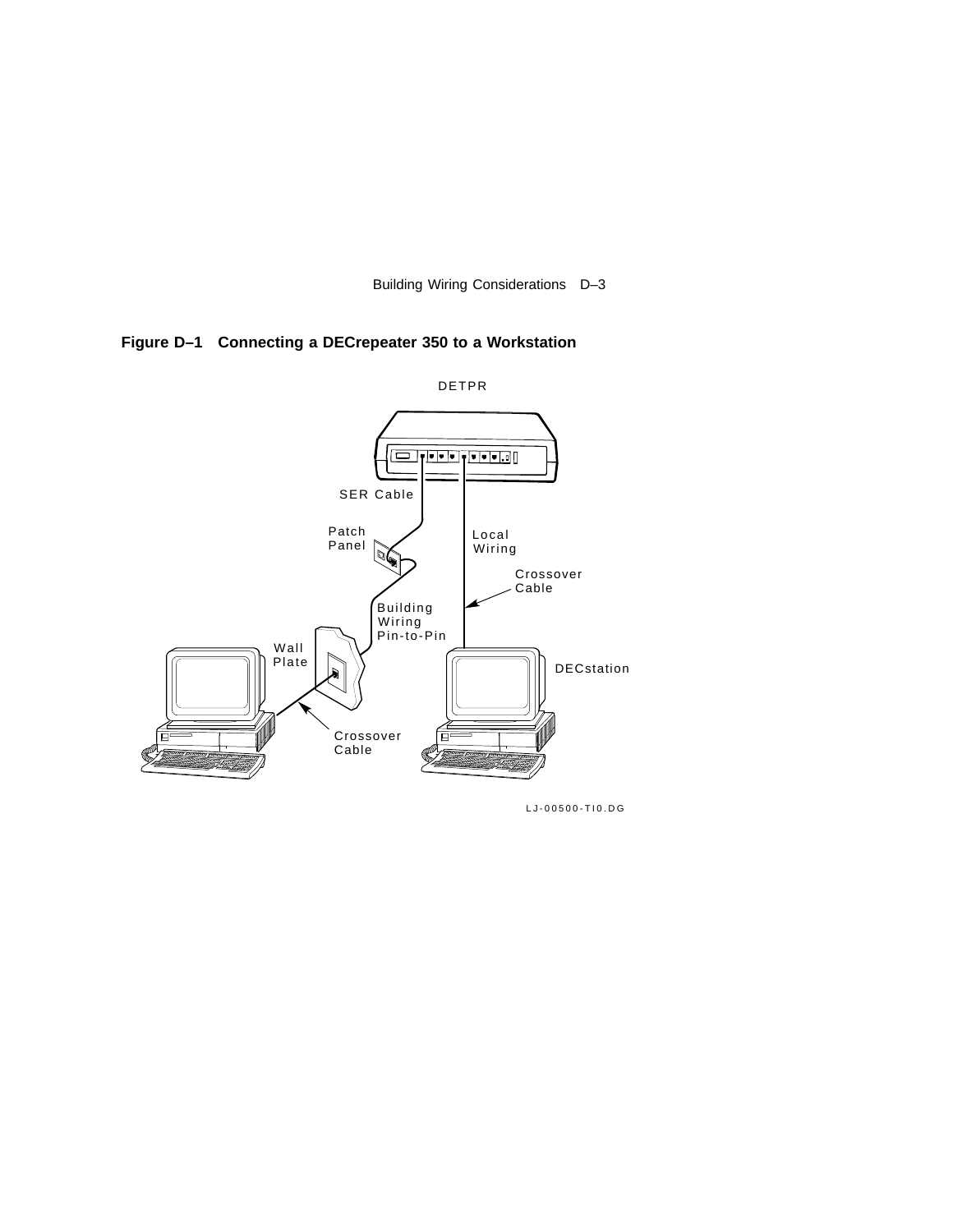D–4 Building Wiring Considerations

#### **D.1.1 Cross-Over Connection**

A cross-over connection must be implemented in every Twisted-Pair link. The cross-over connection connects the transmitter on one media access unit (MAU) to the receiver of the MAU at the other end of the Twisted-Pair link. The cross-over connection may be implemented either internally in a repeater, or externally in a Twisted-Pair link.

#### **D.1.2 Implementation**

Any medium dependent interconnect (MDI) connector or cable that implements the cross-over function internally shall be marked with an "X."

Figure D–2 depicts the connections and cables needed to connect the DETPR to either an H3350 or any 10BaseT workstation. The diagram also indicates where a cross-over must be used to maintain correct wiring.

#### **Figure D–2 DETPR—Digital-Only Wiring**



LJ−00070−RAGS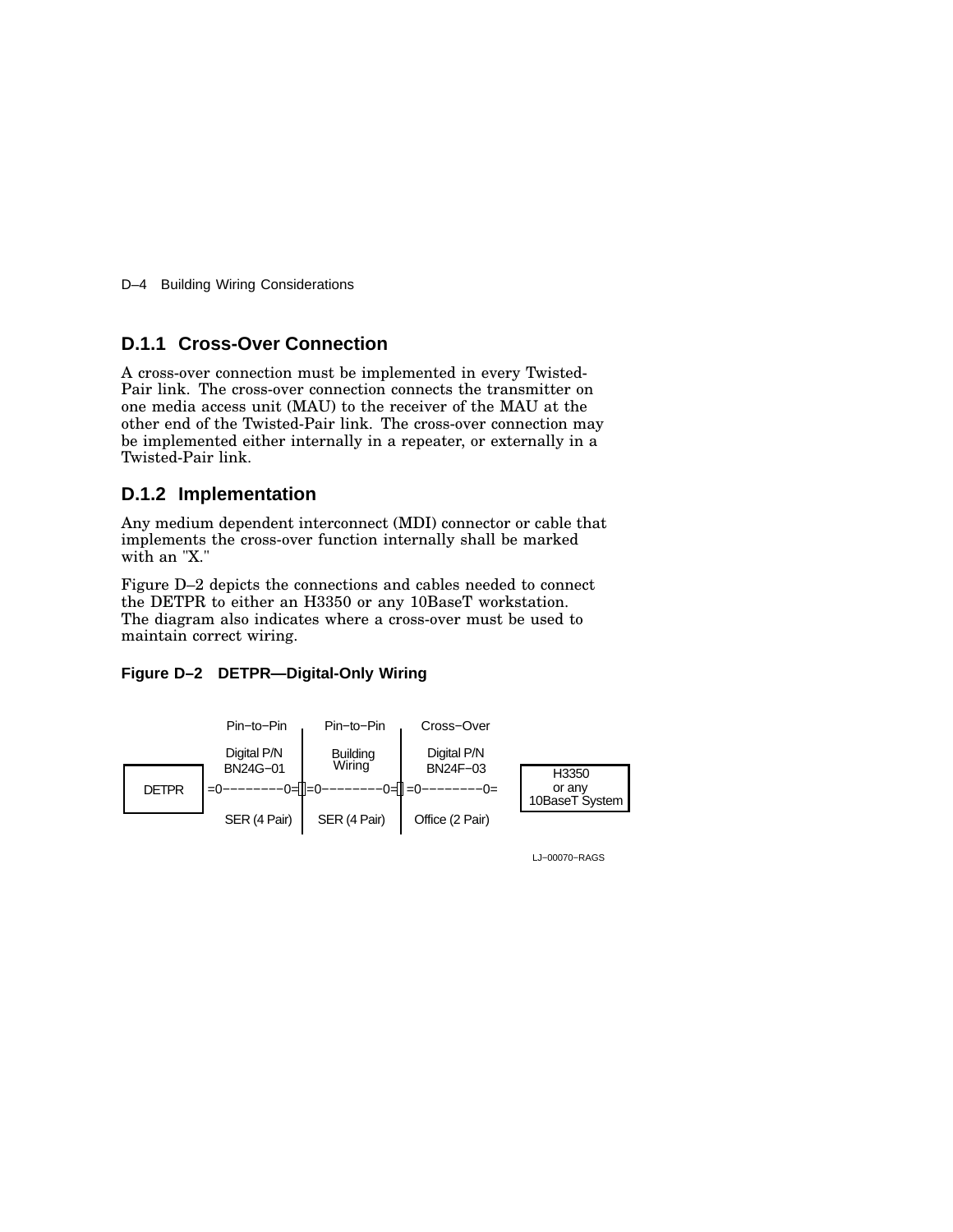Building Wiring Considerations D–5

The DETPR has no embedded cross-over connection so it requires an external cross-over cable.

To maintain a proper connection between the DETPR and either an H3350 or any 10BaseT workstation, a cross-over cable must be used.

**NOTE Some repeater products could include embedded cross-over wiring.**

## **D.2 DETPR to Workstation without Embedded Cross-over Wiring Connections**

#### **D.2.1 External Cross-Over Wiring Schematic**

Figure D–3 is a detailed schematic of the pin-to-pin wiring.

The building wiring is in accordance with prescribed standards and must follow appropriate pair and color code assignments.

#### **NOTE**

#### **All connectors are not pin-to-pin.**

For a more detailed drawing of the DETPR wiring, refer to the *Open DECconnect Building Wiring Components and Applications Catalog* (PN EB-M4506-78).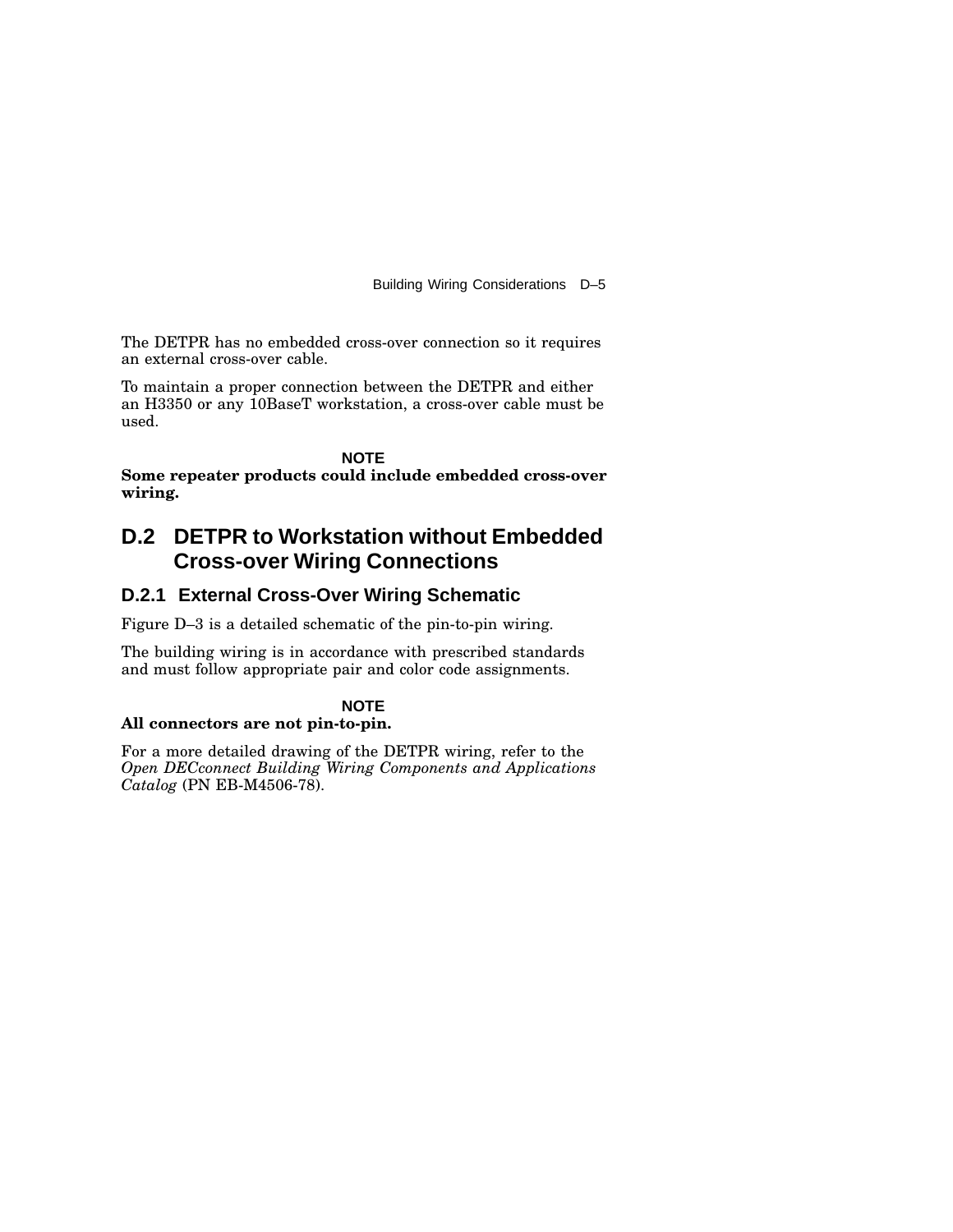D–6 Building Wiring Considerations



#### **Figure D–3 DETPR—Digital-Only Wiring Cross-Over Wiring Schematic**

The connectors at the DETPR, patch panel, wall plate and workstation are all 8-pin modular jacks with the same pin assignments.

#### **NOTE**

**The DETPR, H3350, and any 10BaseT workstations all have the same pin assignments.**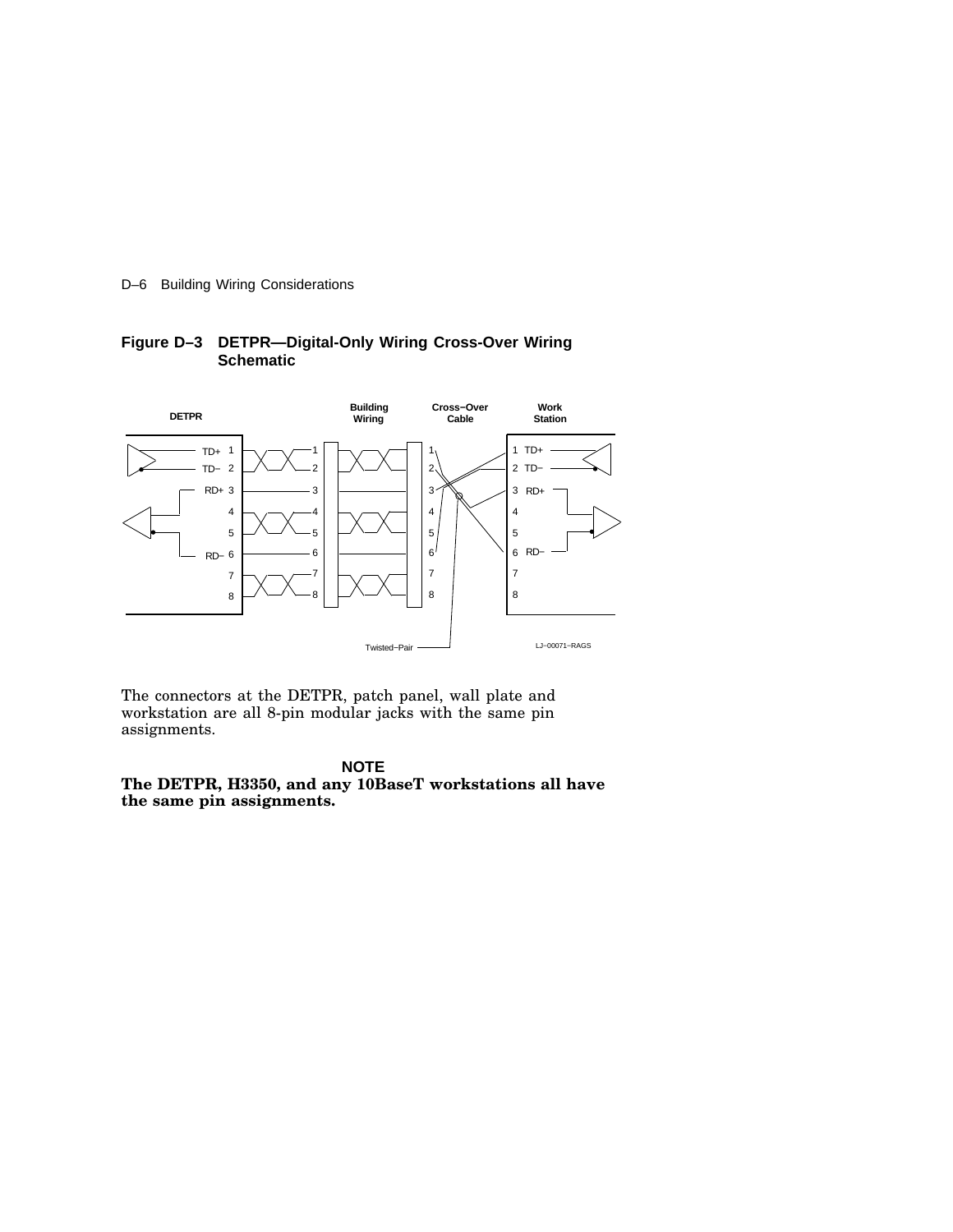Building Wiring Considerations D–7

## **D.2.2 Connector Pinouts**

Table D–1 describes the connector pinouts and building wiring for the DETPR, H3350, and any 10BaseT stations. The DETPR has an 8-pin MJ connector for its Twisted-Pair ports (1 to 8). See Figure D–4.

| Table D-1 8-Pin Modular Jack Connector on Station (DETPR |
|----------------------------------------------------------|
| Ports 1 to 8) and Building Wiring                        |

| Pin            | <b>Signal Name</b>    | <b>Building Wiring</b><br><b>Number</b> | <b>Building Wiring</b><br>(Color Code) |
|----------------|-----------------------|-----------------------------------------|----------------------------------------|
| 1              | Transmit $+$          | 3                                       | White/Green                            |
| $\mathbf 2$    | Transmit -            | 3                                       | Green/White                            |
| 3              | $Receive +$           | 2                                       | White/Orange                           |
| $\overline{4}$ | NC (no<br>connection) | 1                                       | Blue/White                             |
| 5              | NC                    | 1                                       | White/Blue                             |
| 6              | Receive -             | $\overline{2}$                          | Orange/White                           |
| 7              | NC                    | 4                                       | White/Brown                            |
| 8              | NC                    | 4                                       | Brown/White                            |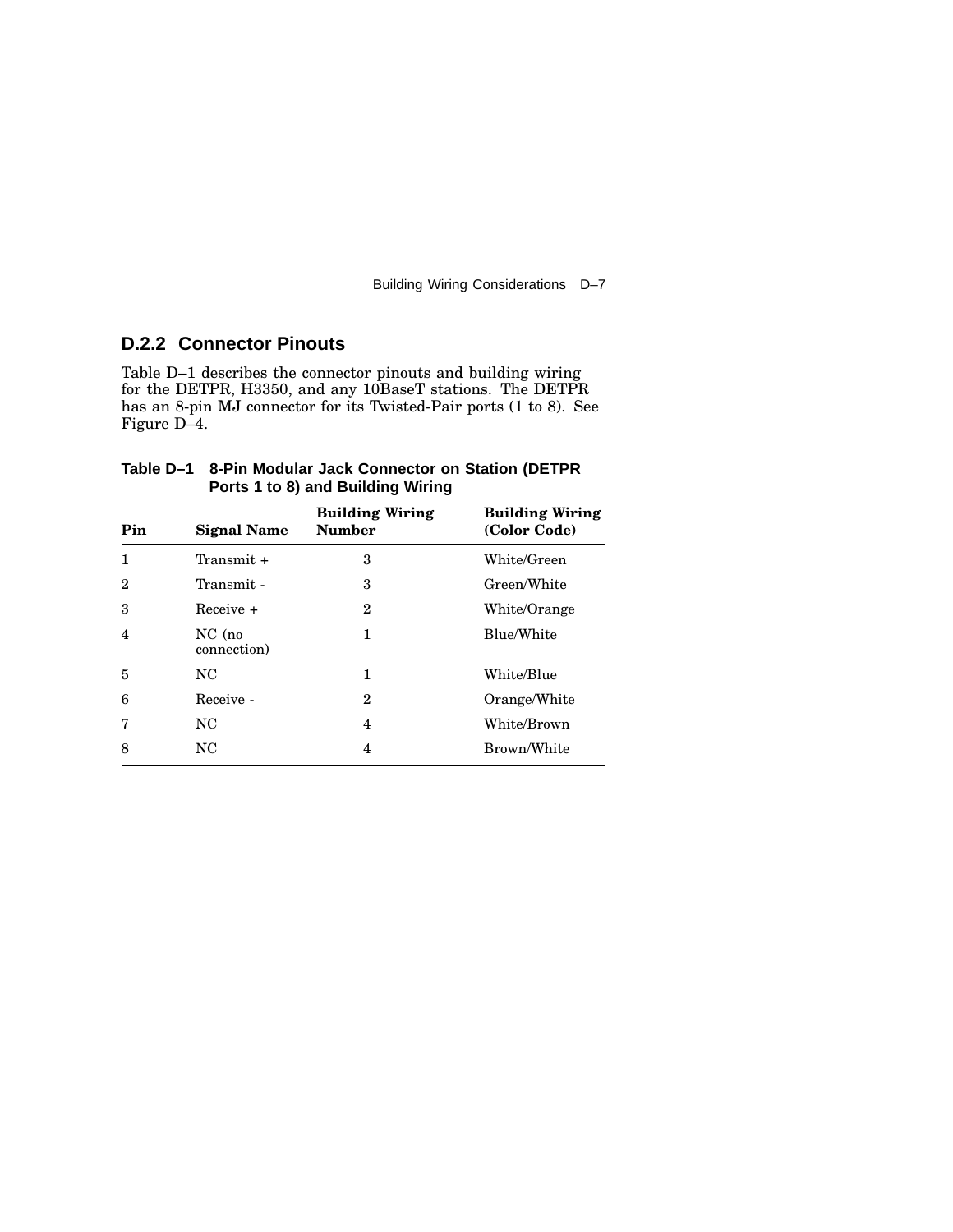D–8 Building Wiring Considerations

#### **Figure D–4 8-Pin Modular Jack Pin Locations (Front View)**



## **D.3 DETPR to a Workstation with Embedded Cross-Over Wiring Connections**

Figure D–5 depicts the connections and cables needed to connect a repeater that has embedded cross-over connections to an H3350 and any 10BaseT workstation. The station can not be a repeater with an embedded cross-over.

#### **Figure D–5 Repeater or Other Twisted-Pair MAU Embedded Cross-Over Wiring**



LJ−00072−RAGS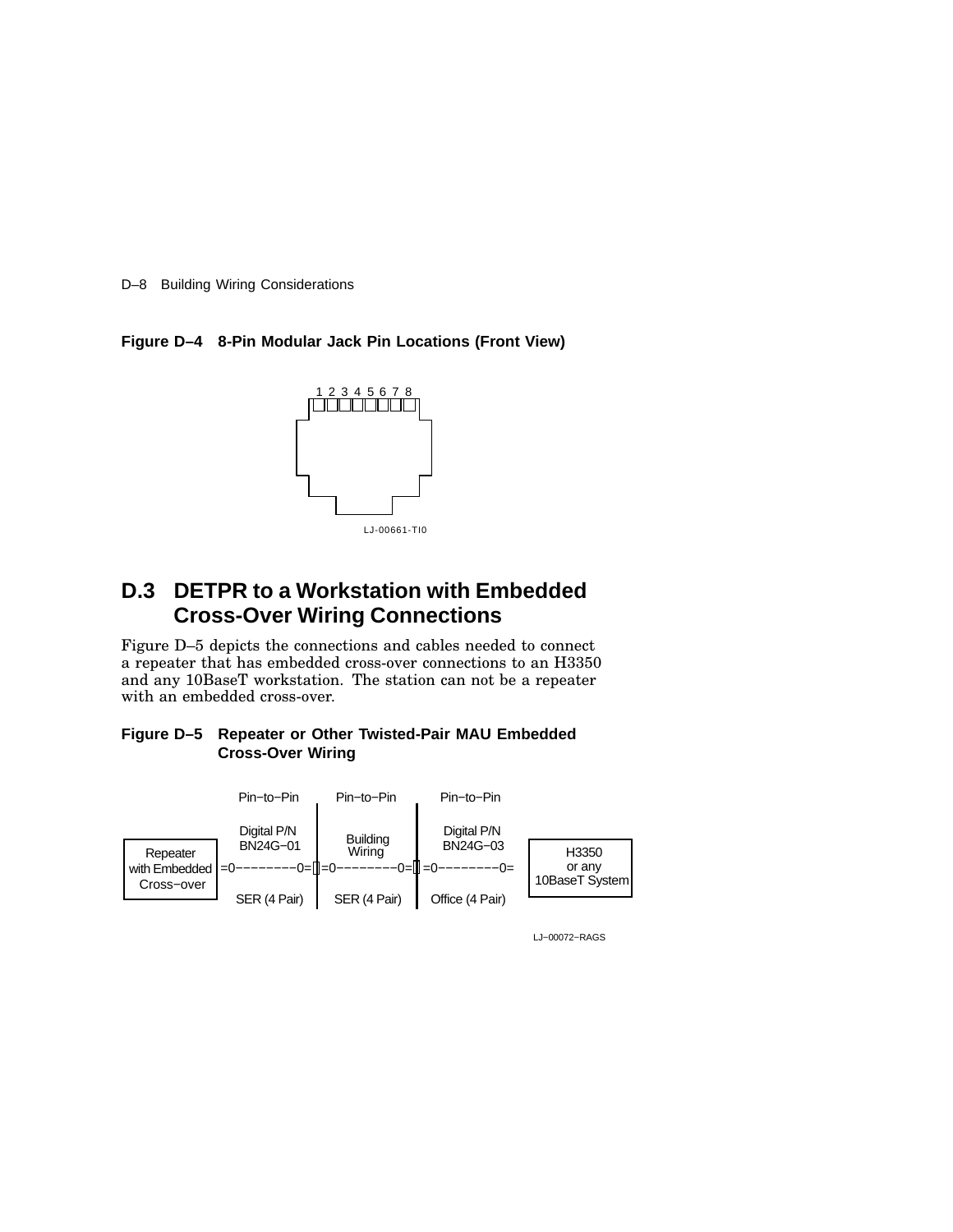Building Wiring Considerations D–9

#### **D.3.1 Internal Cross-Over Wiring Schematic**

Figure D–6 is a detailed schematic of the pin-to-pin wiring for a repeater that has implemented internal cross-over wiring. For a more detailed drawing of the DETPR wiring, refer to the *Open DECconnect Building Wiring Components and Applications Catalog* (EB-K2407-41-001).





LJ−00073−RAGS

Table D–2 describes the pinouts for units with an embedded cross-over.